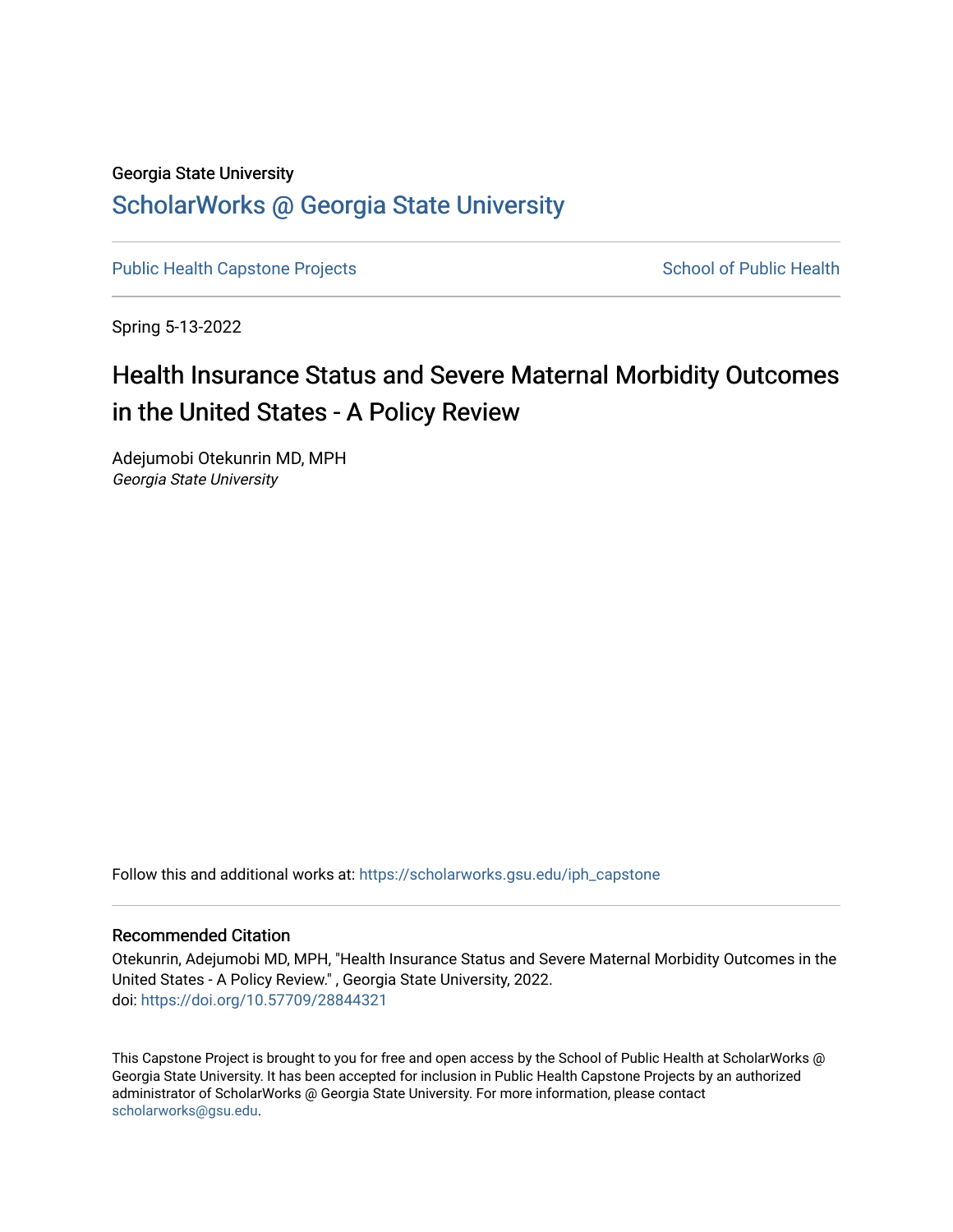# **HEALTH INSURANCE STATUS AND SEVERE MATERNAL MORBIDITY OUTCOMES IN THE UNITED**

## **STATES - A POLICY REVIEW**

by

## ADEJUMOBI OTEKUNRIN, MD

Under the Direction of Colin K. Smith, DrPH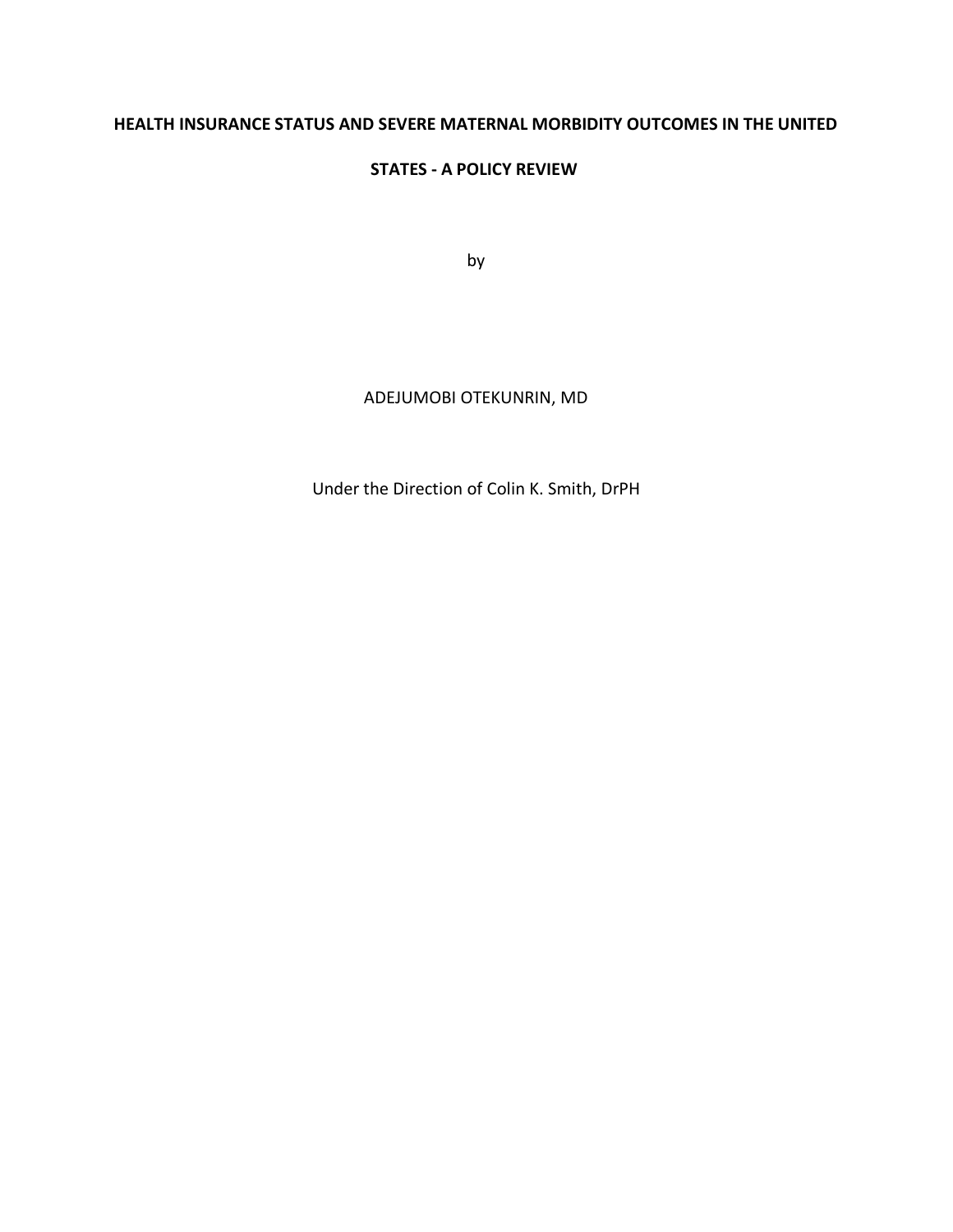## **ABSTRACT**

*Objective***:** To show evidence of the relationship between insurance status, type, and duration of coverage on severe maternal morbidity and mortality outcomes in the United States. *Methods***:** A review of multi-state and national studies was done to show the relationship between insurance type on the incidence, timing, and outcome of severe maternal morbidities (SMM). A retrospective cohort study from 2010-2014 used data from the IBM MarketScan Multi-State Medicaid and Commercial Claims and Encounters databases to evaluate timing of SMM during delivery hospitalization of 2,667,325 women aged 15-44 years. Women with SMM were identified using the ICD-9-CM codes for 21 factors associated with SMM. Results from the national Pregnancy Mortality Surveillance System (PMSS) for 2011-2015 was reviewed for pregnancy-related deaths by sociodemographic characteristics, timing relative to end of pregnancy, and the leading causes of death. Results from 13 state maternal mortality review committees (MMRCs) from 2013-2017 on pregnancy-related deaths was reviewed for predisposing factors and preventability.

*Results***:** For the retrospective cohort study, a total of 2,399 women (73.5%) in the Medicaid cohort and 3,993 women (75.7%) in the commercial insurance cohort with SMM after discharge were diagnosed in the first 2 weeks after delivery hospitalization discharge. In the Medicaid cohort, Black women had a higher likelihood (aOR, 1.69; 95% CI, 1.57-1.81) of SMM in the postdelivery discharge period compared with White women. In the commercial insurance cohort in the post-delivery discharge period, women residing in the southern region of the US compared with women residing in the northeastern region had a higher likelihood of SMM (aOR, 1.29; 95% CI, 1.18-1.39).

From the PMSS results (2011–2015), the national pregnancy-related mortality ratio (PRMR) was 17.2 per 100,000 live births. Black women and American Indian/Alaska Native women had the highest PRMRs (42.8 and 32.5, respectively), 3.3 and 2.5 times as high, respectively, as the PRMR for non-Hispanic White women (13.0). Timing of death was known for 87.7% (2,990) of pregnancy-related deaths. Among these deaths, 31.3% occurred during pregnancy, 16.9% on the day of delivery, 18.6% 1–6 days postpartum, 21.4% 7–42 days postpartum, and 11.7% 43– 365 days postpartum. Leading causes of death included cardiovascular conditions, infection, and hemorrhage, and these causes of maternal deaths varied by timing; in pregnancy, during childbirth and postpartum. About 60% of pregnancy-related deaths from state MMRCs were determined to be preventable. The MMRC results indicated that multiple factors contributed to pregnancy-related deaths, and prevention strategies should include improving access to, and coordination and delivery of, quality care to birthing parents.

*Conclusion***:** Pregnancy-related deaths occurred during pregnancy, around the time of delivery, and up to 1 year postpartum; leading causes varied by timing of death. 15.7% and 14.1% of SMM cases in the Medicaid and commercial insurance cohorts, respectively, first occurred after the delivery hospitalization, with disparities in factors and maternal characteristics associated with SMM. Approximately 60% of pregnancy-related deaths were preventable.

**Keywords:** Birthing parents, Medicaid, Medicaid expansion, Medicaid extension, maternal mortality, maternal safety bundles, severe maternal morbidity.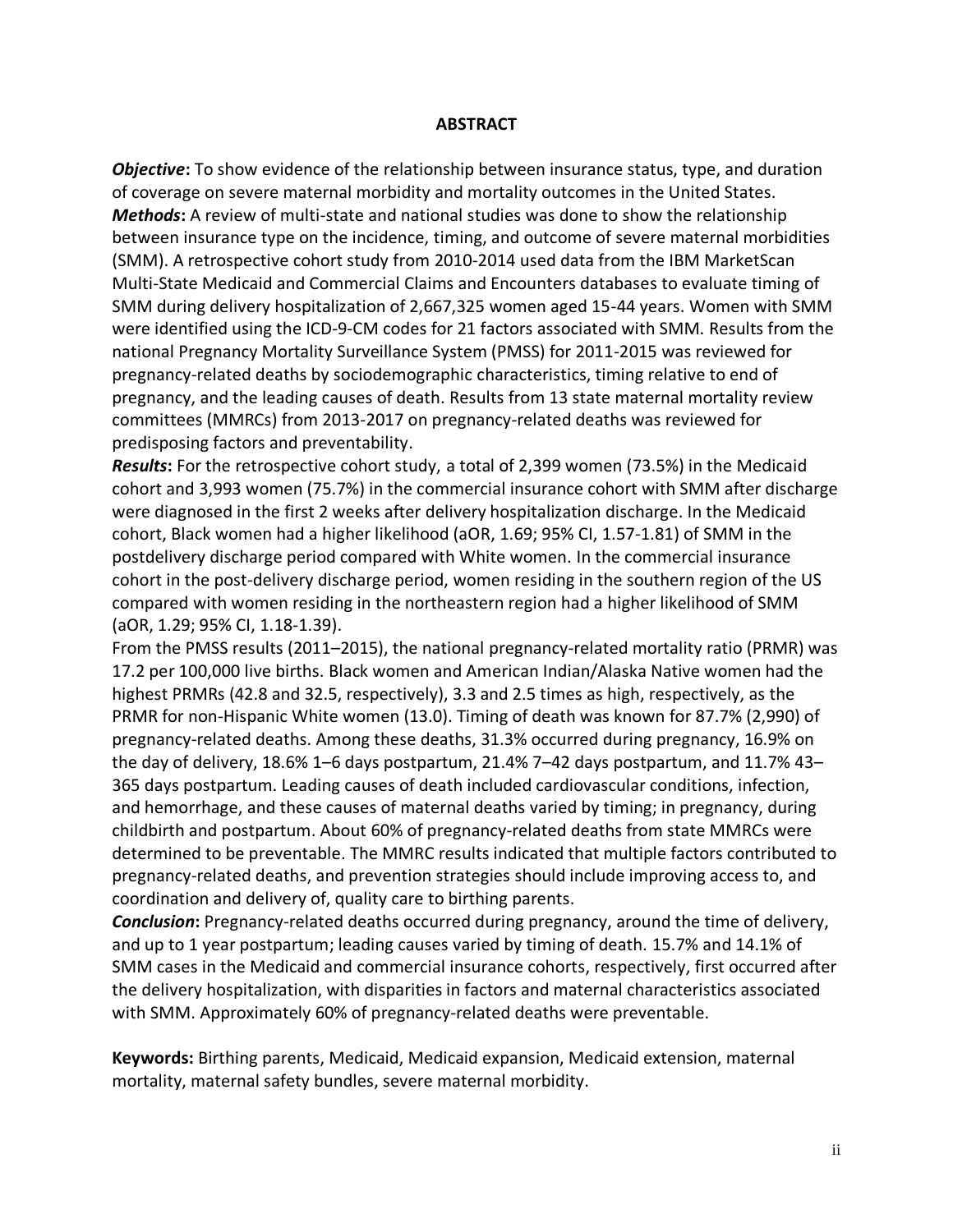## **HEALTH INSURANCE STATUS AND SEVERE MATERNAL MORBIDITY OUTCOMES IN THE UNITED**

## **STATES – A POLICY REVIEW**

by

## ADEJUMOBI OTEKUNRIN

A Capstone Submitted in Partial Fulfillment of the Requirements for the Degree of

Master of Public Health

Georgia State University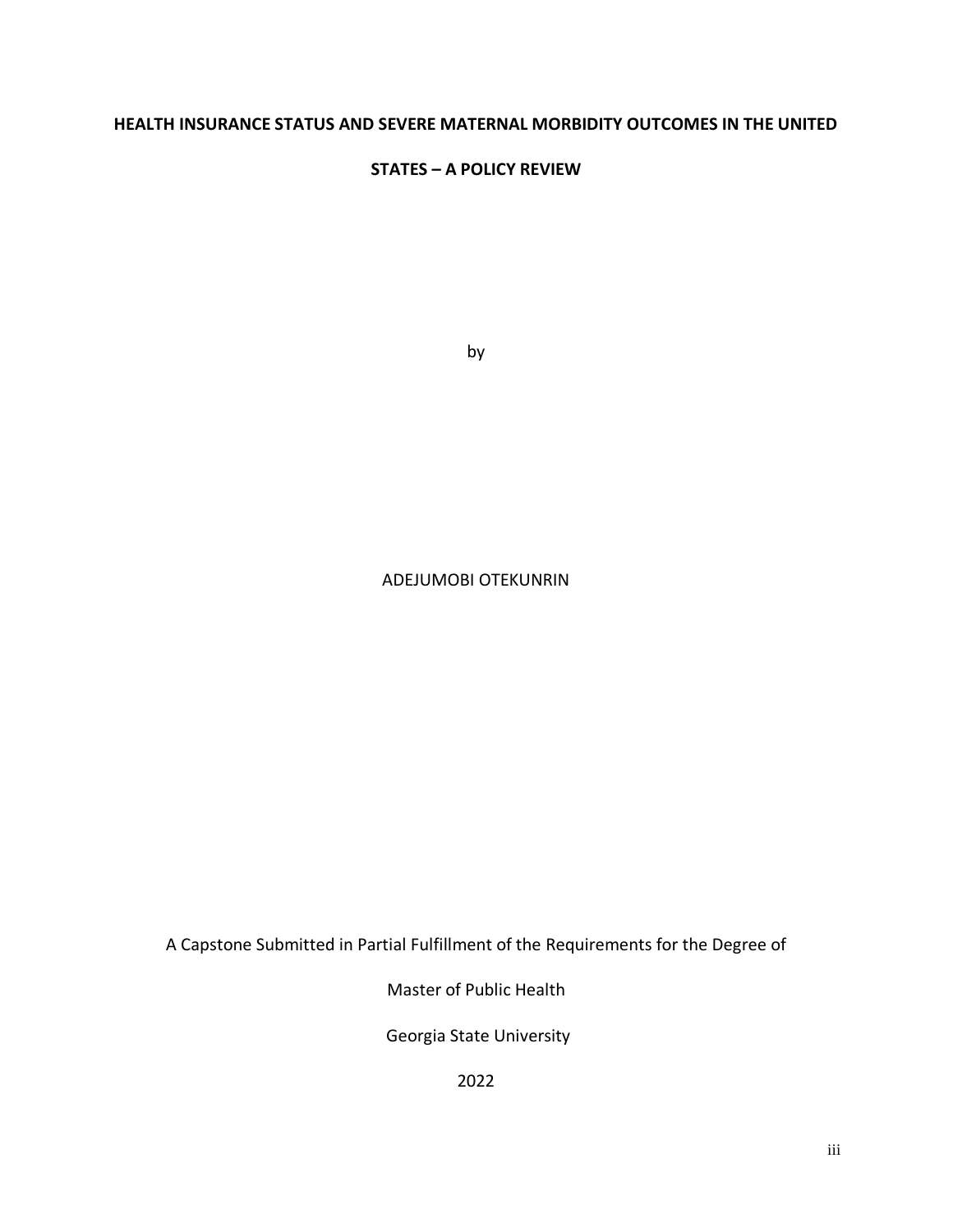## HEALTH INSURANCE STATUS AND SEVERE MATERNAL MORBIDITY OUTCOMES IN THE UNITED

## STATES – A POLICY REVIEW

by

## ADEJUMOBI OTEKUNRIN MD

Committee Chair: Colin K. Smith

Committee Member: Sarah A. McCool

Electronic Version Approved:

Office of Graduate Services

School of Public Health

Georgia State University

May 2022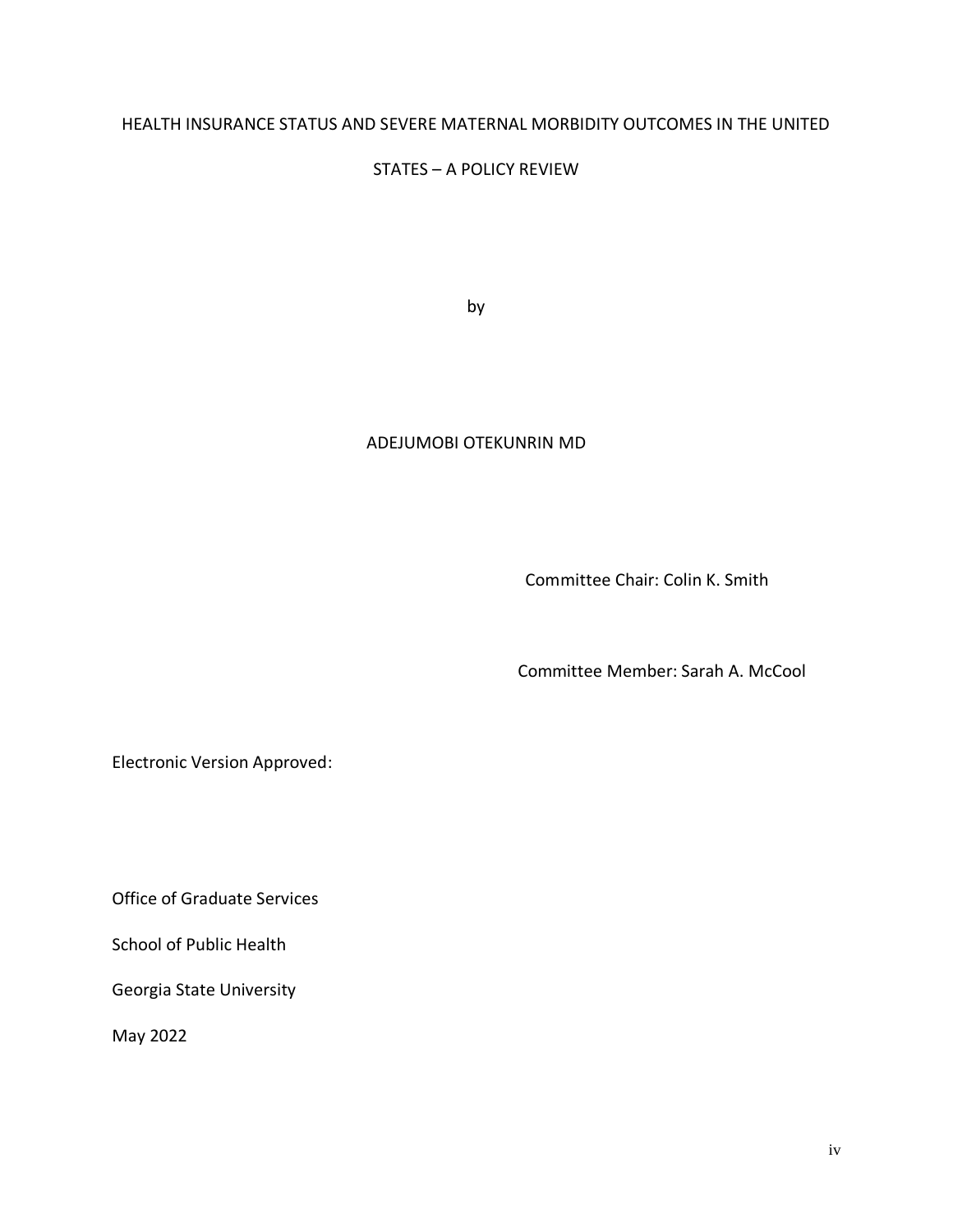## **DEDICATION**

I dedicate this work to the loving memory of my late parents, Prince Gabriel Adejumobi Otekunrin and Chief (Mrs.) Sophia Omotayo Otekunrin.

I also dedicate this work to my wife and daughter, Iyabo and Ifeoluwa, for their unflinching support and understanding during this program. I love you guys.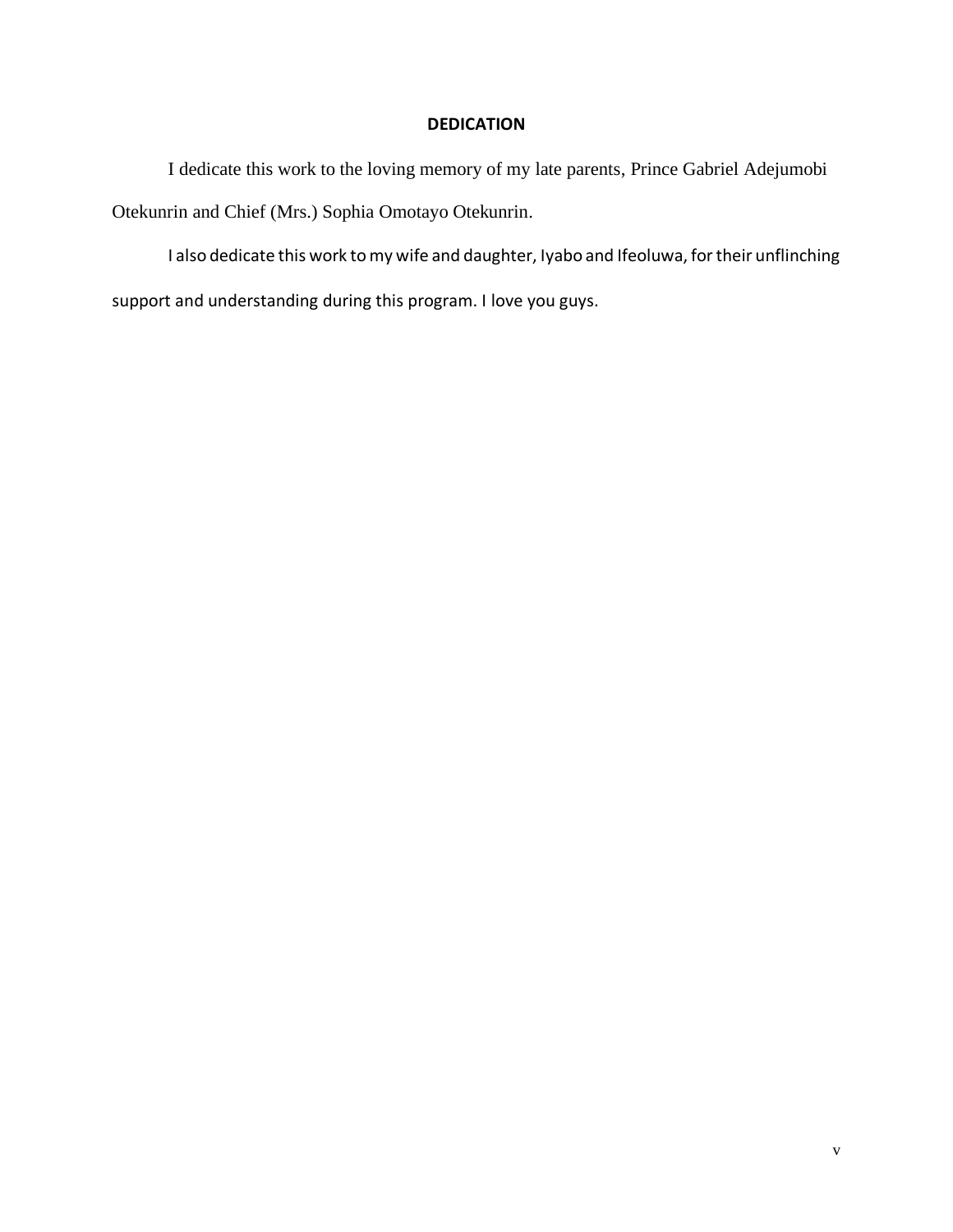## **ACKNOWLEDGEMENTS**

I want to thank my committee chair and member, Drs. Colin Smith, and Sarah McCool, for whom I have profound gratitude and admiration for their invaluable contributions to the completion of this work.

I want to appreciate all my instructors in this program for their support in gratifying my thirst for knowledge and for being there for me when I needed them.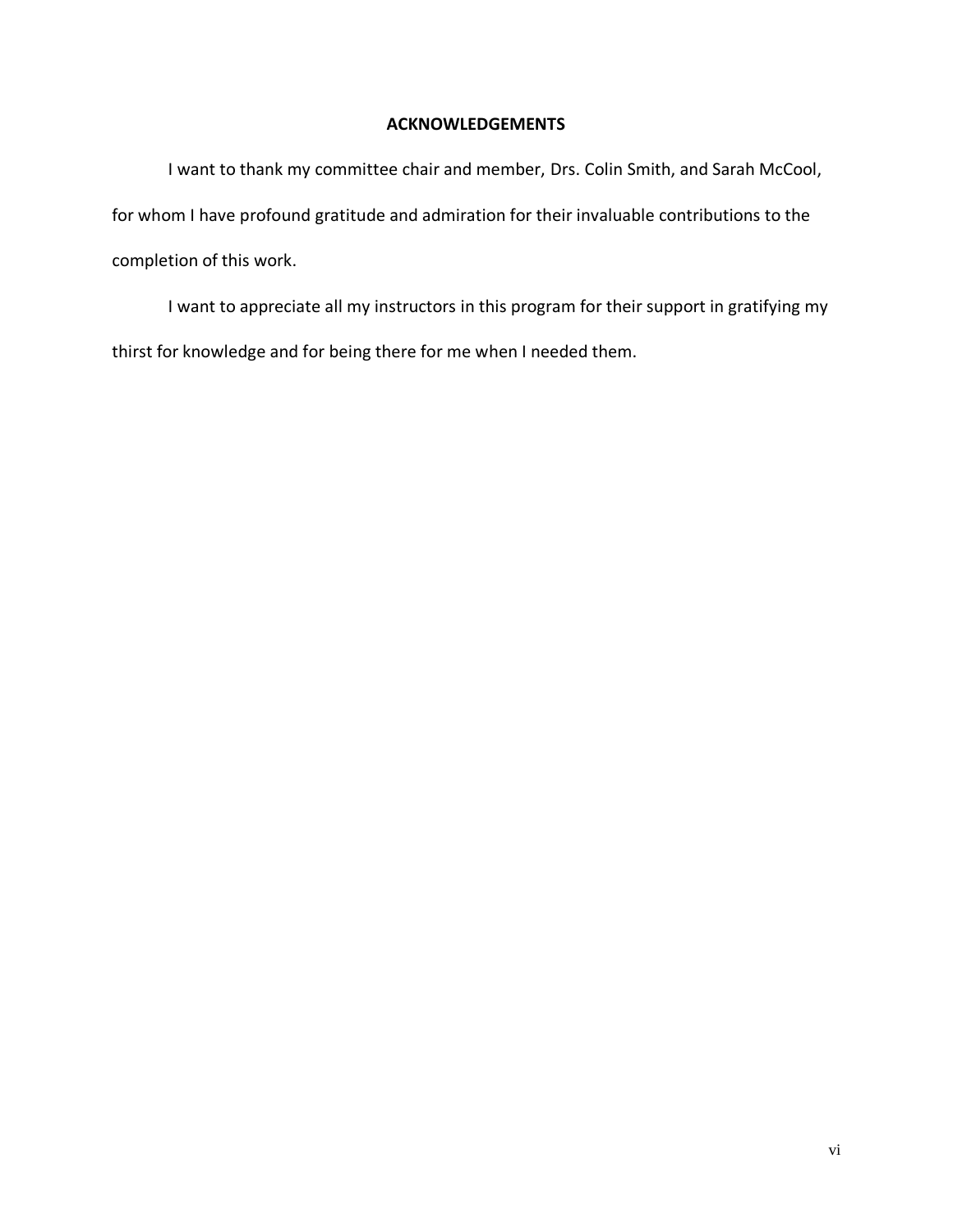# **TABLE OF CONTENT**

| 1.1                                                                                |
|------------------------------------------------------------------------------------|
|                                                                                    |
|                                                                                    |
|                                                                                    |
| 3.1                                                                                |
| 3.1.1 Pregnancy Medicaid and Postpartum Coverage Extension Policies15              |
|                                                                                    |
|                                                                                    |
| 3.1.4 Financial Costs of Continuous Postpartum and Preconception Medicaid Coverage |
|                                                                                    |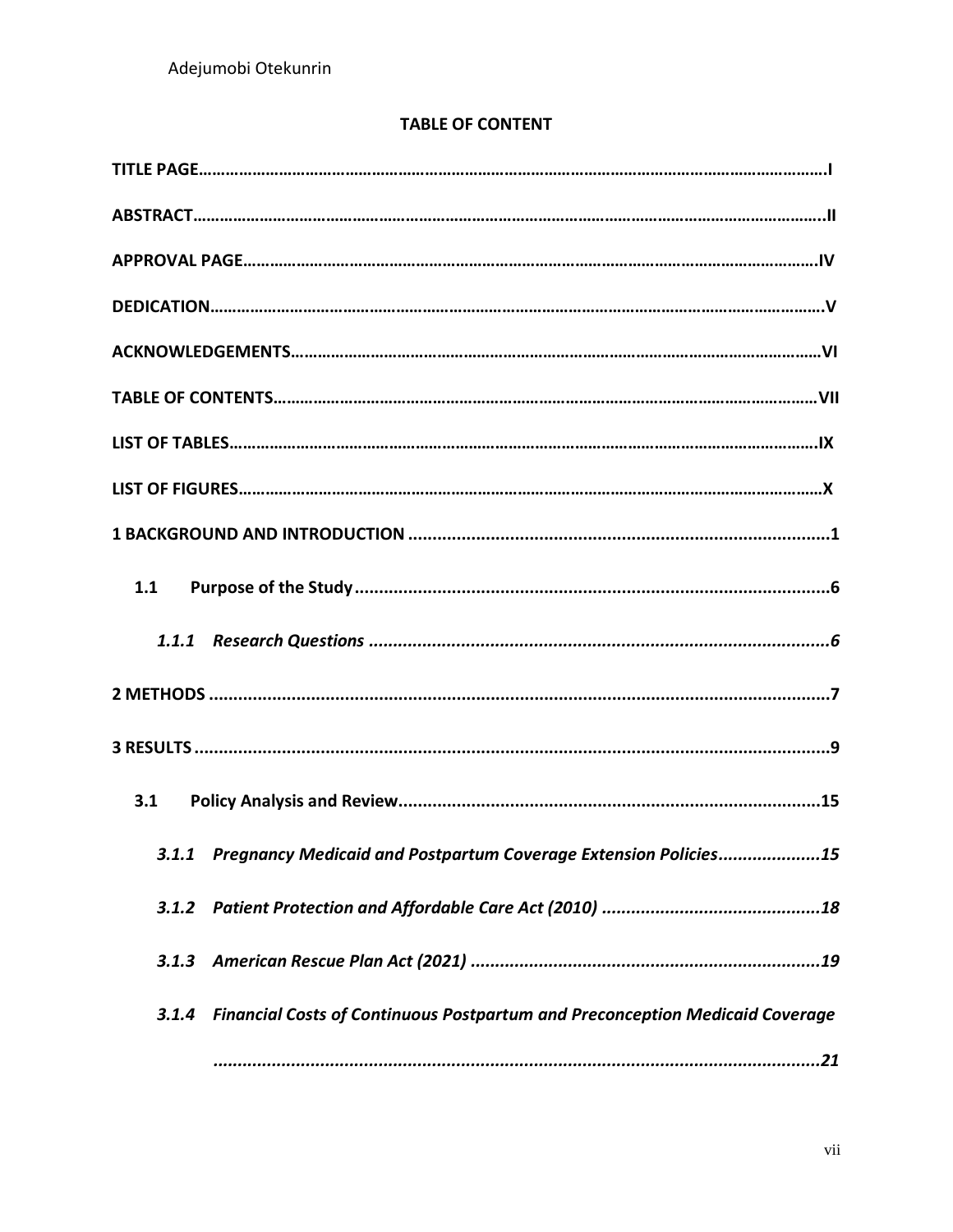| 3.2 |  |
|-----|--|
|     |  |
|     |  |
|     |  |
|     |  |
|     |  |
|     |  |
| 4.1 |  |
| 4.2 |  |
|     |  |
|     |  |
|     |  |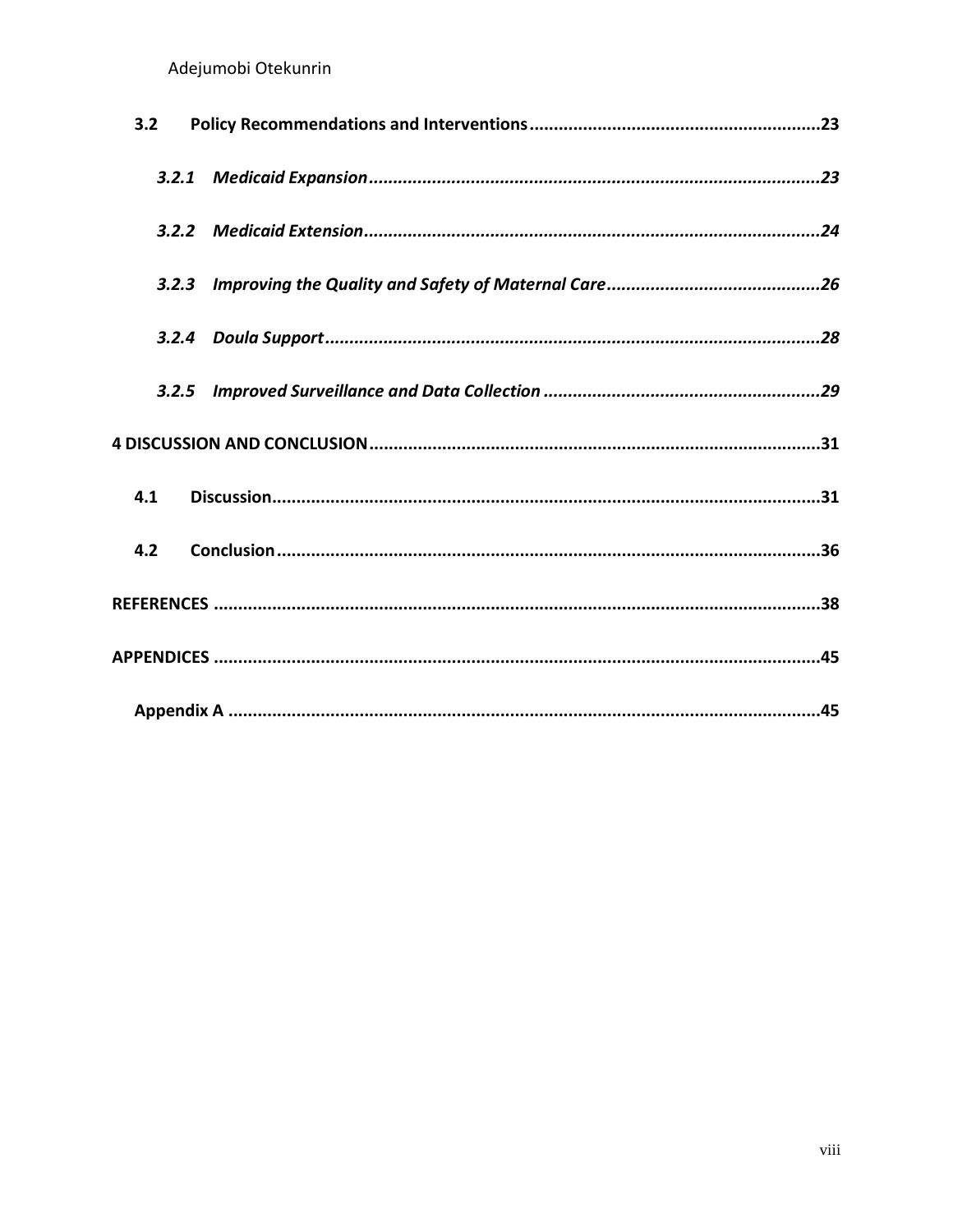## **LIST OF TABLES**

- Page 10 Table 1: Severe maternal morbidity diagnosis by timing of diagnosis and insurance type (2010-2014<sup>a</sup>)
- Page 11 Table 2: Maternal characteristics by insurance type and timing of diagnosis (2010-2014)
- Page 13 Table 3: Pregnancy-related deaths, by sociodemographic characteristics
- Page 14 Table 4: Pregnancy-related deaths, by cause of death and time of death relative to the end of pregnancy
- Page 22 Table 5: Full-year postpartum spending by age group (2016)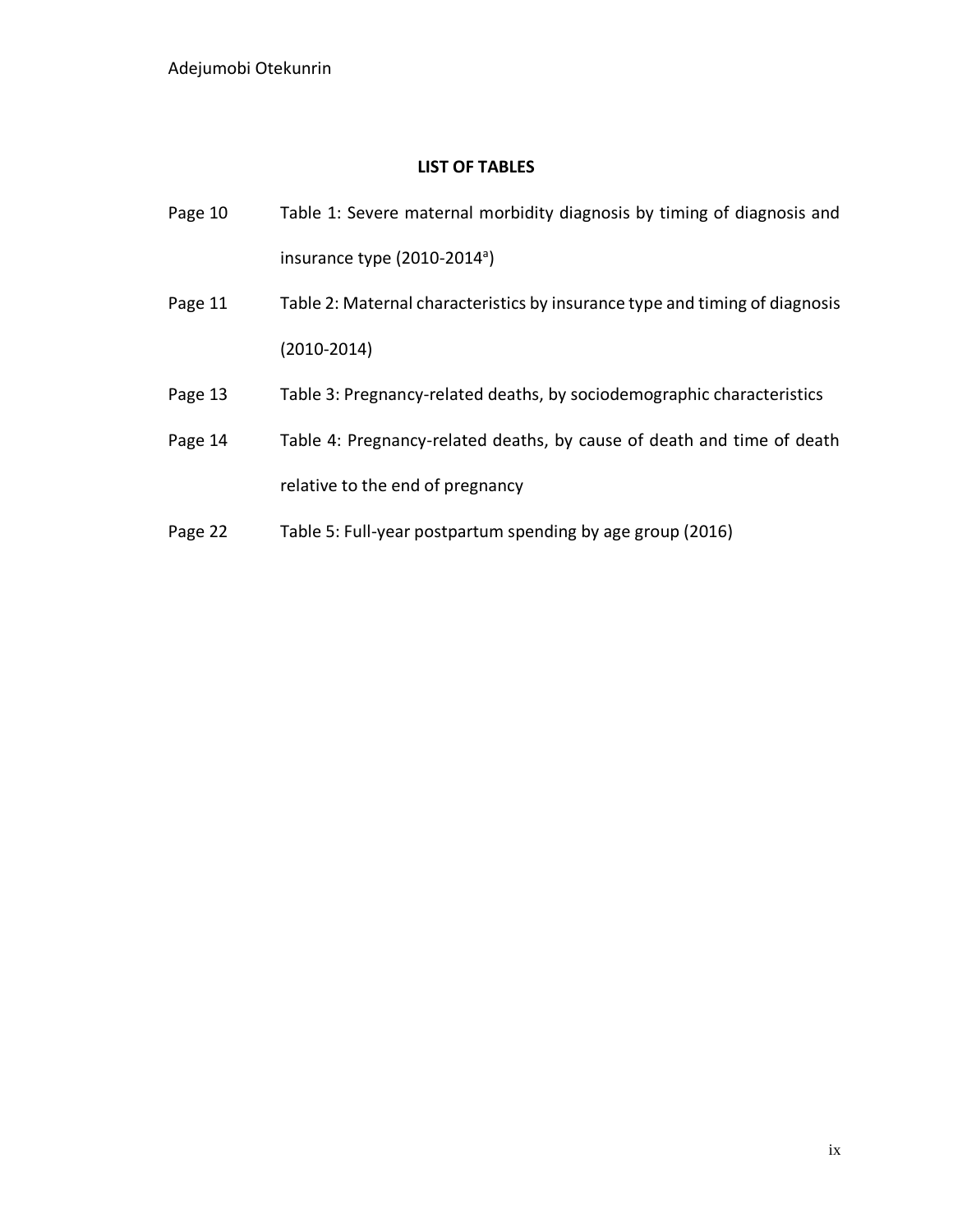# **LIST OF FIGURES**

- Page 16 Figure 1: Leading causes of pregnancy-related death, by timing of death
- Page 23 Figure 2: Spending across the postpartum year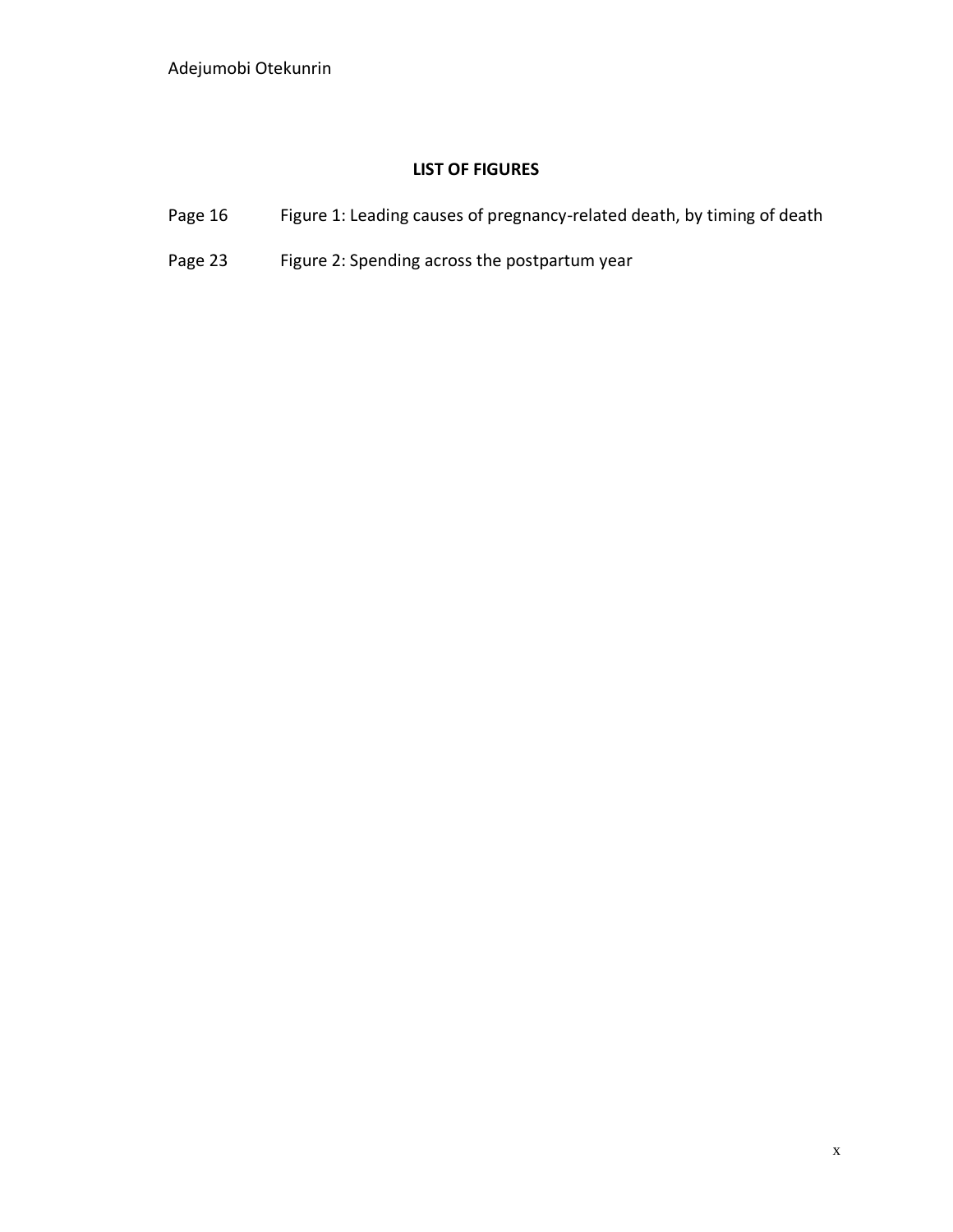## **1 BACKGROUND AND INTRODUCTION**

<span id="page-11-0"></span>Maternal morbidity and mortality, considered as problems of the developing world, remain a major burden in the United States (U.S.) (WHO, 2015). The U.S. has the highest maternal morbidity and mortality rates among industrialized nations, even when data is limited to only white women who generally have the lowest rates, suggesting that the maternal health care system needs a major overhaul (Commonwealth Fund, Issue Brief & Report, December 16, 2020). This is despite the fact the U.S. spends more on health care and medical research for technological advancement than any other industrialized country. The U.S. ranks 60<sup>th</sup> in the world in maternal survival after childbirth (Kozhimannil, Hardeman & Henning-Smith, 2017). One of the primary drivers of the high maternal mortality in the U.S. is the high rate of severe maternal morbidity (SMM). Evidence shows that for every maternal death, 50 to 100 women experience SMM which are life-threatening complications that without timely identification and proper management, may be associated with deaths (Kilpatrick, Ecker & ACOG., 2016). Also, over the past few decades, there has been an increase in the rates of many factors associated with SMM (Creanga et al., 2014). Each year in the U.S., about 1,200 women suffer complications during pregnancy or childbirth that prove fatal (WHO, 2015) and 60,000 suffer complications that are near-fatal or result in SMM (Creanga et al., 2014). According to the latest report of the Centers for Disease Control and Prevention (CDC) on SMM in 2014, it affects over 50,000 women in the United States, and the trend has steadily increased in recent years. Data from the Pregnancy Risk Assessment Monitoring System (PRAMS) shows that blood transfusions, hysterectomy, sickle cell disease with crisis, eclampsia, sepsis, and disseminated intravascular coagulation (DIC) are some of the leading causes of SMM (CDC, 2021) (Table 1).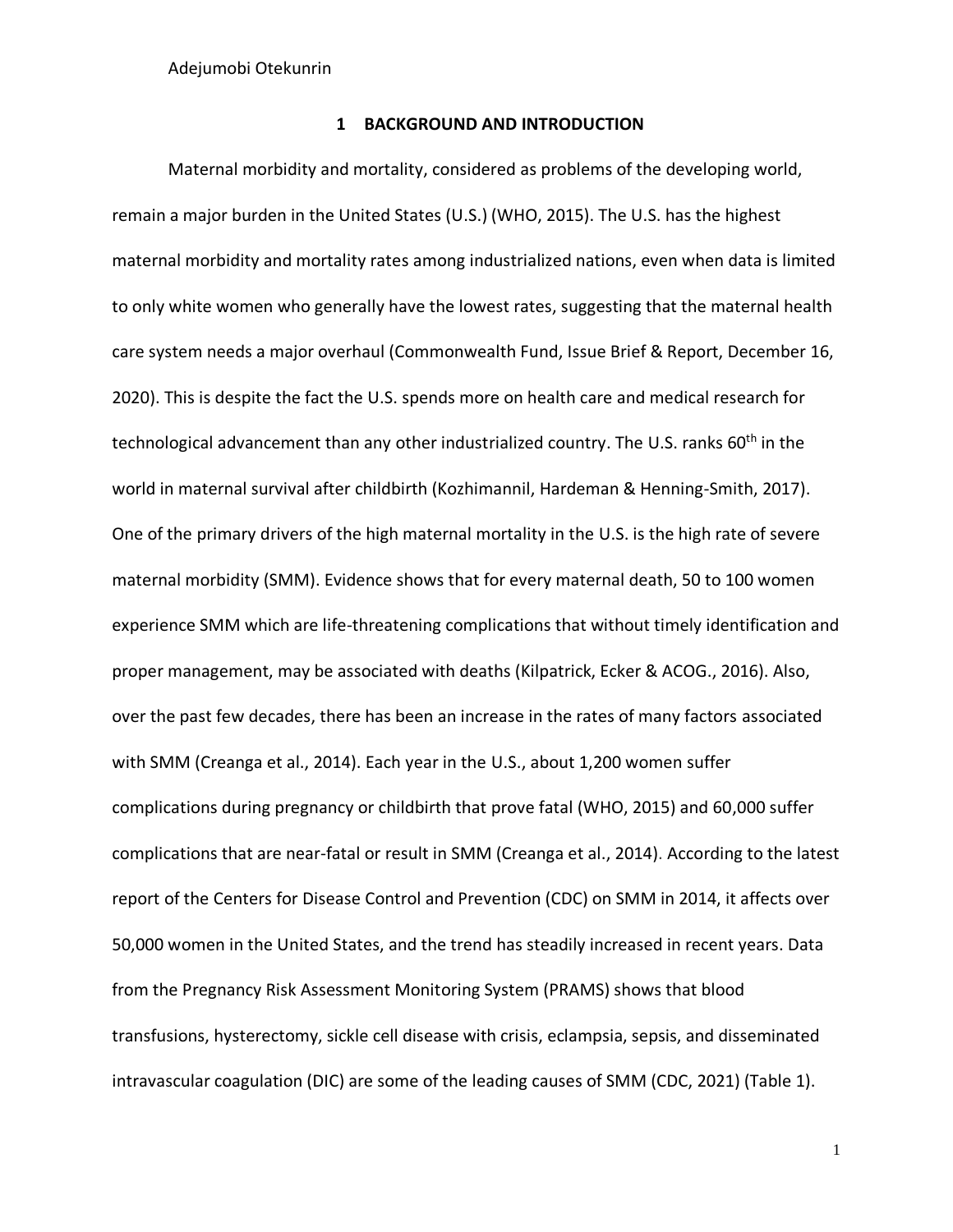SMM, a subset of maternal morbidity, is recognized by the CDC through a list of 21 indicators and corresponding International Classification of Diseases (ICD) codes. A recent CDC report showed the following conditions as some of the clinical causes of pregnancy-related mortality in the US: combination of heart conditions (15%), infections (13%), cardiomyopathy or heart muscle disease (11%), severe postpartum bleeding (11%), blood clots (9%), high blood pressure (8%), and stroke (7%) (Commonwealth Fund, 2020). Evidence shows that about 50% of all maternal deaths in the U.S. are preventable (Main & Menard, 2013).

Medicaid covers about 50% of all pregnancies in the United States, with Black and Hispanic women having a higher likelihood of being covered by Medicaid in pregnancy than White women (Markus et al., 2013). In 2020, Medicaid coverage was 29.3% for non-Hispanic White women, 58.6% for Hispanic women, and 64.7% for non-Hispanic Black women (CDC NVSS, 2022). Conversely, the percentage of mothers using private insurance in 2020 was 30.1% for non-Hispanic Black women, 31.3% for Hispanic women, and 63.9% for non-Hispanic White women (CDC NVSS, 2022). Evidence from other areas of clinical practice shows that uninsured and patients covered by Medicaid receive a lower quality of care than those on private insurance or commercial insurance; causes of lower quality care for these patients include limited use of resources for them due to payor type, and use of lower-quality physicians in the same hospital for uninsured and Medicaid patients (Boxer et al., 2003; Gardner & Vishwasrao, 2010; Spencer et al., 2013). This poorer quality of care could be one of the drivers of racial/ethnic differences in the rates of SMM and outcomes. Another driver of the higher rates of SMM among Black and Hispanic women compared to White women could be the lack of preconception health insurance coverage to diagnose or treat preexisting medical conditions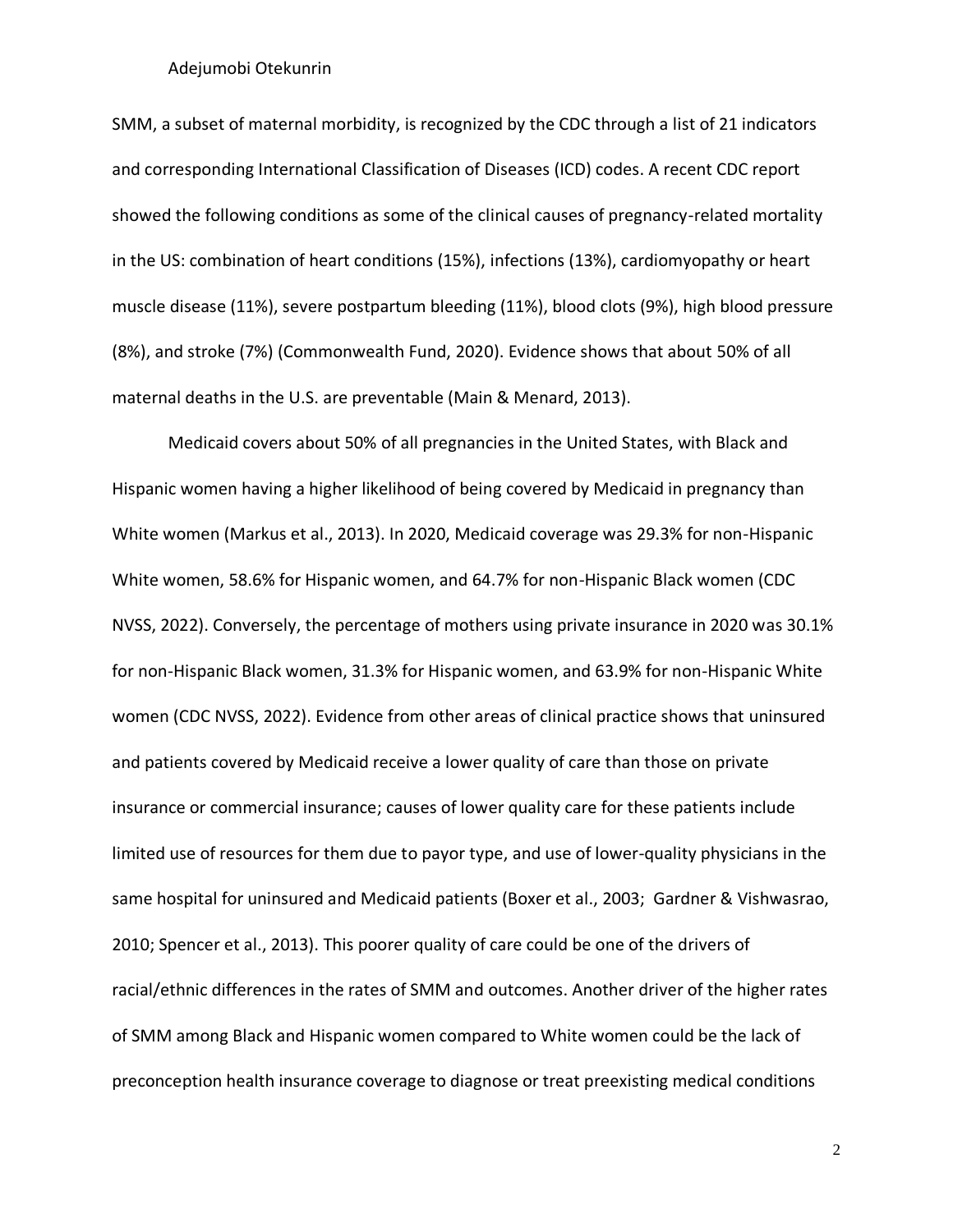like hypertension or depression, which are risk factors for SMM and mortality (Gray et al., 2012). Evidence shows that states with preconception health insurance through Medicaid expansion have lower maternal mortality rates, for which SMM is a significant risk factor (Searing & Ross., 2019).

About four million births occur yearly in the U.S., making childbirth the leading cause of hospital admissions for commercial health insurance payers and Medicaid claims (Howell & Zeitlin, 2017). The estimated annual hospital costs of childbirth and newborns in the US are over \$110 billion (AHRQ-HCUP, 2018). Medicaid covers about half of all deliveries in the country, with pregnant African American women (66%) and Hispanic women (60%) more likely to be covered by Medicaid health insurance than are pregnant White women (Markus et al., 2013; MACPAC, 2020). States are required to provide Medicaid coverage for pregnant women up to 138% of the federal poverty level (FPL) until 60 days postpartum. Still, gaps in coverage remain, especially in states that have not expanded Medicaid under the Patient Protection and Affordable Care Act (ACA) (Eckert, 2020). In non-expansion states, a pregnant woman could lose her eligibility for regular Medicaid coverage from day 61 of her delivery if her income is above the state's FPL level. Particularly prone to lack of health insurance outside of pregnancy in non-expansion states like Georgia are people of color, low-income individuals and families, and childless adults with income greater than 40% FPL and less than 100% FPL except those with disabilities (Eckert, 2020). Also, about 50,000 women or more die from post-birth severe complications which may require long-term care beyond the 60-days post-birth coverage of regular Medicaid or 180-days coverage in Georgia through H.B. 1114 (Davis et al., 2019; Petersen et al., 2019). Evidence shows the harmful effects of "churning," i.e., disruptions in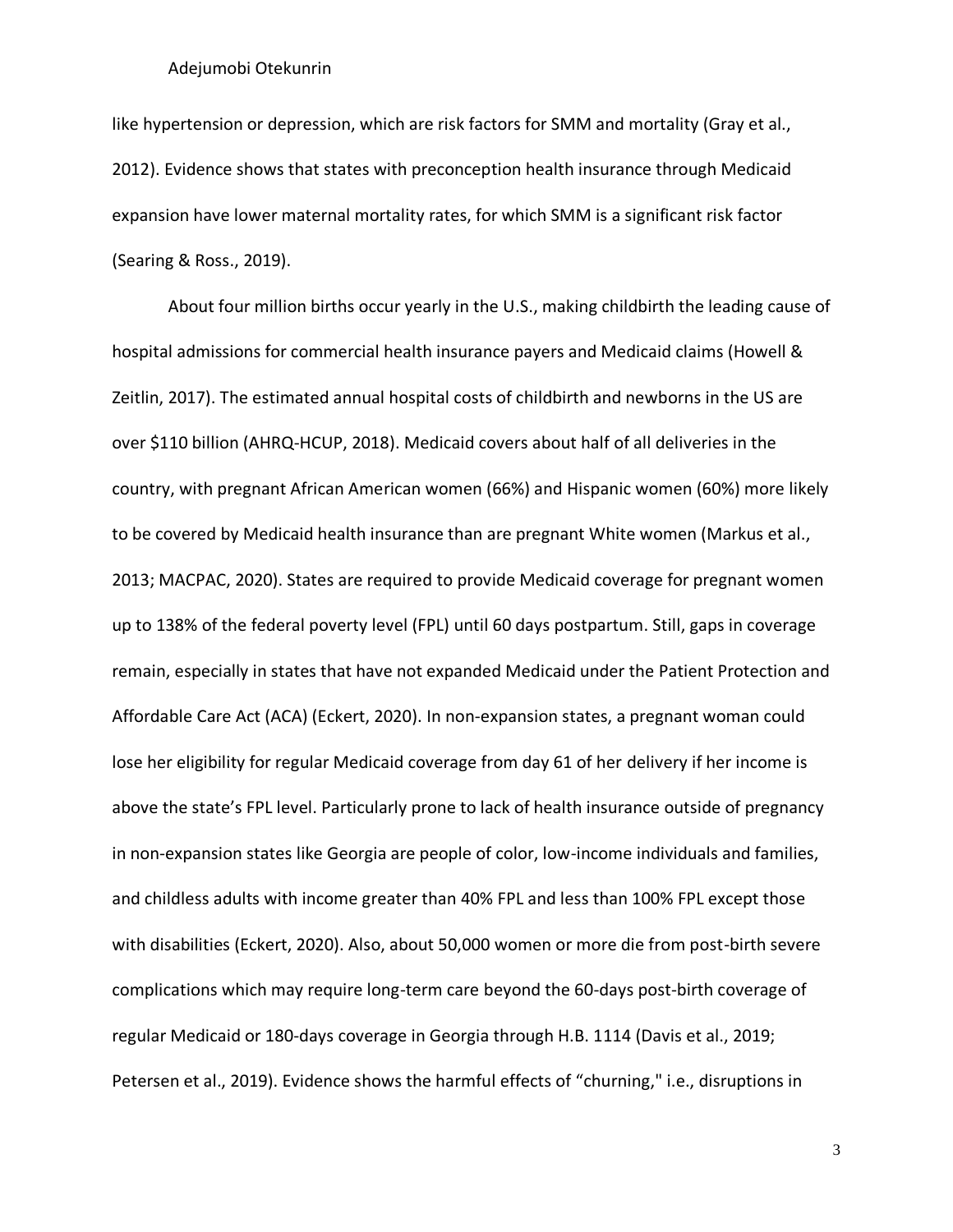healthcare insurance coverage, especially Medicaid, which occurs most often during the critical postpartum period, on maternal and infant health outcomes including preterm births, and SMMs (Eckert, 2020). Perinatal insurance churn is observed in both Medicaid expansion (33%) and non-expansion states (50%), but more prevalent among individuals who depend on Medicaid for pregnancy-related care (Daw et al., 2019).

Studies have shown that lack of preconception health insurance including in individuals with preexisting chronic conditions, is associated with later prenatal care, suboptimal use of pregnancy care, and more significant risks of poor birth and birth-related outcomes that can endanger the lives of birthing parents (Adams et al., 2019). Black, Latina, and Indigenous women are disproportionately affected by a lack of preconception health insurance coverage. Evidence shows that from 2015 to 2017, about 50% of all non-Hispanic Black women had noncontinuous coverage from preconception to post-birth, and 50% of Latina women became uninsured in the postpartum period (Daw et al., 2020). Also, using data from the Nationwide Inpatient Sample (NIS), Howell et al. (2016) found that Black women deliver in a concentrated set of hospitals with higher risk adjusted SMM rates for both White and Black deliveries. About 700 birthing parents die from pregnancy-related complications every year in the U.S. with significant racial/ethnic disparities; Black women have a pregnancy-related mortality ratio approximately three times as high as that of White women (Creanga et al., 2017; Petersen et al., 2019).

According to the WHO (2015), three factors are the leading causes of the upward trend in maternal morbidity and mortality in the U.S. First, there is an increasing number of birthing people who attend prenatal care clinics with untreated or poorly managed chronic conditions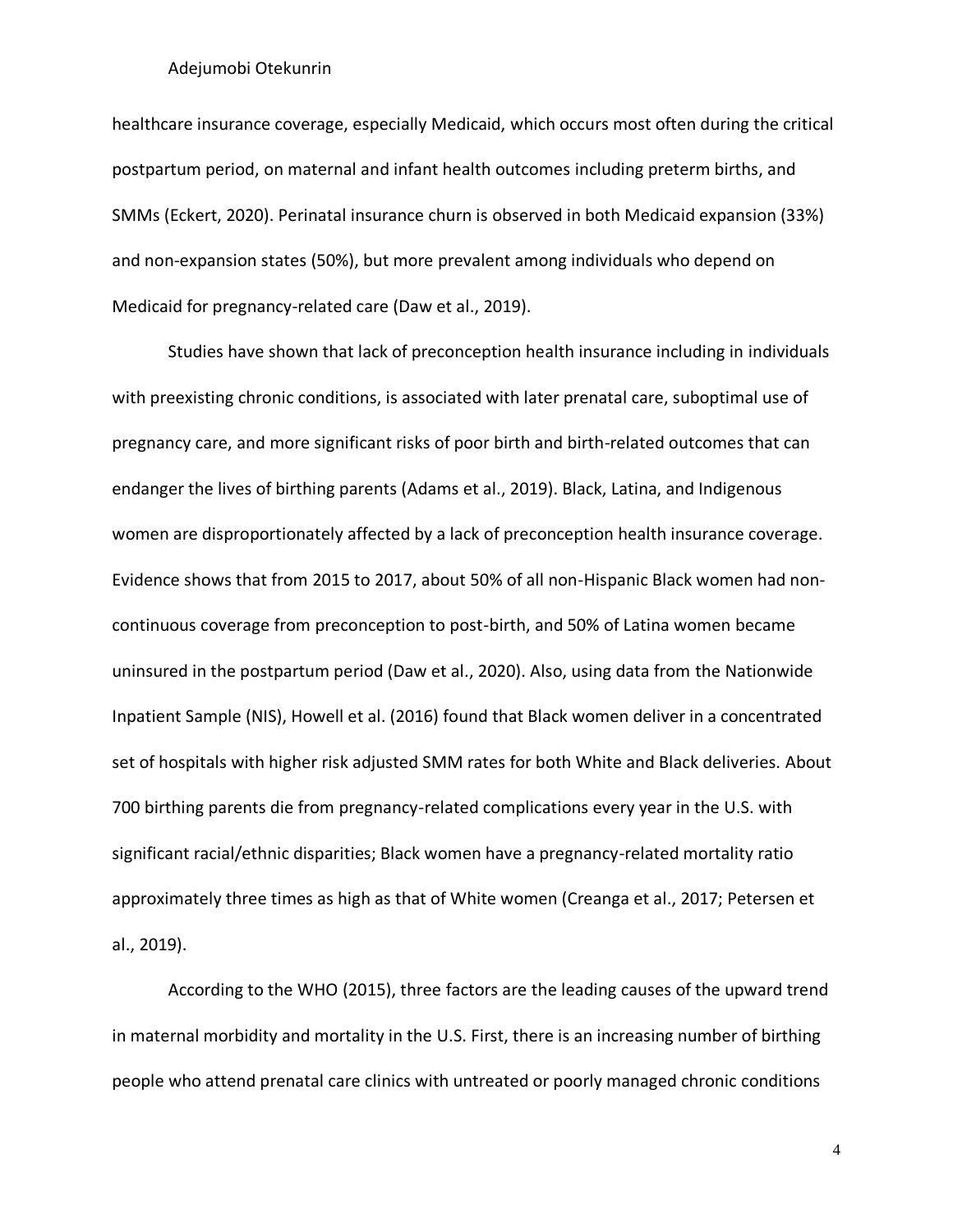due to lack of health insurance. These conditions like diabetes, hypertension and mental health issues are drivers of pregnancy-related complications. These individuals could benefit from community-based services including case management to help them access needed healthcare and overcome cost and other obstacles to care. Evidence shows that birthing people who lack health insurance are three to four times more likely to die of pregnancy-related complications than those who are insured (Berg et al., 2003). In 2018, 30% of pregnancy-related deaths in the U.S. occurred between 43 days and one year postpartum, and some of these deaths occur outside of the 60-day coverage of pregnancy-related Medicaid (NCHS, 2018). Keeping birthing people insured postpartum helps them maintain access to their providers, helps their providers to detect signs of complications early, screen them for postpartum depression, and manage any chronic conditions which will improve maternal and child outcomes. A second factor for the increased maternal morbidity and mortality in the U.S. according to the WHO is the inconsistency in the quality of obstetric practice in the country. The healthcare system, including hospitals and birthing centers, lack a uniform and standardized approach to managing obstetric emergencies, causing late recognition of pregnancy, childbirth, and postpartum complications (D'Alton et al., 2014). The third factor is the paucity of good data and related analysis. Maternal mortality data are missing for about half of all the states and territories in the U.S. and the expectation is that subsequent annual reports will combine multiple years to enable comparison of data for all states (Declercq & Zephyrin, 2020).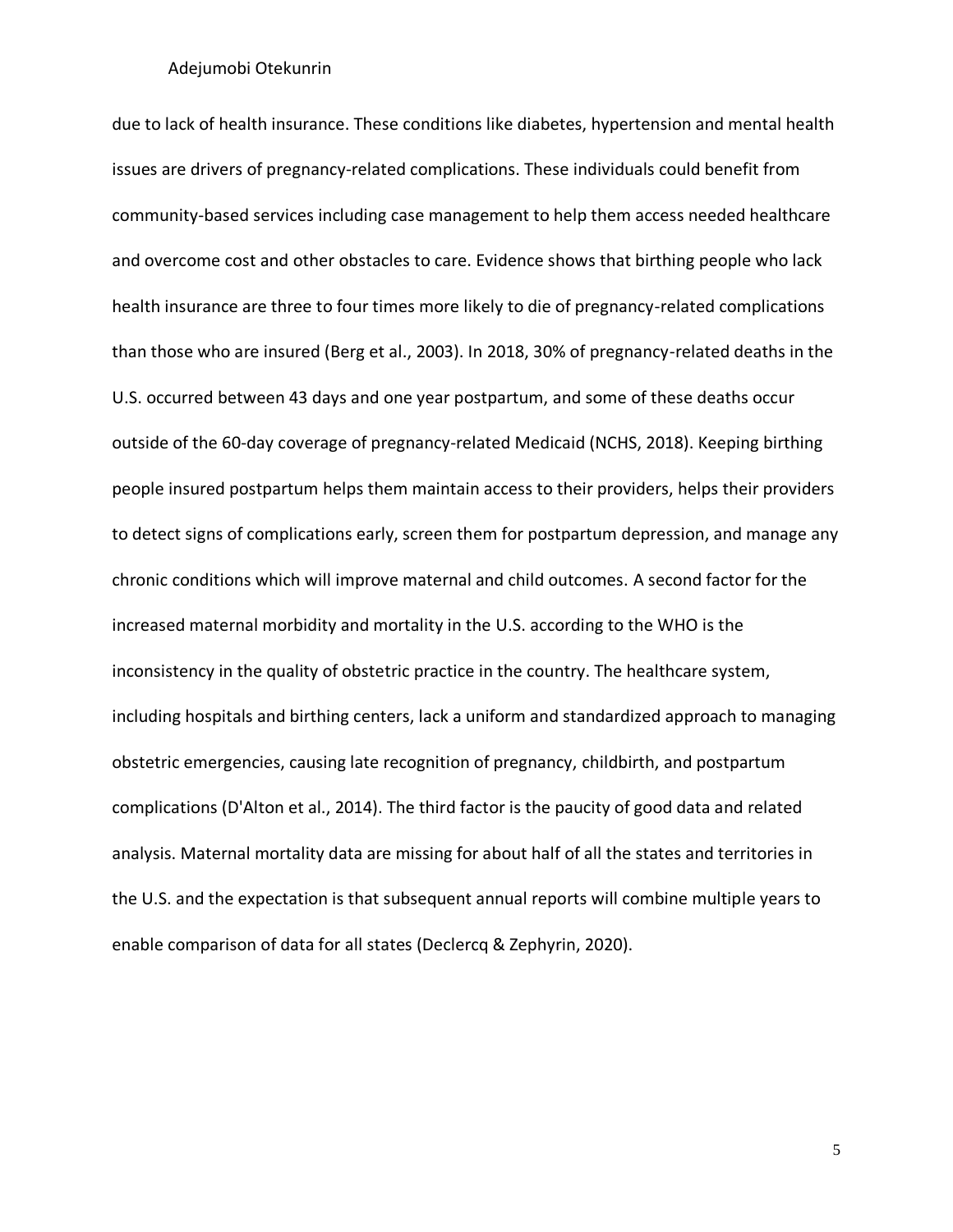## <span id="page-16-0"></span>**1.1 Purpose of the Study**

The aim of this policy review and analysis is to evaluate the association between health insurance status, type, and duration of coverage on the incidence and outcomes of SMM and mortality in the U.S.

# *1.1.1 Research Questions*

- <span id="page-16-1"></span>1. Is preconception health insurance status related to the rates of SMM and mortality?
- 2. Does the standardized use of rapid-cycle Maternal Data Center and Maternal Safety Bundles lead to improved quality of care for birthing parents?
- 3. Is extended postpartum Medicaid/CHIP insurance coverage to a year after childbirth correlated with a decrease in the mortality rate and improved SMM outcomes?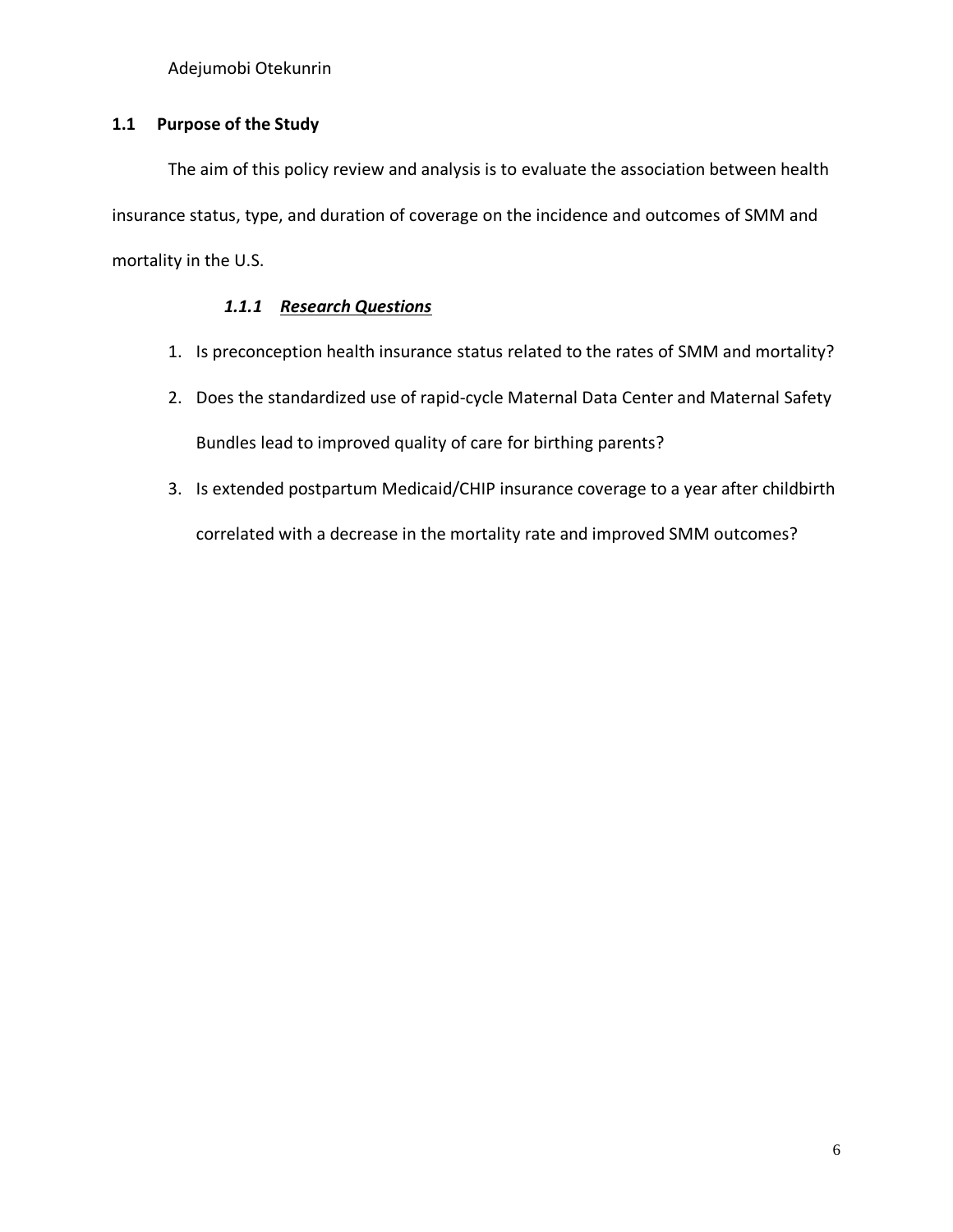#### **2 METHODS**

<span id="page-17-0"></span>This policy review and analysis used PubMed, Google Scholar, Science Direct, Cochrane Library and EMBASE to search for studies on health insurance status, payor type, demographic characteristics, preconception, prenatal and postnatal coverage, SMM and maternal mortality. A review of the results of multi-state and national studies was done to evaluate the relationship between health insurance status, payor type, and duration of coverage on the incidence, timing, and outcome of SMM.

A retrospective cohort study by Chen et al. (2021) from 2010-2014 used data from the IBM MarketScan Multi-State Medicaid database and the IBM MarketScan Commercial Claims and Encounters database to evaluate timing of SMM during delivery hospitalization of 2,667,325 women aged 15-44 years. Women with at least one factor for SMM were identified using diagnosis and procedure codes from the *International Classification of Diseases, Ninth Revision, Clinical Modification (ICD-9-CM)* for the 21 factors associated with SMM. Each birthing parent in the sample was classified into 3 outcome groups: (1) those who had no SMM during the delivery hospitalization and the postdelivery (discharge) period, (2) those who had at least one factor of SMM during the delivery hospitalization, and (3) those who had any factor associated with de novo SMM after delivery discharge. De novo SMM after delivery discharge is defined as SMM first diagnosed during the 6 weeks (42 days) after discharge from delivery hospitalization unrelated to any factor with SMM identified during delivery. To ensure that true de novo SMM cases were identified, birthing parents who had any SMM event in the two months preceding delivery hospitalization (1,043 in the Medicaid cohort and 1,186 in the commercial insurance cohort) were excluded.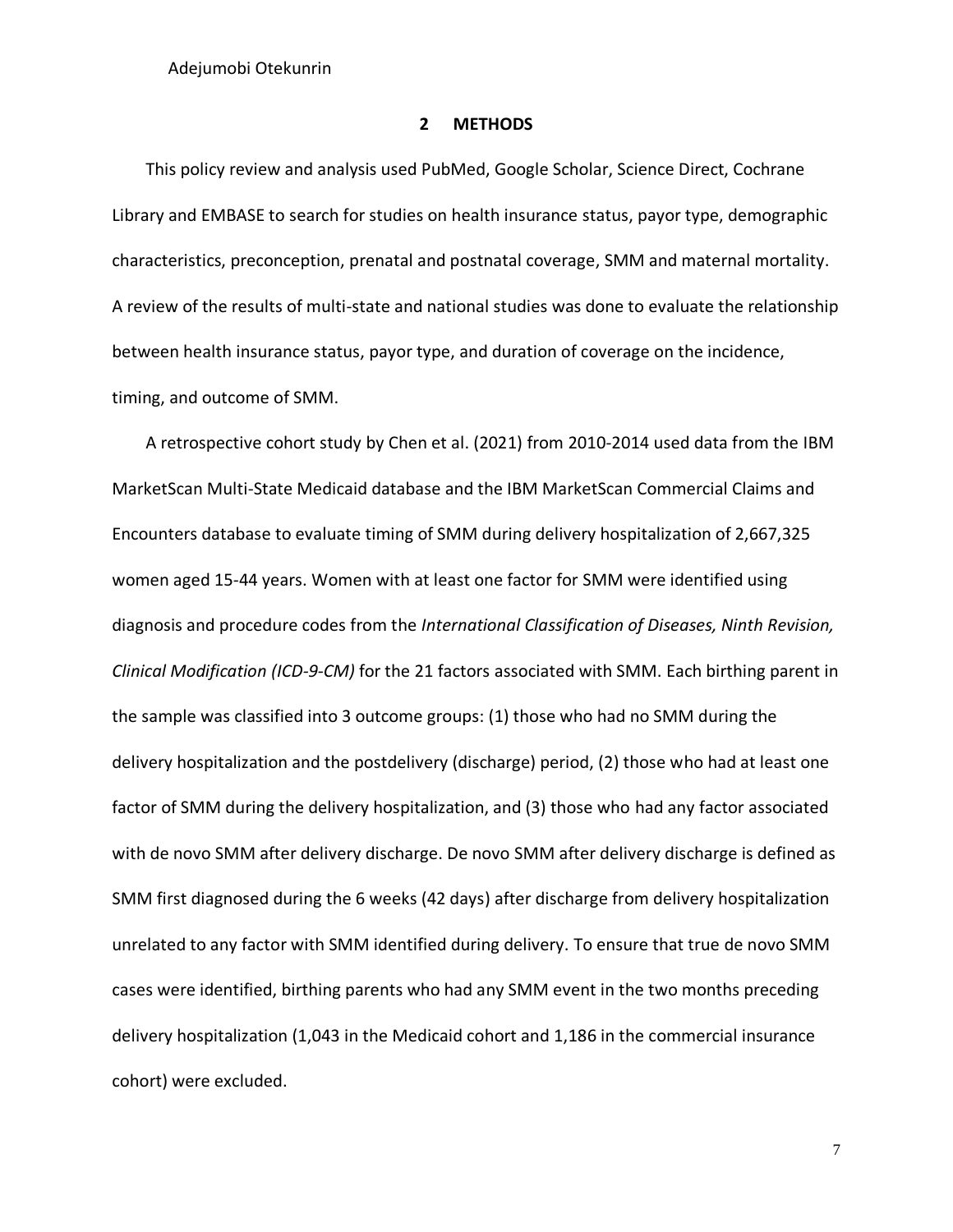Results from the national Pregnancy Mortality Surveillance System (PMSS) of the Centers for Disease Control and Prevention (CDC) for 2011-2015 was reviewed to evaluate pregnancyrelated deaths by sociodemographic characteristics, timing relative to end of pregnancy, and the leading causes of death. The Division of Reproductive Health, CDC, requests that all states, the District of Columbia, and New York City send death certificates, linked live birth or fetal death certificates, and additional data when available, on deaths that occurred during pregnancy or within 1 year after delivery. Coding of the cause of death includes these 10 mutually exclusive SMM categories: anesthesia complications; amniotic fluid embolism; cardiomyopathy; cerebrovascular accidents; hemorrhage; hypertensive disorders of pregnancy (preeclampsia or eclampsia); infection; thrombotic pulmonary or other embolism (air, fat, or septic); other cardiovascular conditions (cardiac valvular disease, congenital heart disease, congestive heart failure, and ischemic heart disease); and other non-cardiovascular medical conditions (endocrine, hematologic, immunologic, and renal).

Results from 13 state maternal mortality review committees (MMRCs) from 2013-2017 on pregnancy-related deaths was reviewed to identify predisposing factors and preventability. Each multidisciplinary MMRC used a standardized data collection system to review available data sources (autopsy reports, medical records, social service records, and vital records) in determining preventability, and contributing factors to the deaths. The study excluded deaths from drug overdose, homicide, suicide, and unintentional injury from analyses.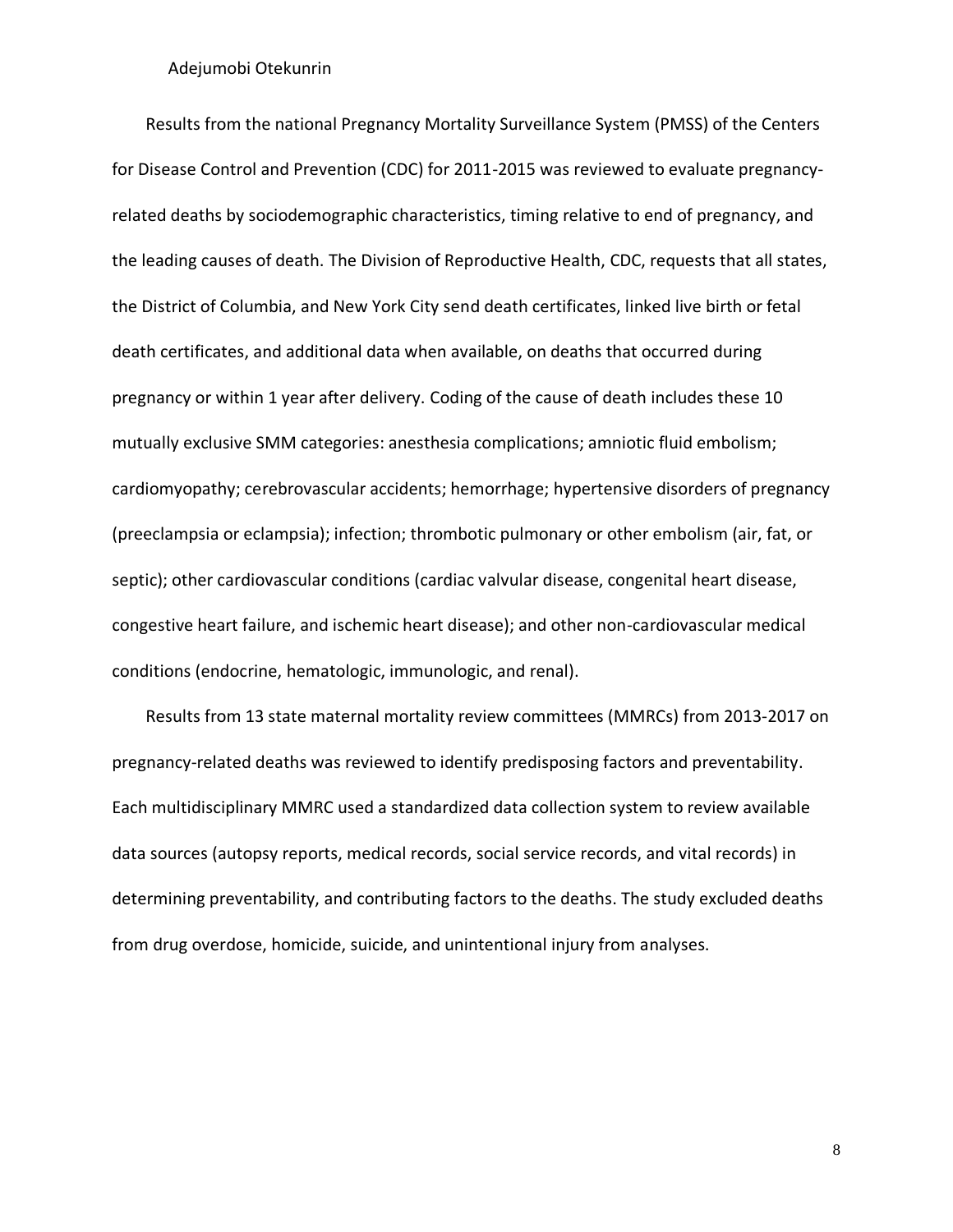#### **3 RESULTS**

<span id="page-19-0"></span>The retrospective cohort study of delivery hospitalizations of 2,667,325 birthing people in the U.S. from 2010-2014 showed that 809,377 (30.3%) of them had Medicaid coverage and 1,857,948 (69.7%) had commercial insurance coverage. In the Medicaid cohort, 51.1% were White, 33.2% Black, 5.1% Hispanic, and 10.6% were of another race or ethnicity. In the commercial insurance cohort, 17.1% were from the northeastern region, 20.0% from the north central region, 36.4% from the southern region, and 20.6% from the western region of the U.S. (Table 1 and Table 2). In total, 17,584 (2.2%) birthing parents in the Medicaid cohort and 32,079 (1.7%) birthing parents in the commercial insurance cohort had at least one SMM factor identified during the delivery hospitalization. In total, 3,265 (0.4%) birthing parents in the Medicaid cohort and 5,275 birthing parents (0.3%) in the commercial insurance cohort had de novo SMM after delivery discharge; de novo SMM cases after discharge was 15.7% of total SMM cases in the Medicaid cohort and 14.1% of total SMM cases in the commercial insurance cohort (Table 1). In this cohort study of 2 667 325 women in the US with delivery hospitalizations between 2010 and 2014, 14% and 16% of SMM among those with commercial and Medicaid insurance, respectively, developed de novo within 6 weeks after delivery discharge. The most common factors and maternal characteristics associated with SMM after delivery were different than those identified at delivery.

A similar pattern was found for birthing parents with Medicaid and commercial insurance in analysis of the timing of the first episode of SMM; the number of SMM cases post delivery was highest within the first week of delivery hospitalization, decreasing rapidly after the second week. A total of 2,399 birthing parents (73.5%) in the Medicaid cohort and 3,993 birthing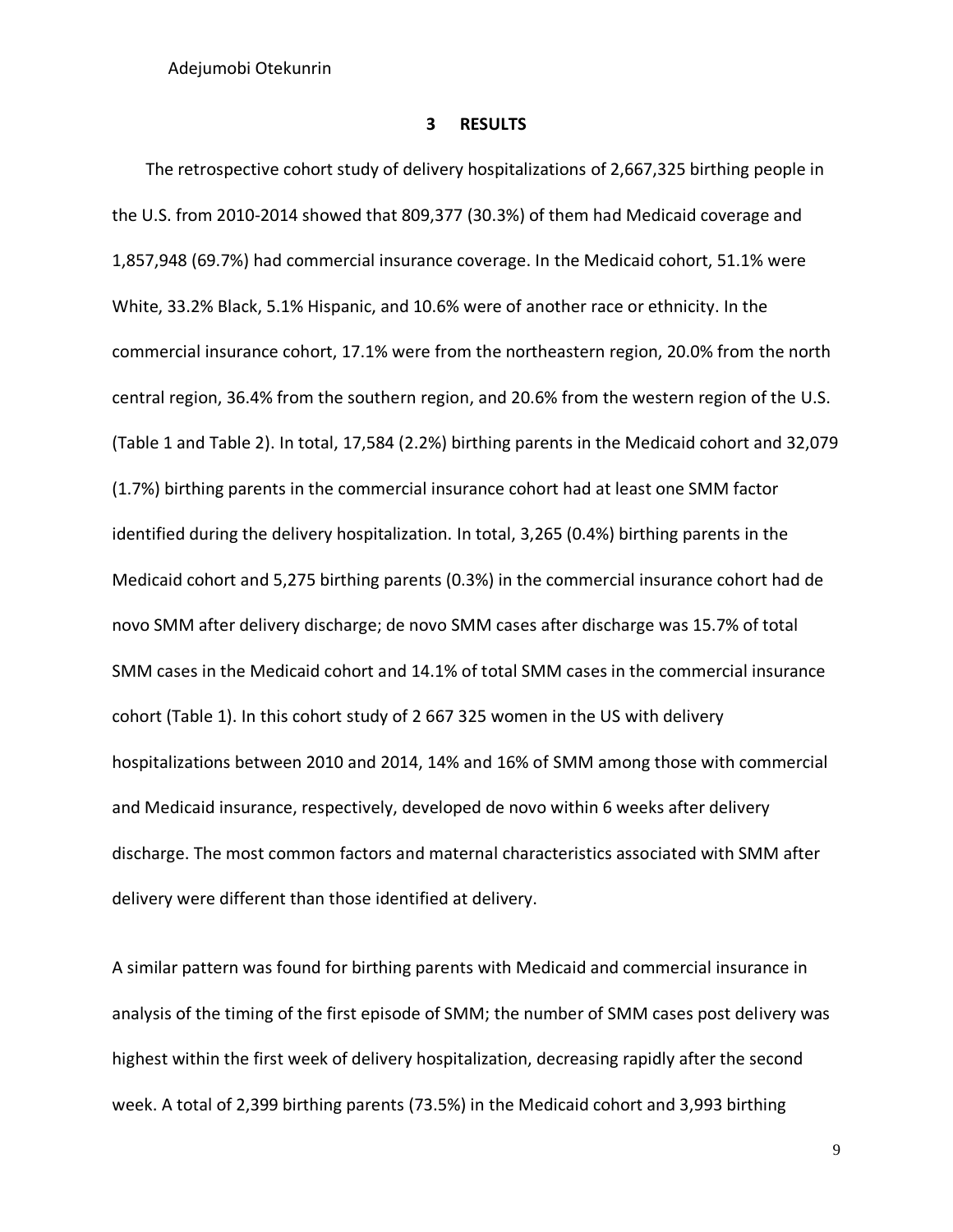parents (75.7%) in the commercial insurance cohort with de novo SMM after discharge were diagnosed in the first 2 weeks after discharge from the delivery hospitalization. However, in the Medicaid cohort, only Black women had a higher likelihood (adjusted odds ratio [OR] 1.69; 95% CI, 1.57-1.81) of experiencing SMM in the postdelivery discharge period compared with White women. While in the commercial insurance cohort during the delivery hospitalization, residing in the western region compared with the northeastern region was associated with a higher likelihood of SMM (aOR, 1.37; 95% CI, 1.32-1.41). In the post-delivery discharge period, residing in the southern region of the U.S. compared with the northeastern region was associated with a higher likelihood of SMM (aOR, 1.29; 95% CI, 1.18-1.39).

| <b>Timing of</b> | <b>Medicaid</b>       |               | Commercial       |             | <b>Total</b>     |             |
|------------------|-----------------------|---------------|------------------|-------------|------------------|-------------|
| diagnosis        | N (%)                 | 95% CI, %     | N (%)            | 95% CI, %   | N (%)            | 95% CI, %   |
| All women        |                       |               |                  |             |                  |             |
|                  |                       |               |                  |             |                  |             |
| Total            | 809,377               | <b>NA</b>     | 1,857,948        | <b>NA</b>   | 2,667,325        | <b>NA</b>   |
| participants, N  |                       |               |                  |             |                  |             |
| No SMM during    | 788,528 (97.4)        | 97.4-97.5     | 1,820,594 (98.0) | 98.0-98.0   | 2,609,122 (97.8) | 97.8-97.8   |
| and after        |                       |               |                  |             |                  |             |
| delivery         |                       |               |                  |             |                  |             |
| hospitalization  |                       |               |                  |             |                  |             |
| Any SMM          | 17,584 (2.2)          | $2.1 - 2.2$   | 32,079 (1.7)     | $1.7 - 1.8$ | 49,663 (1.9)     | $1.8 - 1.9$ |
| during delivery  |                       |               |                  |             |                  |             |
| hospitalization  |                       |               |                  |             |                  |             |
| Any de novo      | 3,265(0.4)            | $0.4 - 0.4$   | 5,275(0.3)       | $0.3 - 0.3$ | 8,540 (0.3)      | $0.3 - 0.3$ |
| SMM during       |                       |               |                  |             |                  |             |
| postpartum       |                       |               |                  |             |                  |             |
| hospitalization  |                       |               |                  |             |                  |             |
|                  | <b>Women with SMM</b> |               |                  |             |                  |             |
| Total            | 20,849                | <b>NA</b>     | 37,354           | <b>NA</b>   |                  |             |
| participants, N  |                       |               |                  |             |                  |             |
| Any SMM          | 17,584 (84.3)         | 83.8-84.8     | 32,079 (85.9)    | 85.5-86.2   | <b>NA</b>        | <b>NA</b>   |
| during delivery  |                       |               |                  |             |                  |             |
| hospitalization  |                       |               |                  |             |                  |             |
| Any de novo      | 3,265 (15.7)          | $15.1 - 16.2$ | 5,275 (14.1)     | 13.8-14.5   |                  |             |
| SMM during       |                       |               |                  |             |                  |             |
| postpartum       |                       |               |                  |             |                  |             |
| hospitalization  |                       |               |                  |             |                  |             |

**Table 1: Severe maternal morbidity diagnosis by timing of diagnosis and insurance type (2010-2014<sup>a</sup> ).**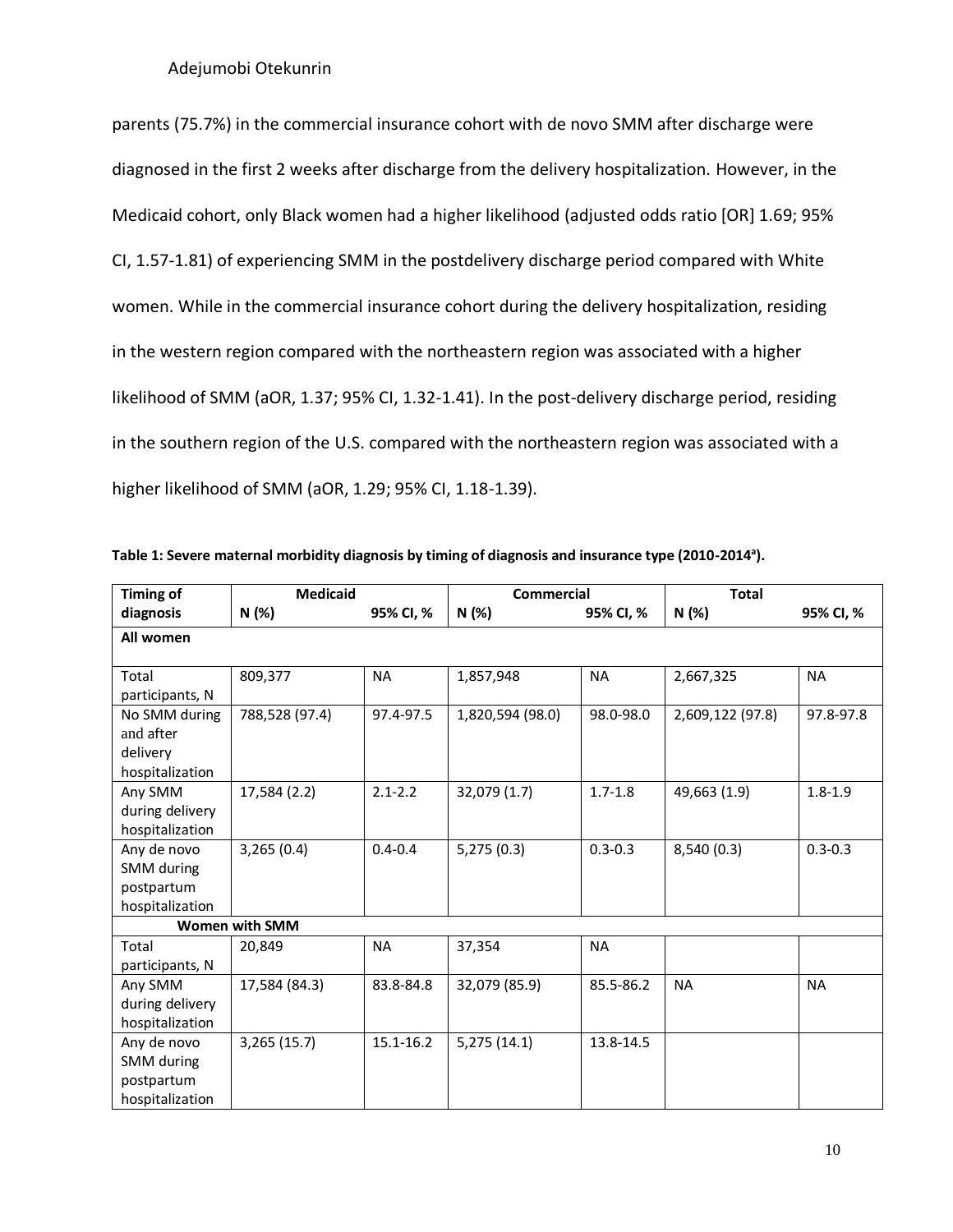Abbreviations: NA, not applicable; SMM, severe maternal morbidity.

Source: <sup>a</sup>Data were obtained from the 2010-2014 IBM MarketScan Multi-State Medicaid and IBM MarketScan Commercial Claims and Encounters databases. Pearson χ2 test for the equal distribution of different SMM status across 2 populations: χ2 = 871.99; *P* < .001.

| <b>Characteristics by</b> | No SMM during and      | Any SMM during         | Any de novo SMM        | Total, N (%)     |
|---------------------------|------------------------|------------------------|------------------------|------------------|
| insurance type            | after delivery         | delivery               | during postpartum      |                  |
|                           | hospitalization, N (%) | hospitalization, N (%) | hospitalization, N (%) |                  |
| <b>Medicaid</b>           |                        |                        |                        |                  |
| Total participants, N     | 788,528                | 17,584                 | 3,265                  | 809,377          |
| Age group, yrs.           |                        |                        |                        |                  |
| $15 - 24$                 | 386,384 (49.0)         | 8,210 (46.7)           | 1,271 (38.9)           | 395,865 (48.9)   |
| 25-34                     | 341,399 (43.3)         | 7,447 (42.4)           | 1,580 (48.4)           | 350,426 (43.3)   |
| 35-44                     | 60,745 (7.7)           | 1,927 (11.0)           | 414 (12.7)             | 63,086 (7.8)     |
| Race/ethnicity            |                        |                        |                        |                  |
| Non-Hispanic White        | 404,793 (51.3)         | 7,185 (40.9)           | 1,367 (41.9)           | 413,345 (51.1)   |
| Non-Hispanic Black        | 259,532 (32.9)         | 7,373 (41.9)           | 1,507 (46.2)           | 268,412 (33.2)   |
| Hispanic                  | 40,471 (5.1)           | 973 (5.5)              | 115(3.5)               | 41,559 (5.1)     |
| Other <sup>a</sup>        | 83,732 (10.6)          | 2,053 (11.7)           | 276 (8.5)              | 86,061 (10.6)    |
| <b>Fetal outcome</b>      |                        |                        |                        |                  |
| No stillbirth             | 780,804 (99.0)         | 16,936 (96.3)          | 3,211 (98.3)           | 800,951 (99.0)   |
| Any stillbirth            | 7,724(1.0)             | 648 (3.7)              | 54(1.7)                | 8,426 (1.0)      |
| Delivery method           |                        |                        |                        |                  |
| Vaginal                   | 544,187 (69.0)         | 6,489 (36.9)           | 1,638 (50.2)           | 552,314 (68.2)   |
| Cesarean                  | 244,341 (31.0)         | 11,095 (63.1)          | 1,627 (49.8)           | 257,063 (31.8)   |
| <b>Commercial</b>         |                        |                        |                        |                  |
| Total participants, N     | 1,820,594              | 32,079                 | 5,275                  | 1,857,948        |
| Age group, yrs.           |                        |                        |                        |                  |
| $15 - 24$                 | 254,357 (14.0)         | 4,221 (13.2)           | 722 (13.7)             | 259,300 (14.0)   |
| 25-34                     | 1,131,666 (62.2)       | 18,409 (57.4)          | 2,918 (55.3)           | 1,152,993 (62.1) |
| 35-44                     | 434,571 (23.9)         | 9,449 (29.5)           | 1,635 (31.0)           | 445,655 (24.0)   |
| <b>Census region</b>      |                        |                        |                        |                  |
| Northeast                 | 311, 153 (17.1)        | 5,639 (17.6)           | 800 (15.2)             | 317,592 (17.1)   |
| North central             | 436,947 (24.0)         | 6,635 (20.7)           | 1,185 (22.5)           | 444,767 (23.9)   |
| South                     | 663,079 (36.4)         | 10,240 (31.9)          | 2,207 (41.8)           | 675,526 (36.4)   |
| West                      | 372,119 (20.4)         | 8,796 (27.4)           | 975 (18.5)             | 381,890 (20.6)   |
| Unknown                   | 37,296 (2.1)           | 769 (2.4)              | 108 (2.0)              | 38,173 (2.0)     |
| <b>MSA status</b>         |                        |                        |                        |                  |
| <b>MSA</b>                | 1,553,440 (85.3)       | 27,477 (85.7)          | 4,470 (84.7)           | 1,585,387 (85.3) |
| Non-MSA                   | 230,320 (12.7)         | 3,928 (12.2)           | 699 (13.3)             | 234,947 (12.6)   |
| Unknown                   | 36,834 (2.0)           | 674 (2.1)              | 106 (2.0)              | 37,614 (2.0)     |
| <b>Fetal outcome</b>      |                        |                        |                        |                  |
| No stillbirth             | 1,806,700 (99.2)       | 31,324 (97.6)          | 5,202 (98.6)           | 1,843,226 (99.2) |
| Any stillbirth            | 13,894 (0.8)           | 755 (2.4)              | 73(1.4)                | 14,722 (0.8)     |
| Delivery method           |                        |                        |                        |                  |
| Vaginal                   | 1,178,674 (64.7)       | 12,640 (39.4)          | 2,411 (45.7)           | 1,193,725 (64.2) |
| Cesarean                  | 641,920 (35.3)         | 19,439 (60.6)          | 2,864 (54.3)           | 664,223 (35.8)   |

#### **Table 2: Maternal characteristics by insurance type and timing of diagnosis (2010-2014).**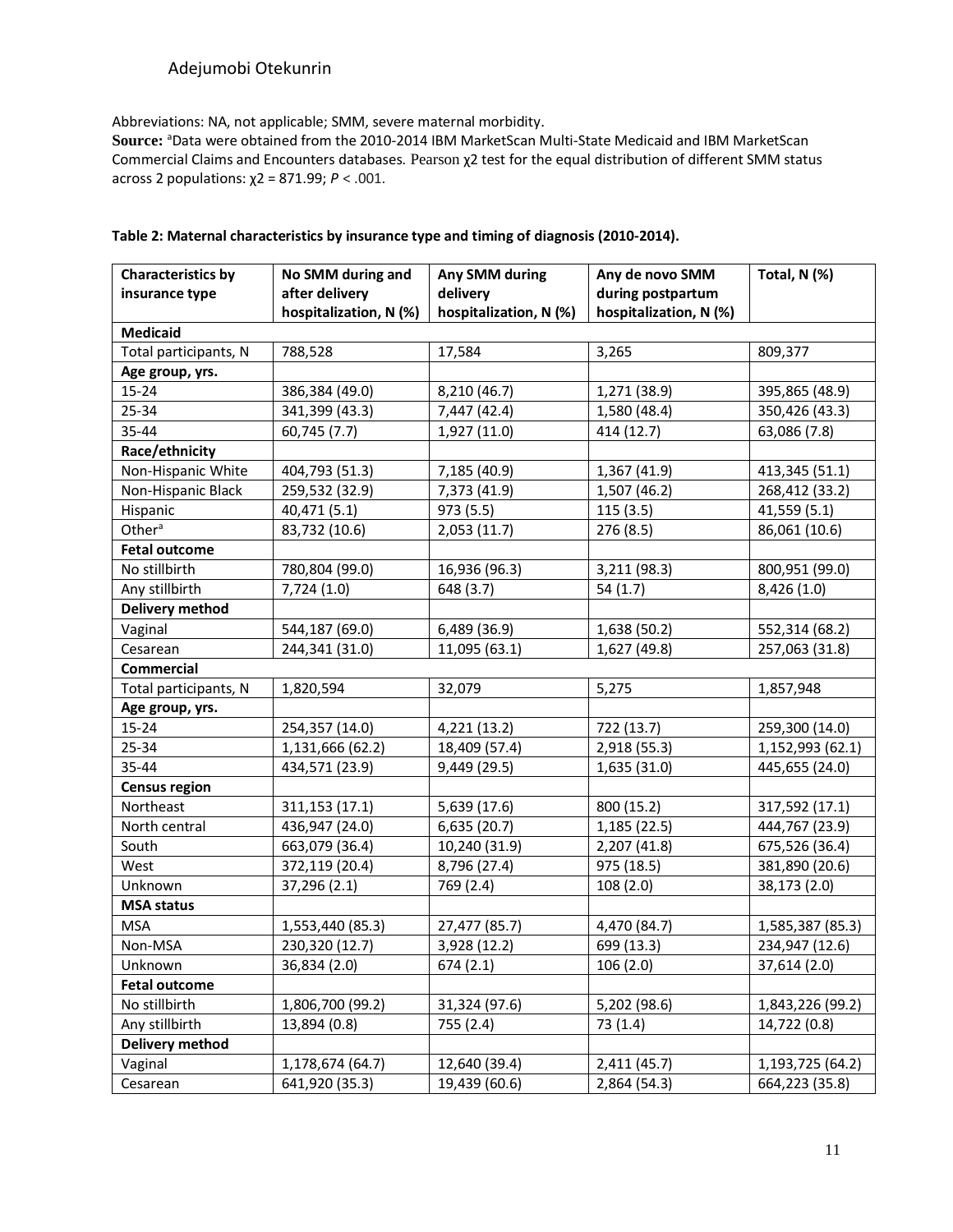Abbreviations: MSA, metropolitan statistical area (as defined by the US Office of Management and Budget); SMM, severe maternal morbidity.

<sup>a</sup>Specific races included in this category were not available in the database.

**Source:** Data were obtained from the 2010-2014 IBM MarketScan Multi-State Medicaid and IBM MarketScan Commercial Claims and Encounters databases.

From the PMSS data (2011–2015), the national pregnancy-related mortality ratio (PRMR) was 17.2 per 100,000 live births. Black women and American Indian/Alaska Native women had the highest PRMRs (42.8 and 32.5, respectively), 3.3 and 2.5 times as high, respectively, as the PRMR for non-Hispanic White women (13.0). The PRMR was highest among birthing parents aged ≥35 years and unmarried birthing parents. The overall PRMR had yearly fluctuations, ranging from low of 15.9 in 2012 to a high of 18.0 in 2014 (Table 3). Leading causes of death included cardiovascular conditions, infection, and hemorrhage, and varied by timing. In combination, cardiovascular conditions account for >33% of pregnancy-related deaths; cardiomyopathy (10.8%), other cardiovascular conditions (15.1%), and cerebrovascular accidents (7.6%); non-cardiovascular medical conditions (14.3%); infection (12.5%); obstetric hemorrhage (11.2%); and undetermined (6.7%). Timing of death was known for 87.7% (2,990) of pregnancy-related deaths. Among these deaths, 31.3% occurred during pregnancy, 16.9% on the day of delivery, 18.6% on 1–6 days postpartum, 21.4% on 7–42 days postpartum, and 11.7% 43–365 days postpartum (Table 4). There was no significant difference in the timing of deaths between Black and White birthing parents for most periods. However, a greater proportion of pregnancy-related deaths among Black people (14.9%) occurred 43–365 days postpartum compared to the proportion among White maternal deaths (10.2%) during the same period  $(p<0.01)$ .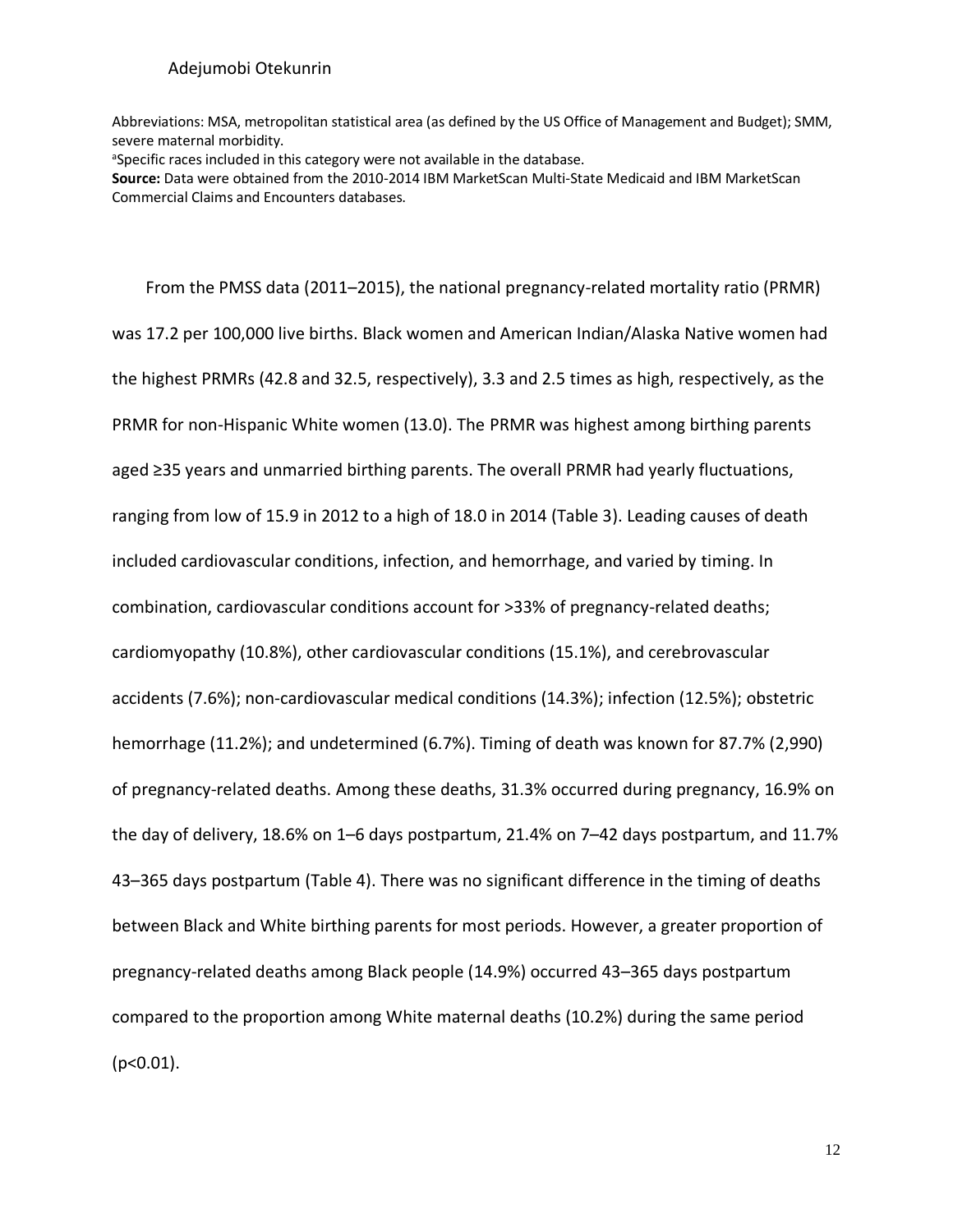| $(N=3,410)$<br>(Average=17.2)<br>White<br>13.0<br>1,385<br>42.8<br><b>Black</b><br>1,252<br>American Indian/Alaska Native<br>32.5<br>62<br>Asian/Pacific Islander<br>14.2<br>182<br>Hispanic<br>519<br>11.4<br>Age group (yrs.) (N = 3,409)<br><20<br>11.3<br>158<br>12.1<br>$20 - 24$<br>543<br>$25 - 29$<br>13.2<br>751<br>$30 - 34$<br>799<br>15.3<br>$35 - 39$<br>706<br>28.7<br>76.5<br>452<br>572<br>19.8<br>24.2<br>1,090<br>14.8<br>775<br>College graduate or higher<br>9.4<br>501<br>Marital status ( $N = 3,371$ )<br>13.1<br>Married<br>1,543<br>Not married<br>22.8<br>1,828<br>Year<br>702<br>17.8<br>2011<br>2012<br>627<br>15.9<br>2013<br>17.3<br>679<br>2014<br>718<br>18.0 | Characteristic                     | No. of pregnancy-related deaths | Pregnancy-related mortality ratio* |
|-----------------------------------------------------------------------------------------------------------------------------------------------------------------------------------------------------------------------------------------------------------------------------------------------------------------------------------------------------------------------------------------------------------------------------------------------------------------------------------------------------------------------------------------------------------------------------------------------------------------------------------------------------------------------------------------------|------------------------------------|---------------------------------|------------------------------------|
|                                                                                                                                                                                                                                                                                                                                                                                                                                                                                                                                                                                                                                                                                               |                                    |                                 |                                    |
|                                                                                                                                                                                                                                                                                                                                                                                                                                                                                                                                                                                                                                                                                               | Race/Ethnicity ( $N = 3,400$ )     |                                 |                                    |
|                                                                                                                                                                                                                                                                                                                                                                                                                                                                                                                                                                                                                                                                                               |                                    |                                 |                                    |
|                                                                                                                                                                                                                                                                                                                                                                                                                                                                                                                                                                                                                                                                                               |                                    |                                 |                                    |
|                                                                                                                                                                                                                                                                                                                                                                                                                                                                                                                                                                                                                                                                                               |                                    |                                 |                                    |
|                                                                                                                                                                                                                                                                                                                                                                                                                                                                                                                                                                                                                                                                                               |                                    |                                 |                                    |
|                                                                                                                                                                                                                                                                                                                                                                                                                                                                                                                                                                                                                                                                                               |                                    |                                 |                                    |
|                                                                                                                                                                                                                                                                                                                                                                                                                                                                                                                                                                                                                                                                                               |                                    |                                 |                                    |
|                                                                                                                                                                                                                                                                                                                                                                                                                                                                                                                                                                                                                                                                                               |                                    |                                 |                                    |
|                                                                                                                                                                                                                                                                                                                                                                                                                                                                                                                                                                                                                                                                                               |                                    |                                 |                                    |
|                                                                                                                                                                                                                                                                                                                                                                                                                                                                                                                                                                                                                                                                                               |                                    |                                 |                                    |
|                                                                                                                                                                                                                                                                                                                                                                                                                                                                                                                                                                                                                                                                                               |                                    |                                 |                                    |
|                                                                                                                                                                                                                                                                                                                                                                                                                                                                                                                                                                                                                                                                                               |                                    |                                 |                                    |
|                                                                                                                                                                                                                                                                                                                                                                                                                                                                                                                                                                                                                                                                                               | $\geq 40$                          |                                 |                                    |
|                                                                                                                                                                                                                                                                                                                                                                                                                                                                                                                                                                                                                                                                                               | Highest level of education ( $N =$ |                                 |                                    |
|                                                                                                                                                                                                                                                                                                                                                                                                                                                                                                                                                                                                                                                                                               | 2,938)                             |                                 |                                    |
|                                                                                                                                                                                                                                                                                                                                                                                                                                                                                                                                                                                                                                                                                               | Less than high school              |                                 |                                    |
|                                                                                                                                                                                                                                                                                                                                                                                                                                                                                                                                                                                                                                                                                               | High school graduate               |                                 |                                    |
|                                                                                                                                                                                                                                                                                                                                                                                                                                                                                                                                                                                                                                                                                               | Some college                       |                                 |                                    |
|                                                                                                                                                                                                                                                                                                                                                                                                                                                                                                                                                                                                                                                                                               |                                    |                                 |                                    |
|                                                                                                                                                                                                                                                                                                                                                                                                                                                                                                                                                                                                                                                                                               |                                    |                                 |                                    |
|                                                                                                                                                                                                                                                                                                                                                                                                                                                                                                                                                                                                                                                                                               |                                    |                                 |                                    |
|                                                                                                                                                                                                                                                                                                                                                                                                                                                                                                                                                                                                                                                                                               |                                    |                                 |                                    |
|                                                                                                                                                                                                                                                                                                                                                                                                                                                                                                                                                                                                                                                                                               |                                    |                                 |                                    |
|                                                                                                                                                                                                                                                                                                                                                                                                                                                                                                                                                                                                                                                                                               |                                    |                                 |                                    |
|                                                                                                                                                                                                                                                                                                                                                                                                                                                                                                                                                                                                                                                                                               |                                    |                                 |                                    |
|                                                                                                                                                                                                                                                                                                                                                                                                                                                                                                                                                                                                                                                                                               |                                    |                                 |                                    |
|                                                                                                                                                                                                                                                                                                                                                                                                                                                                                                                                                                                                                                                                                               |                                    |                                 |                                    |
| 684<br>17.2                                                                                                                                                                                                                                                                                                                                                                                                                                                                                                                                                                                                                                                                                   | 2015                               |                                 |                                    |

| Table 3: Pregnancy-related deaths, by sociodemographic characteristics. |
|-------------------------------------------------------------------------|
|-------------------------------------------------------------------------|

**Source:** Pregnancy Mortality Surveillance System, United States, 2011–2015 \* Number of pregnancy-related deaths per 100,000 live births.

Also, the leading causes of pregnancy-related death varied by time relative to the end of pregnancy (Figure 1). During pregnancy, cardiovascular conditions and other non-cardiovascular conditions were the leading causes of pregnancy-related death; on delivery day, hemorrhage and amniotic fluid embolism were the leading causes of maternal deaths; during the first 6 days postpartum, infection, hemorrhage and hypertensive disorders of pregnancy were the main causes of maternal death; and from 6 weeks after childbirth (43 days) up to a year (365 days) postpartum, cardiomyopathy was the leading cause of pregnancy-related death.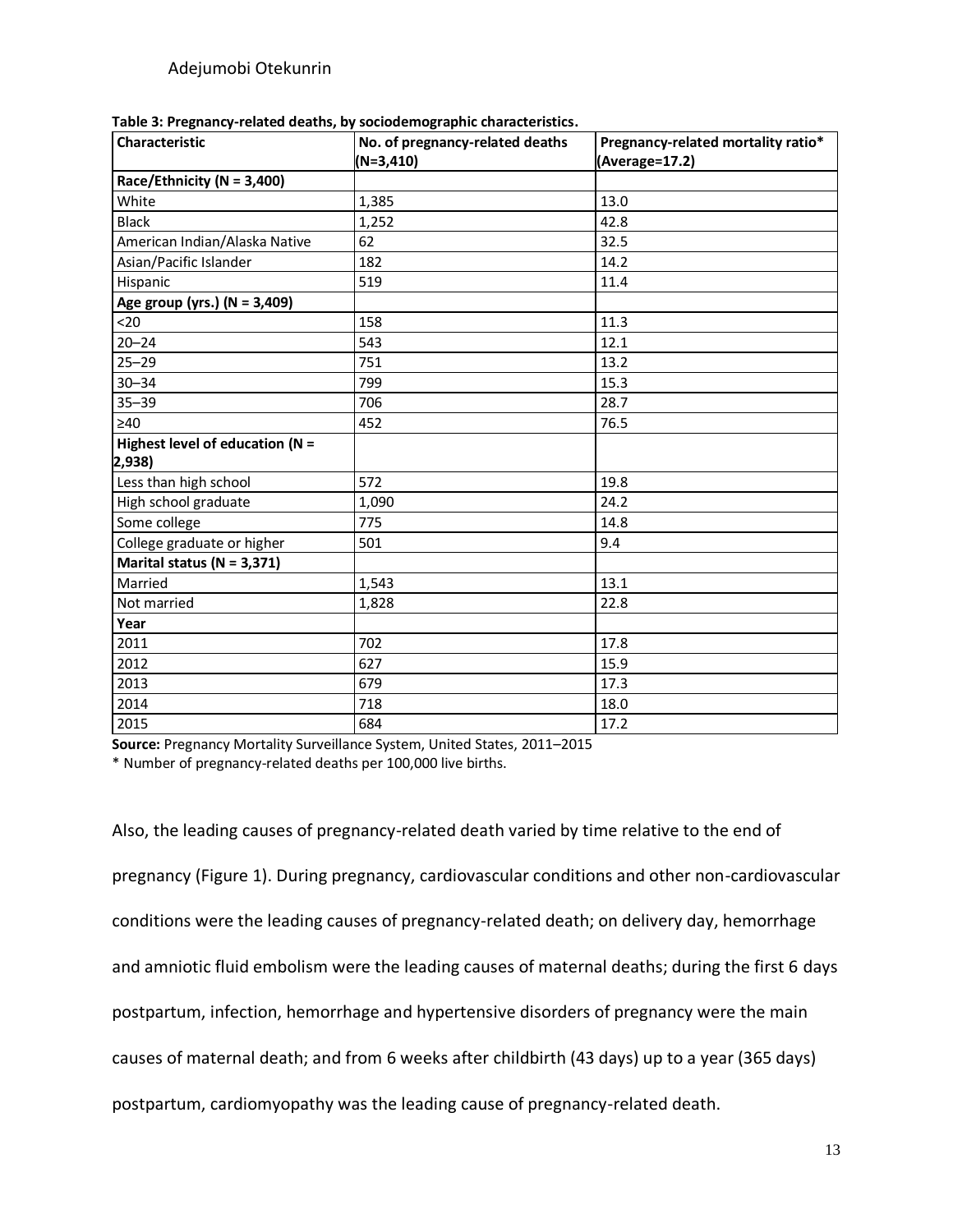About 60% of pregnancy-related deaths from state MMRCs were determined to be preventable. MMRC data indicated that multiple factors contributed to pregnancy-related deaths. According to the MMRCs, contributing factors to pregnancy-related deaths and prevention strategies can be categorized at the community, health facility, patient, provider, and system levels and include improving access to, and coordination and delivery of, quality care. (Petersen et al., 2019).

|                                                      | N (%) attributed to each cause |                    |                            |                           |                           |                        |
|------------------------------------------------------|--------------------------------|--------------------|----------------------------|---------------------------|---------------------------|------------------------|
| Cause of death <sup>+</sup>                          | <b>During</b><br>pregnancy     | Day of<br>delivery | $1 - 6$ days<br>postpartum | $7-42$ days<br>postpartum | 43-365 days<br>postpartum | Total no. of<br>deaths |
| Hemorrhage                                           | 72 (21.9)                      | 123 (37.4)         | 105 (31.9)                 | 27(8.2)                   | 2(0.6)                    | 329                    |
| <b>Infection</b>                                     | 117 (32.5)                     | 17(4.7)            | 83 (23.1)                  | 121 (33.6)                | 22(6.1)                   | 360                    |
| Amniotic fluid<br>embolism                           | 12 (6.9)                       | 114 (65.9)         | 42 (24.3)                  | 4(2.3)                    | 1(0.6)                    | 173                    |
| Thrombotic pulmonary 115 (40.9)<br>or other embolism |                                | 24(8.5)            | 41 (14.6)                  | 69 (24.6)                 | 32(11.4)                  | 281                    |
| Hypertensive disorders 23 (10.8)<br>of pregnancy     |                                | 41 (19.3)          | 94 (44.3)                  | 44 (20.8)                 | 10(4.7)                   | 212                    |
| Anesthesia<br>complications                          | 2(20.0)                        | 3(30.0)            | 3(30.0)                    | 2(20.0)                   | $\mathbf 0$               | 10                     |
| Cerebrovascular<br>accidents                         | 68 (29.8)                      | 9(3.9)             | 49 (21.5)                  | 79 (34.6)                 | 23(10.1)                  | 228                    |
| Cardiomyopathy                                       | 48 (15.6)                      | 21(6.8)            | 25(8.1)                    | 75 (24.4)                 | 138 (45.0)                | 307                    |
| Other cardiovascular<br>conditions                   | 173 (37.6)                     | 65 (14.1)          | 61(13.3)                   | 110 (23.9)                | 51(11.1)                  | 460                    |
| Other<br>noncardiovascular<br>medical conditions     | 225(52.7)                      | 61 (14.3)          | 27(6.3)                    | 59 (13.8)                 | 55 (12.9)                 | 427                    |
| <b>Unknown</b>                                       | 82 (40.4)                      | 28 (13.8)          | 26(12.8)                   | 50 (24.6)                 | 17 (8.4)                  | 203                    |
| Total                                                | 937 (31.3)                     | 506 (16.9)         | 556 (18.6)                 | 640 (21.4)                | 351 (11.7)                | 2,990                  |

**Table 4: Pregnancy-related deaths, by cause of death and time of death relative to the end of pregnancy** 

**Source:** Pregnancy Mortality Surveillance System, United States, 2011–2015\*

† Cause of death categories are mutually exclusive.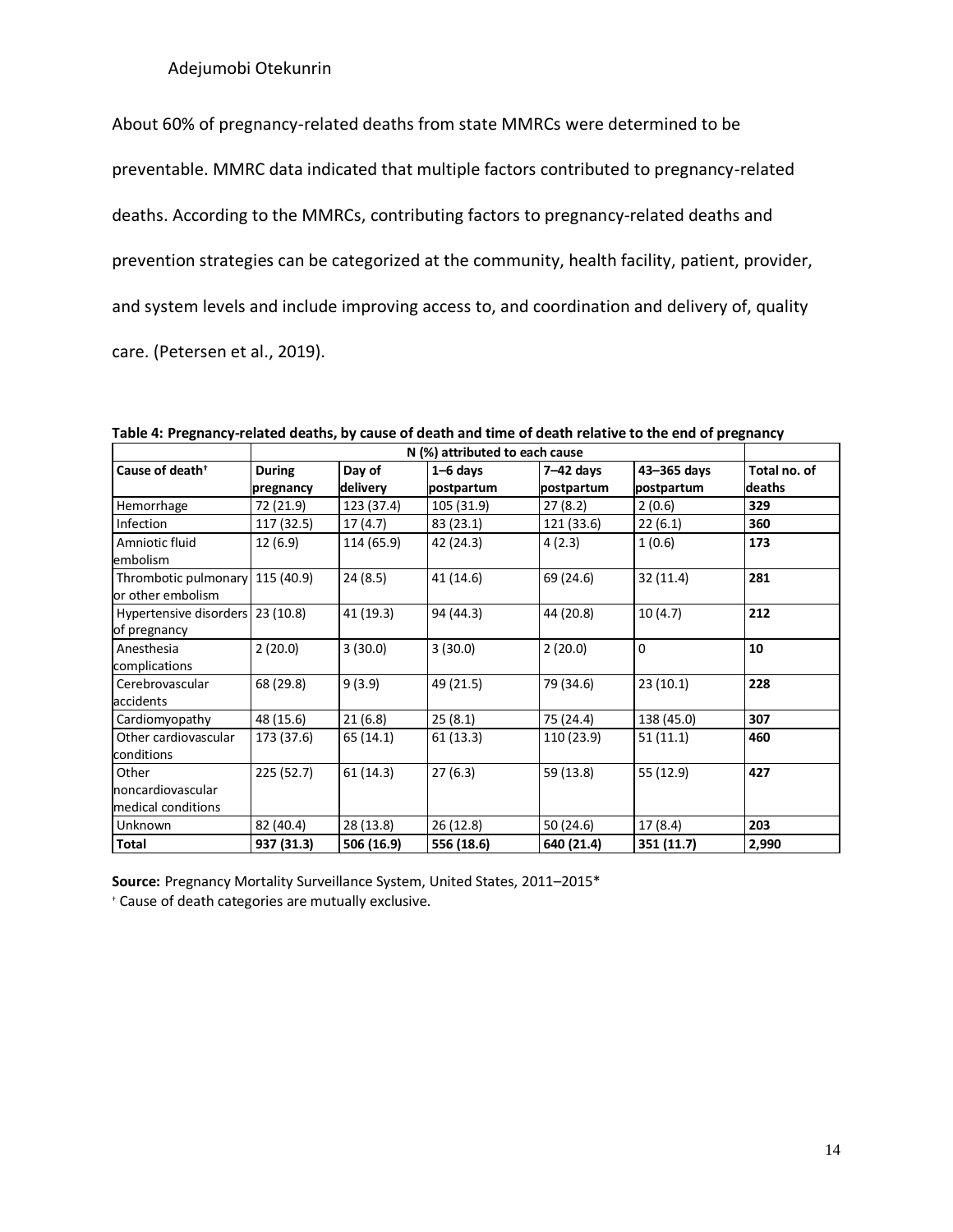## **Figure 1: Leading causes of pregnancy-related death, by timing of death.**



Leading causes of pregnancy-related death, by timing of death

**Source:** Adapted from Petersen EE, Davis NL, Goodman D, et al., 2019. Vital signs: pregnancy-related deaths, United States, 2011-2015, and strategies for prevention, 13 states, 2013-2017. *MMWR Morb Mortal Wkly Rep*. 2019; 68:423-429. Note: Cardiac conditions include both cardiomyopathy and other cardiovascular disease.

## <span id="page-25-1"></span><span id="page-25-0"></span>**3.1 Policy Analysis and Review**

## *3.1.1 Pregnancy Medicaid and Postpartum Coverage Extension Policies*

Congress established the 60-day post birth Medicaid coverage cut-off through the Omnibus Budget Reconciliation Act of 1986 (P.L. 99-509) (MACPAC, April 2021), at a time when the medical community had a comparably limited understanding of the postpartum period, making the policy of a 60-day postpartum coverage for birthing people antiquated (Health Affairs, 2021). Medicaid programs cover eligible pregnant people with incomes below 138% FPL through 60 days after giving birth. Eligibility levels for pregnant women across states for Medicaid and Children Health Insurance Program (CHIP) range from a low of 138% FPL in Idaho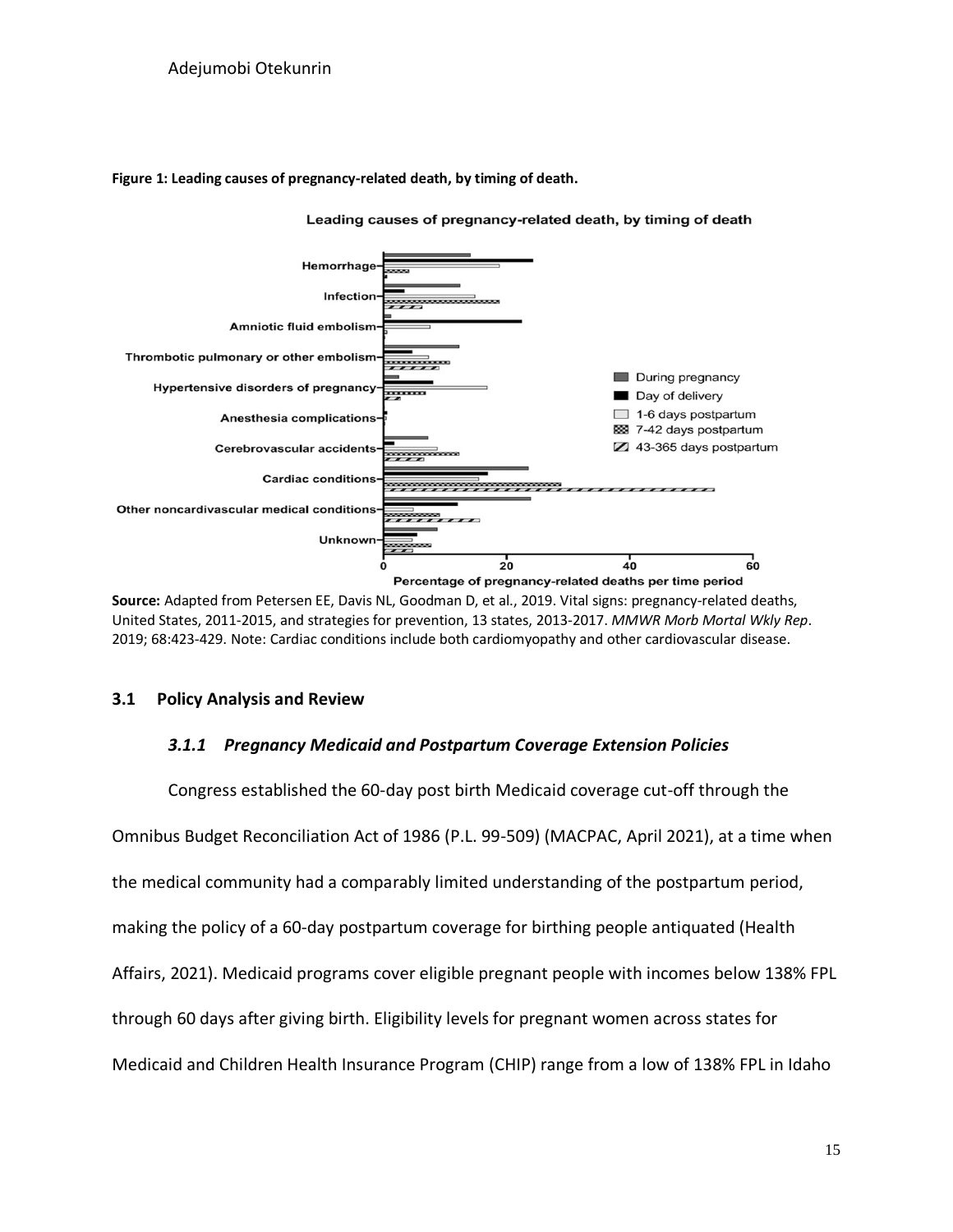and South Dakota to a high of 380% FPL in Iowa. A total of 35 states cover pregnant parents at or above 200% FPL (Brooks et al., 2021). For close to 40 years, federal law guaranteed automatic health insurance coverage for babies born to Medicaid-enrolled parents, from birth through the first year of life. Hence, while many birthing parents lose their Medicaid coverage from 61 days postpartum, their infants have continued coverage for a year (Commonwealth Fund, 2021). Adopting a year of continuous Medicaid eligibility through the State Plan Amendment (SPA) postpartum one year extension for birthing parents and their infants who maintain coverage for one year post birth, would close the coverage gaps while also reducing the paperwork for state insurance agencies. The postpartum period is critical to the health and well-being of birthing parents and their newborn as it sets the stage for long-term health and well-being for the mother-infant dyad. During the postpartum period, the birthing parent is adapting to various physical, social, and psychological changes as well as recovering from childbirth, adjusting to changing hormones in her body and learning to feed and care for her newborn (ACOG, 2018). Hence, the American College of Obstetricians and Gynecologists (ACOG) recommends ongoing comprehensive care for birthing parents, including physical, social, and psychological services in the postpartum period (ACOG, 2018; HCCI, 2020).

Six states (Colorado, Missouri, New Jersey, Rhode Island, Virginia, and West Virginia) have expanded coverage for pregnant women through CHIP, either through an option for states that cover pregnant women in Medicaid up to at least 185% FPL or a continuation of an existing Section 1115 waiver (Brooks et al., 2021; MACPAC, 2022). Also, 36 states and the District of Colombia currently extend eligibility beyond 60 days postpartum, and these states by extending insurance coverage to low-income pregnant women, lowered the financial hurdles that limit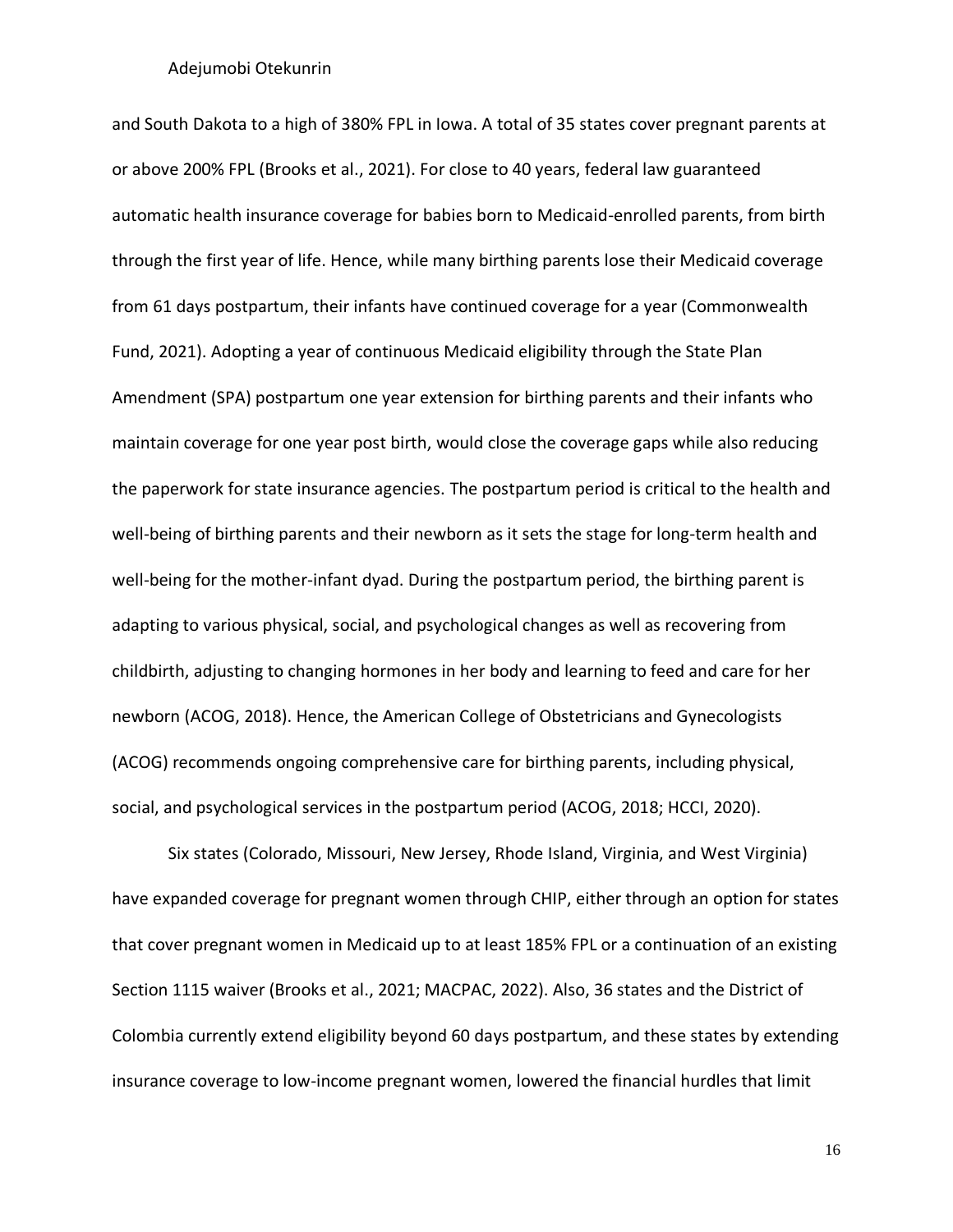access to antenatal care for millions of birthing people (HCCI, 2020). Reapplying for coverage after the expiration of pregnancy Medicaid from day-61 postpartum often entails long hours of commute and in-person visit to a local benefits office, a considerable barrier for new parents managing their newborn's unpredictable schedule and their own physical and emotional recovery after delivery (Georgetown University Health Policy Institute, 2021a).

Over 275 advocacy groups, national and state healthcare provider organizations, along with state MMRCs and departments of health, recommend that states extend postpartum Medicaid coverage to one year. The Medicaid and CHIP Payment and Access Commission (MACPAC) gave a strong endorsement of this policy by recommending to Congress in 2021, 12 months of postpartum coverage for pregnant individuals in Medicaid at 100% federal medical assistance percentage (FMAP) or matching rate, and to align the policy in states that expand CHIP coverage to pregnant women (Georgetown University Health Policy Institute, 2021a).

The Congressional Budget Office (CBO) combined average cost estimate to provide 10 additional months of Medicaid coverage for states and federal government is about \$1,500 per individual in 2022. This amount is expected to increase by about 6% over the 2022-2030 period. The CBO estimates that coverage extension to a year postpartum would increase Medicaid's direct spending by \$6.1 billion over the 2021-2030 period and the costs would be about the same for an additional 10 months of coverage under CHIP. Estimate shows that by 2024, because only 6 states extend CHIP coverage to birthing people, fewer than 1,000 pregnant parents would reside in a state implementing the option thereby increasing direct spending by \$5 million over the 2021-2030 period (CBO, 2021).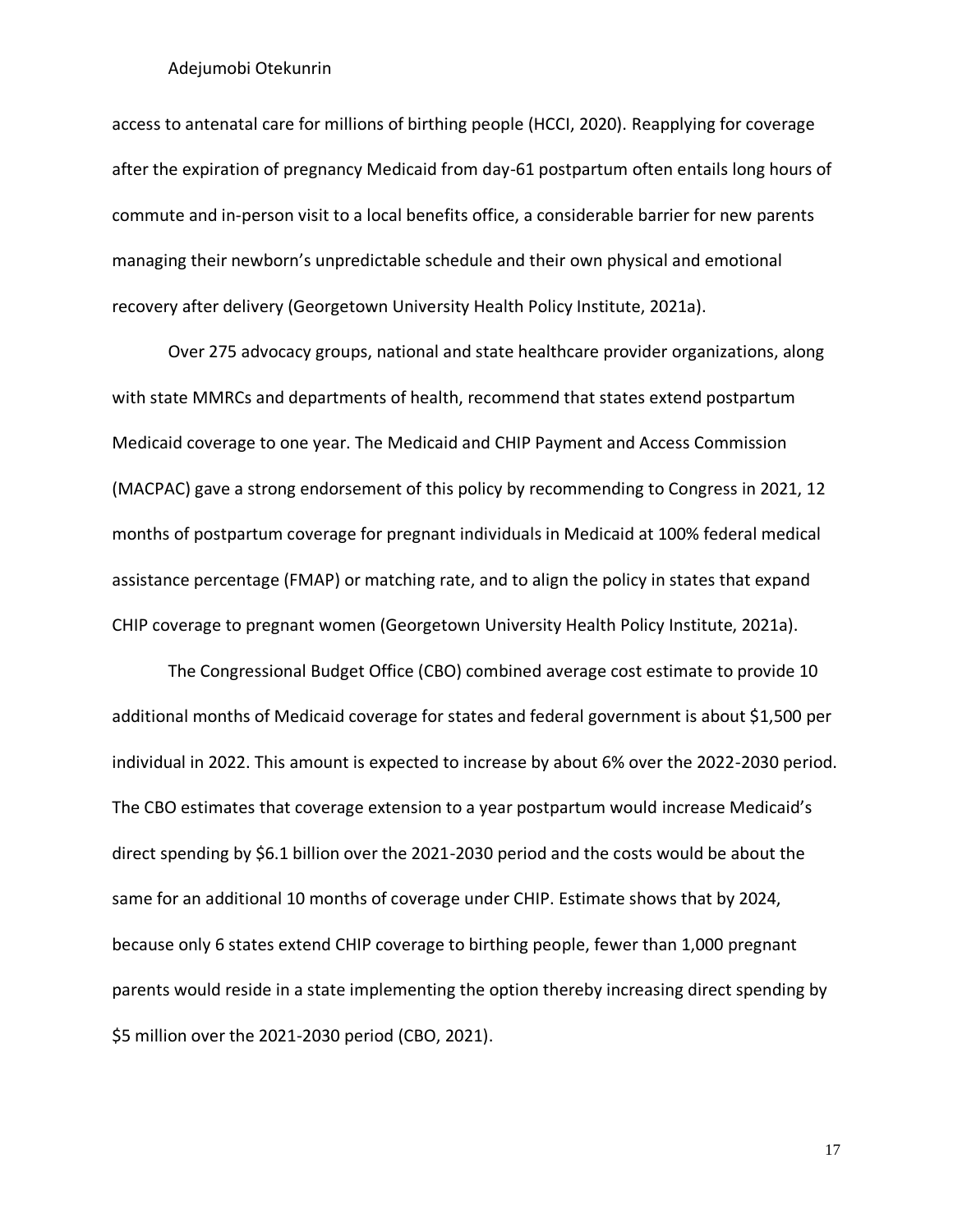## *3.1.2 Patient Protection and Affordable Care Act (2010)*

<span id="page-28-0"></span>Before the Patient Protection and Affordable Care Act (ACA), some birthing parents with individual health plans wrongly assumed that they had maternity coverage only to find out when they are pregnant that they are not covered by their plan. Some of these individuals believed that if they maintained continuous coverage, they would be able to purchase a plan with maternity care when they need it, but they were wrong and disappointed when they found out it was not the case (Norris, 2020). In all states, every new small group health insurance plan must include maternity benefits, and though small employers with less than 50 employees are not required to offer health insurance coverage under the ACA, if they do, the plan must include maternity benefits (Norris, 2020). It should be noted that before the ACA, maternity coverage was available on most employer-sponsored group plans due to the [1978](https://www.eeoc.gov/laws/statutes/pregnancy.cfm)  [Pregnancy Discrimination Act](https://www.eeoc.gov/laws/statutes/pregnancy.cfm) (PDA). The PDA mandates that if an employer with 15 or more employees opts to provide health insurance coverage, it [must include](https://www.eeoc.gov/facts/fs-preg.html) maternity benefits.

In 2010 the ACA included antenatal and maternal care as one of the 10 essential health benefits that insurance plans on the Health Insurance Marketplace (also called Marketplace) or Medicaid must cover for pregnant women (March of Dimes, 2020). The Marketplace is an online resource that helps prospective enrollees to [find and compare health plans](https://www.healthcare.gov/find-premium-estimates/) in their state. Under the ACA, maternity care coverage is included in all individual and small group plans effective January 1, 2014, or later. Medicaid through the ACA covers about 50% of births nationwide with eligibility levels ranging from 138% FPL to 380% FPL across states. States are mandated by the ACA to cover pregnant people with incomes up to 138% FPL through 60 days post birth, i.e., end of the month of the 60th postpartum day (Ranji, Salganicoff & Gomez,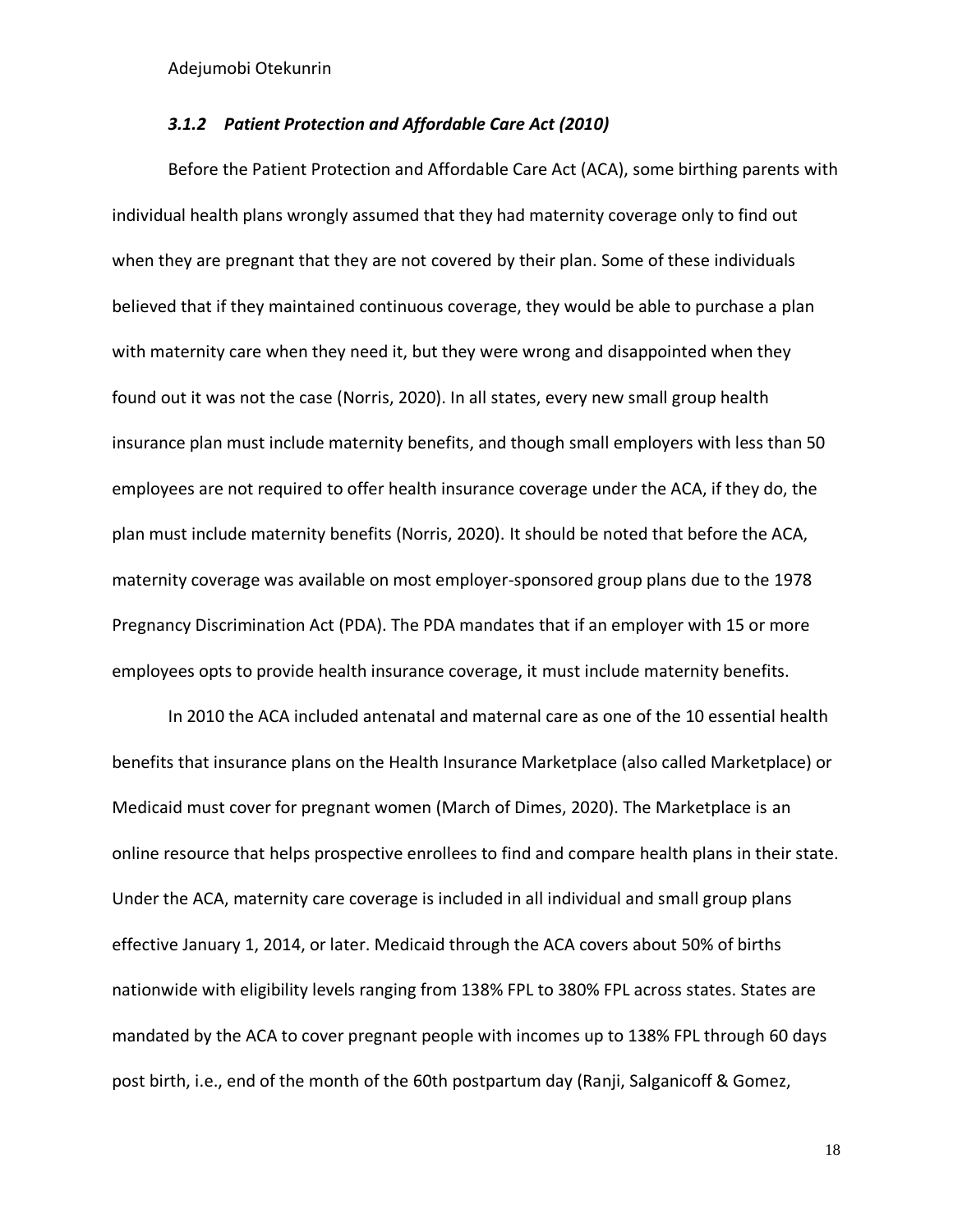2021). In non-expansion states, Medicaid income eligibility levels for parents and other adults are much lower; median eligibility levels for parents in the 12 non-expansion states is 40% FPL (\$8,784 per year for a family of three), ranging from as low as 17% FPL in Texas to as high as 100% FPL in Wisconsin. The non-expansion states are Alabama, Florida, Georgia, Kansas, Mississippi, North Carolina, South Carolina, South Dakota, Tennessee, Texas, Wisconsin, and Wyoming (KFF, 2022). In these non-expansion states, some new parents fall into the 'coverage gap' as their incomes are much higher than parent eligibility levels but too low to qualify for Marketplace subsidies (available only at 100% FPL or above). Parents that fall into this gap are at risk of becoming uninsured from 61 days postpartum. In expansion states, most postpartum parents have a pathway to coverage after 60 days postpartum: either Medicaid or subsidized private insurance in the ACA Marketplaces. However, studies show that new parents with Medicaid funded childbirths experience significant churning in coverage (Daw, Kozhimannil & Admon, 2019).

#### *3.1.3 American Rescue Plan Act (2021)*

<span id="page-29-0"></span>The American Rescue Plan Act (ARP) of 2021 enables states to lengthen eligibility for pregnancy-related Medicaid coverage from the current 60 days postpartum to up to one year, a time when mothers remain at elevated pregnancy-related health risk (Ranji, Salganicoff & Gomez, 2021). Prior to the ARP, states intending to extend postpartum coverage beyond 60 days had to use *Medicaid Section 1115 demonstration waivers.* Currently, Centers for Medicare and Medicaid Services (CMS) has approved this unique extended postpartum coverage waivers in Georgia (6 months of extended coverage for all pregnant people in Medicaid), Illinois (12 months of postpartum coverage for all pregnant people in Medicaid), and Missouri (12 months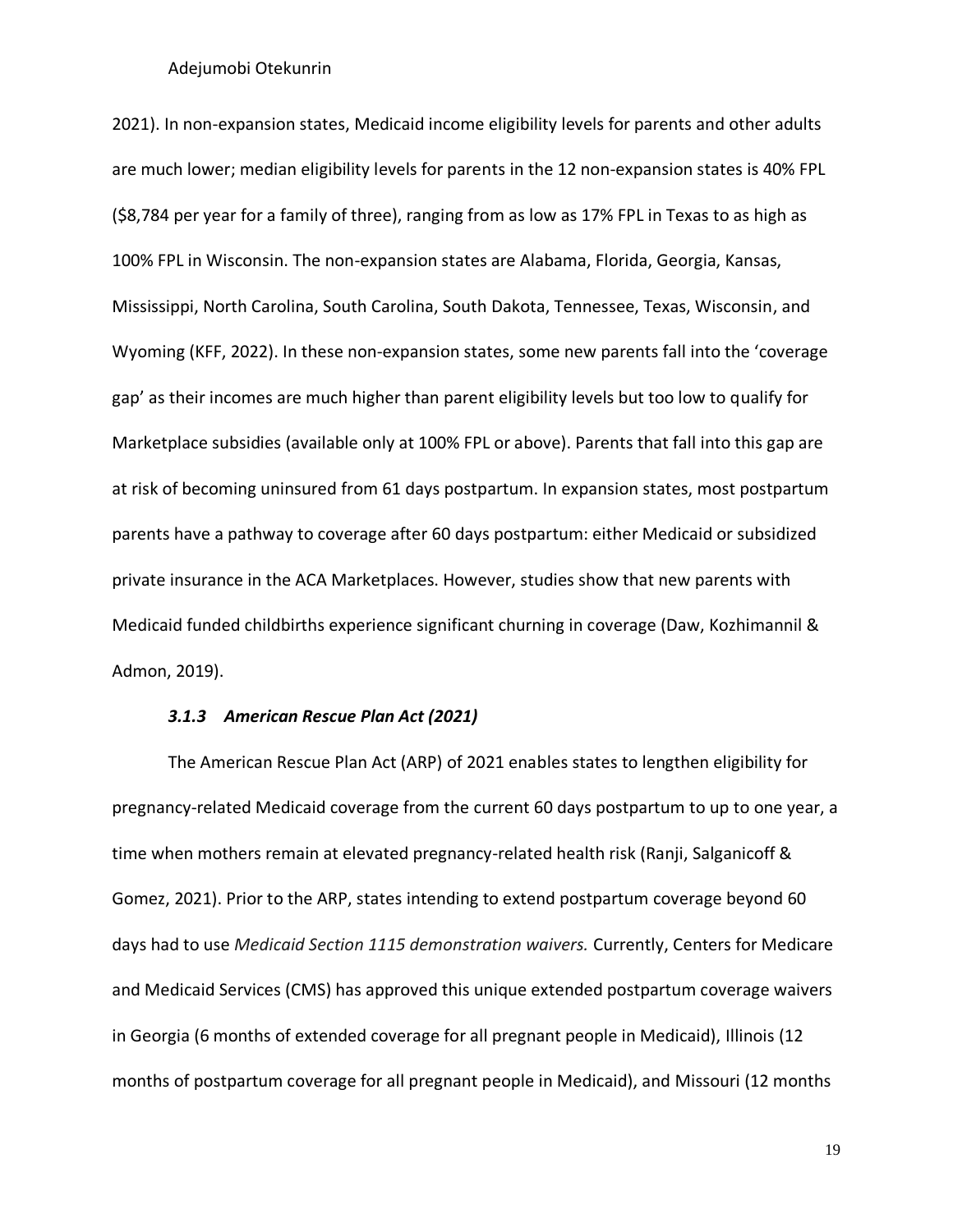of limited postpartum benefits for only postpartum individuals with a substance use disorder diagnosis). Some states either have waivers pending or have plans to submit waivers. (Georgetown University Health Policy Institute, 2021a). As an alternative to demonstration waivers, the ARP gives states the option to use the Medicaid State Plan Amendment (SPA) beginning April 1, 2022. For states seeking to extend postpartum coverage, SPA has advantages in terms of the federal approval process and funding. For birthing people, SPA has advantages in terms of eligibility, benefits covered, and provider choice. Compared to waivers that can offer comprehensive postpartum coverage or in some states have limits on populations or benefits covered, the ARP option extends postpartum coverage for one year with full Medicaid benefits. It is estimated that about 123,000 uninsured birthing people would benefit from the SPA one-year postpartum extension, covering more birthing persons over a longer period (Commonwealth Fund, 2021). Colorado, Missouri, New Jersey, Rhode Island, Virginia, and West Virginia are the 6 states that currently provide coverage to pregnant people under CHIP. For states that choose an SPA option, the one-year postpartum Medicaid coverage extension will also apply to CHIP-enrolled pregnant people, however, this might not be the case for the waiver option (Commonwealth Fund, 2021).

Through the ARP, states receive their regular Medicaid matching rate (FMAP) for the extended coverage period and the option sunsets after five years from April 1, 2022. States' regular Medicaid FMAP currently ranges from 56.2% - 84.51%, enhanced due to the public health emergency. This ARP provision for participating states means that birthing people who are citizens or legal residents could maintain their Medicaid coverage postpartum beyond the traditional 60-day period up to one year with limited out-of-pocket spending and no need to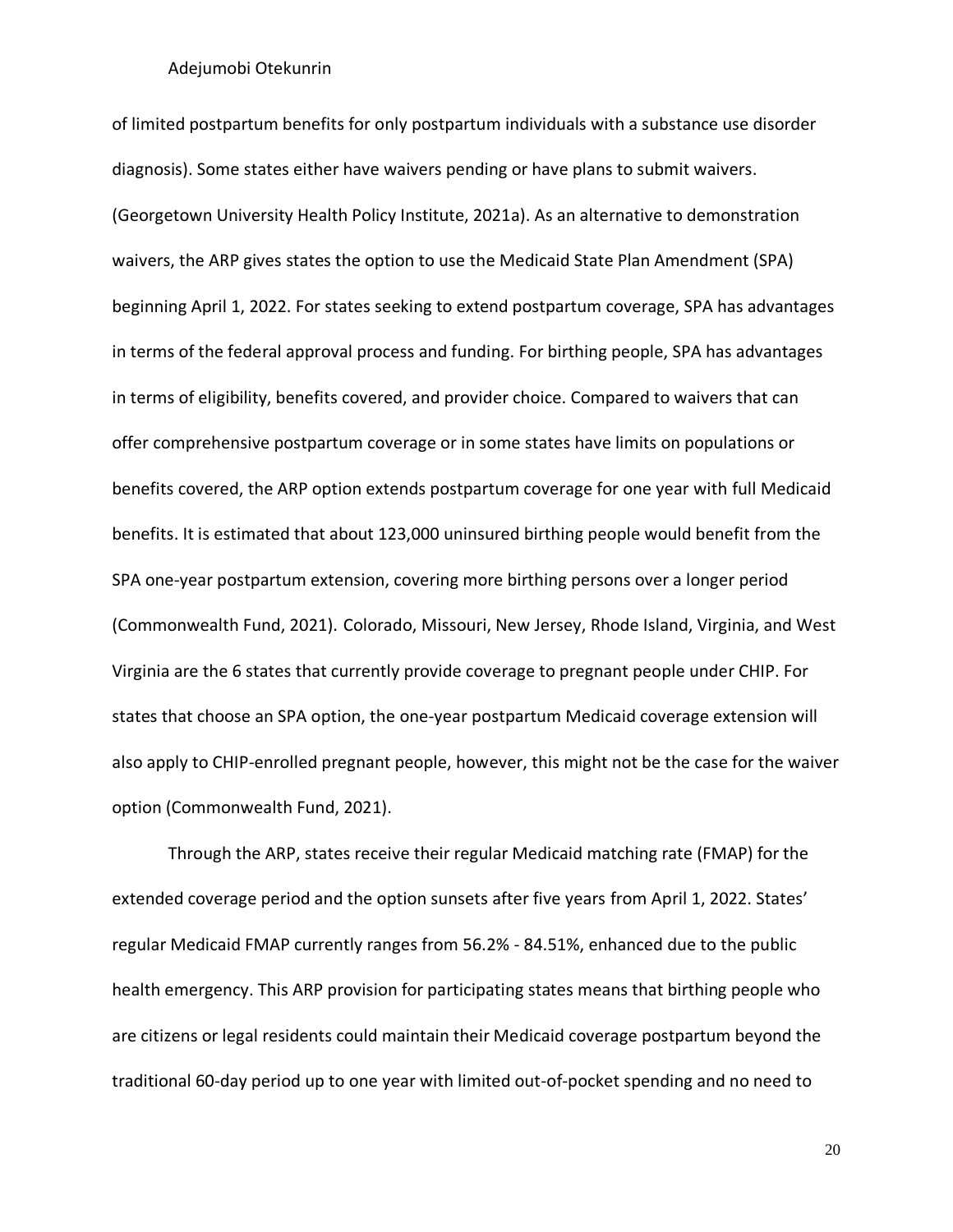sign up for a new plan (Ranji, Salganicoff & Gomez, 2021). Surprisingly, in non-expansion states like Florida, Georgia, and Texas, their lawmakers chose the extended postpartum coverage (Section 1115 waiver) instead of Medicaid expansion, a less effective and more costly option. Waiver extension is more costly than Medicaid expansion for states because the 10 additional months of postpartum coverage beyond the 60 days are matched at the state's regular FMAP rate (56.2% - 84.51%) compared to the 90% enhanced FMAP of Medicaid expansion under the ACA and the additional 5% in the first 2 years for new Medicaid expansion states under the ARP (Georgetown University Health Policy Institute, 2021b)

ARP falls short, however, because undocumented birthing people would still be ineligible for Medicaid coverage because federal funds cannot be used to support undocumented immigrants for Medicaid. Nevertheless, states taking advantage of Medicaid expansion provision in the ARP could concurrently use state funds to provide Medicaid coverage for undocumented birthing people in the postpartum period up to one year postdelivery (Health Affairs, 2021).

# <span id="page-31-0"></span>*3.1.4 Financial Costs of Continuous Postpartum and Preconception Medicaid Coverage*

According to the Congressional Budget Office (CBO), the estimated average cost to provide 10 additional months of postpartum Medicaid coverage is [\\$1,500](https://www.cbo.gov/system/files/2021-02/EnergyandCommerceReconciliationEstimate.pdf#page=6) per person in 2022. Expectedly, more than half of this cost would be covered by federal dollars (depending on a state's federal matching level). However, states would cover the full cost of Medicaid coverage to undocumented birthing people. For instance, it would cost New York less than a tenth of 1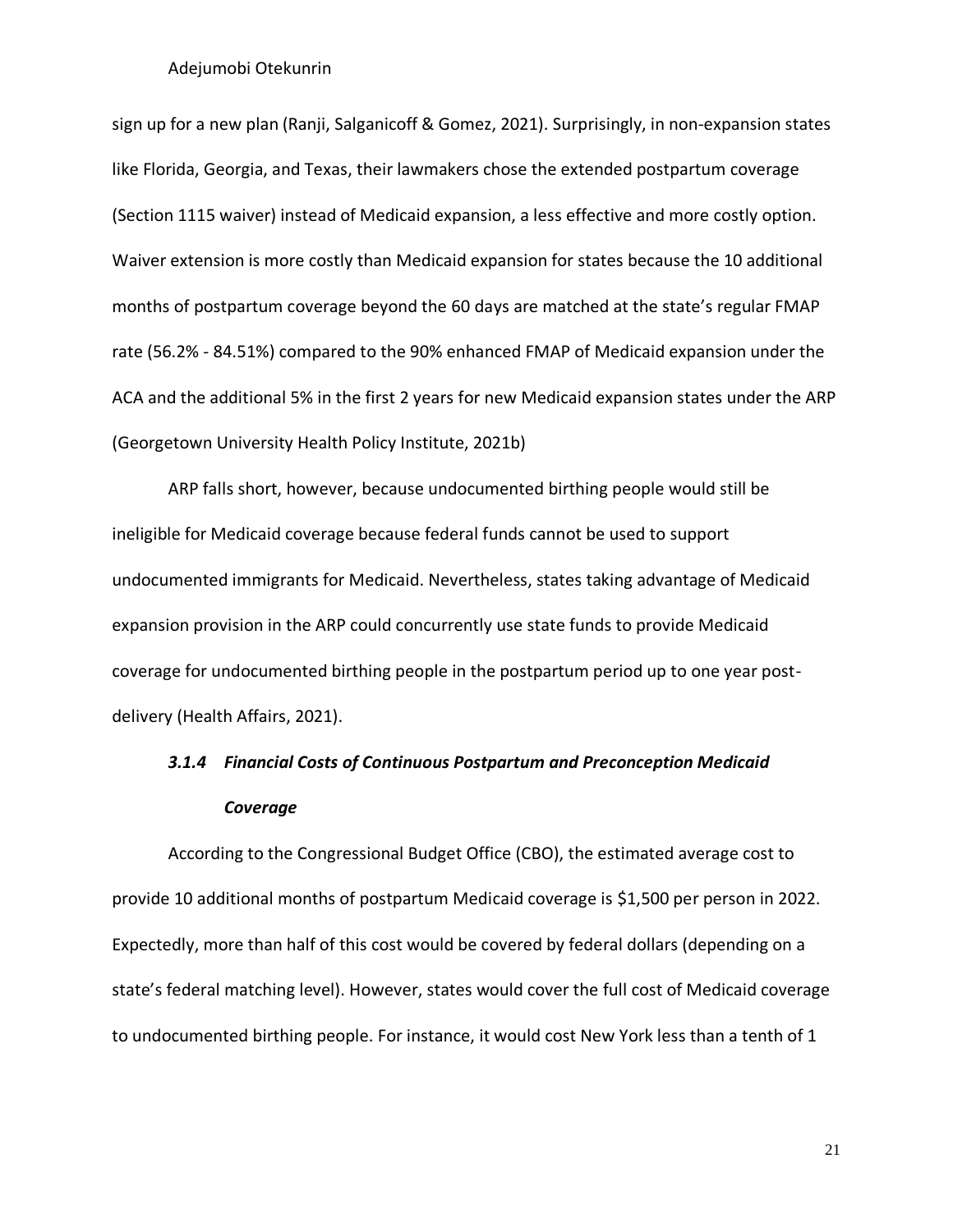percent of [total state Medicaid spending](https://www.budget.ny.gov/pubs/archive/fy22/en/fy22en-fp-q1.pdf#page=106) to provide one year of postpartum coverage to undocumented birthing people (Health Affairs, 2021).

According to the Health Care Cost Institute (2020), birthing parents' spending spans the full year following childbirth. Although about 20% of overall postpartum spending was in the first 60 days, and about 30% was in the first 90 days, approximately 70% of birthing parents spending occurred over the rest of the year (Figure 2). Spending per person was \$580 and \$870 for the first for the 60 days and 90 days postpartum, respectively. However, over the course of the full postpartum year, per person spending was above \$3,100. Also, the study showed age differences in postpartum spending per person; birthing parents aged 25-34 years (approximately 60% of study sample) had the lowest per person spending of \$2, 904, while birthing parents aged 45-54 years (less than 0.5% of study sample) had a 50% higher average spending of \$4,634 (HCCI, 2020) (Table 5).

| Table 5: Full-Year Postpartum Spending by Age Group (2016) |  |  |
|------------------------------------------------------------|--|--|
|------------------------------------------------------------|--|--|

| Age Band (Years) | Average spending per person (2016) | <b>Proportion of sample</b><br>(2016) |
|------------------|------------------------------------|---------------------------------------|
| 18-24            | \$3,667                            | 9.9%                                  |
| 25-34            | \$2,904                            | 61.4%                                 |
| 35-44            | \$3,373                            | 28.2%                                 |
| 45-54            | \$4,634                            | 0.4%                                  |

**Source:** Health Care Cost Institute (2020).

#### **Figure 2: Spending across the postpartum year**

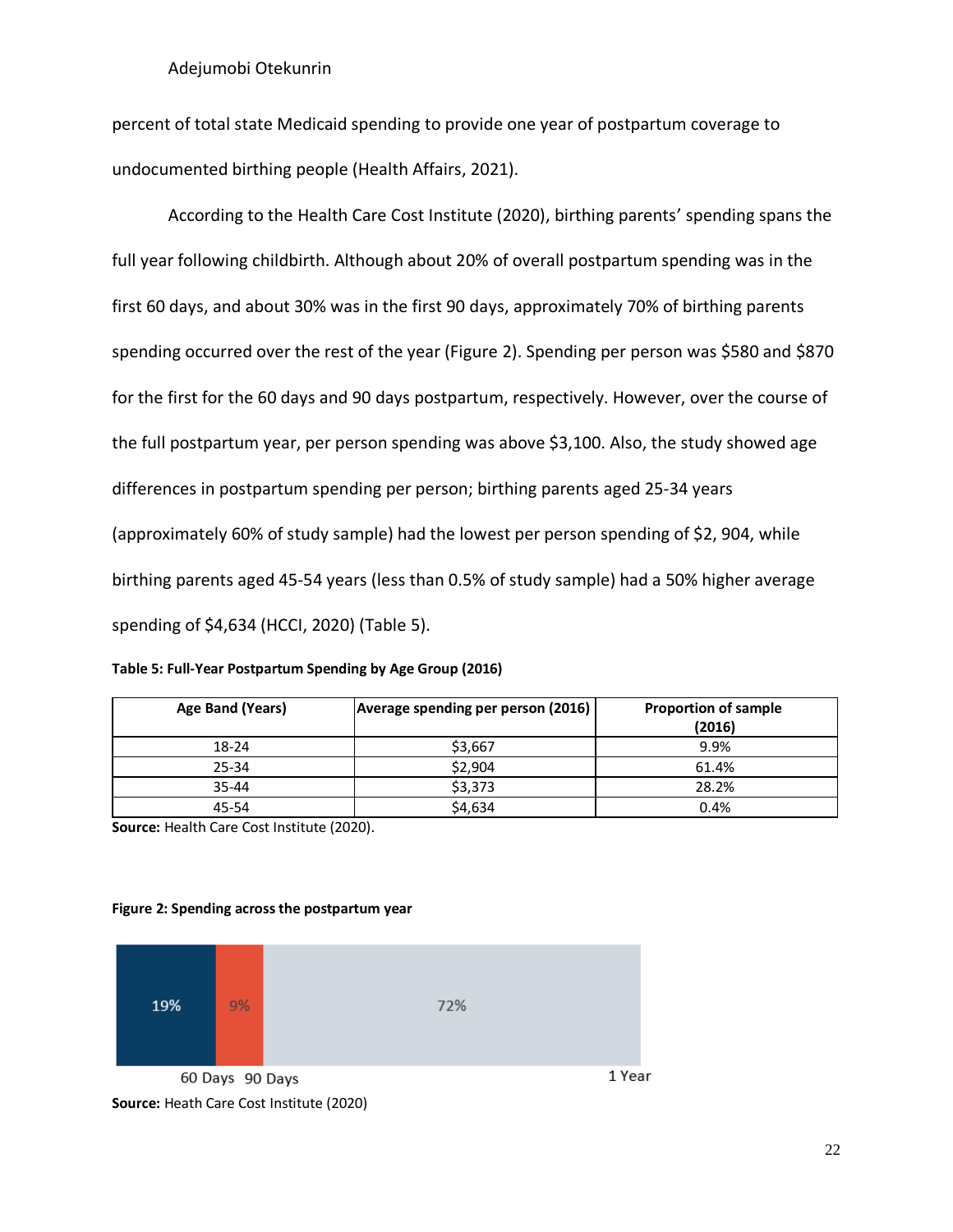#### <span id="page-33-0"></span>**3.2 Policy Recommendations and Interventions**

A key component of quality is having access to the appropriate care at the right time. Although access and quality are two important ways clinicians can reduce or prevent SMM and maternal mortality, other factors affect the need for, access to, quality and outcomes of maternity care (Kozhimannil, Hardeman & Henning-Smith, 2017).

## *3.2.1 Medicaid Expansion*

<span id="page-33-1"></span>Access to health care outside of pregnancy remains a significant challenge for lowincome women, rural women, and women of color, especially in the 12 states that are yet to expand Medicaid coverage. With over 50% of pregnancies unplanned among women of all races, preconception care to treat preexisting medical conditions becomes particularly important, especially among racial/ethnic minority women who carry an excessive SMM and maternal mortality burden. The median eligibility limit in 2019 for parents in non-expansion states was 40% FPL or \$8,532 per year for a family of three compared to the minimum parental eligibility limit of 138% FPL or \$29,435 per year for a family of three in states with Medicaid expansion. In non-expansion states, women of childbearing age without a child under 18 years of age (dependent child) or not pregnant are ineligible for health insurance coverage except they have a severe disability.

As of January 2021, the median income eligibility limit for Medicaid in the United States is 200% FPL for the period of pregnancy up to 60 days from the date of delivery, albeit some non-expansion states like Georgia have partial expansions up to 180 days postpartum. While this high-income eligibility limit means that a woman's pregnancy and delivery are covered, the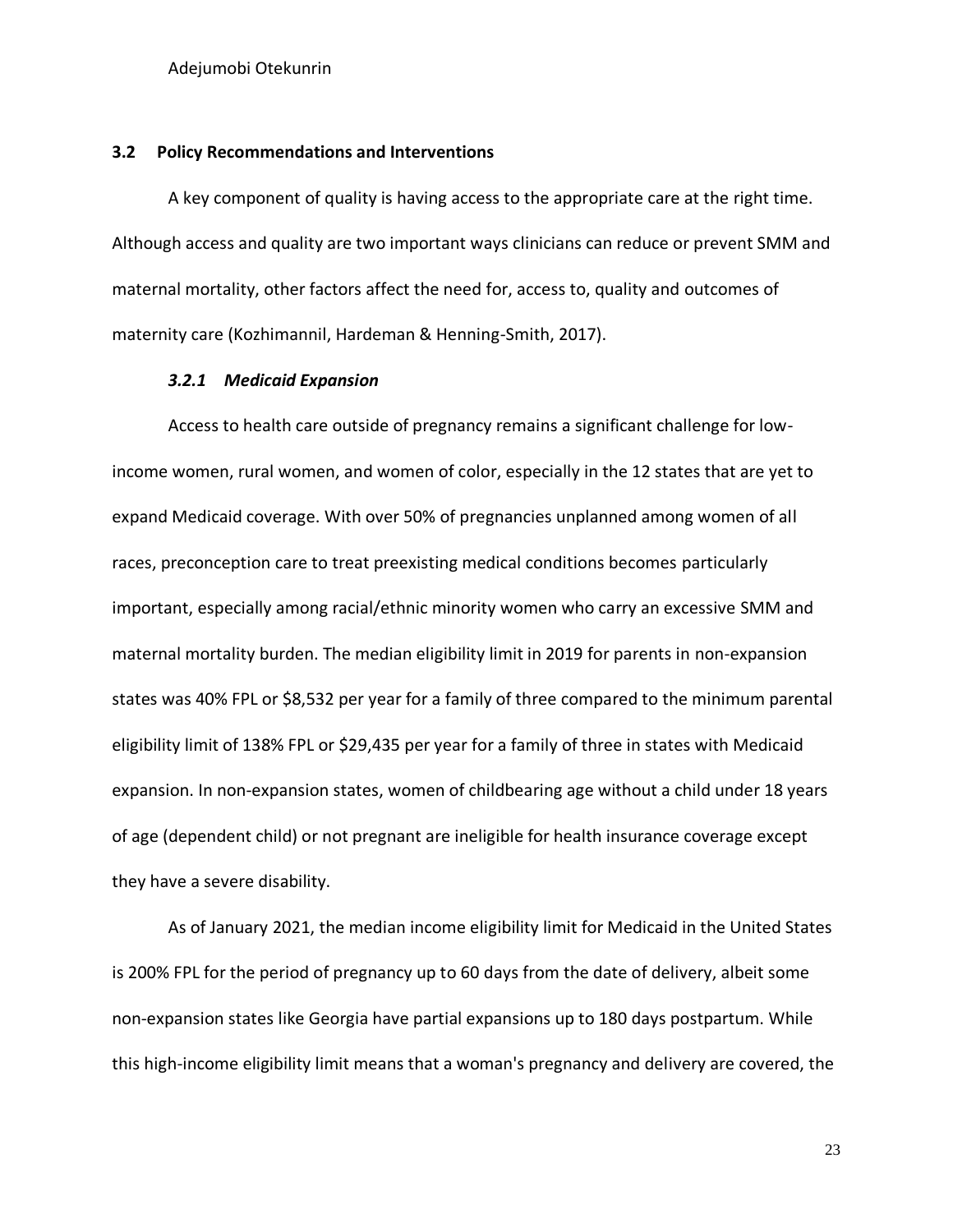same woman may be without health insurance coverage before getting pregnant, and in the critical months following delivery, the so-called coverage churn (Daw et al., 2017). The coverage churn experienced by low-income women postpartum is one of the drivers of the high maternal deaths. Some of these women may have pregnancy-related complications due to undiagnosed or untreated/poorly managed preexisting medical conditions that require long-term treatment beyond the 60 days postpartum period of regular Medicaid or the 180 days postpartum Medicaid extension in some states like Georgia. One of the MMRC reports found that 18% of maternal deaths occurred between 43 days and one year after delivery, and 58.3% of the deaths were preventable. Increasing access to care through health insurance coverage prepregnancy and up to a year postpartum was recommended to avert maternal deaths (MMRC, 2018).

A systematic review found that Medicaid expansion through the ACA improved access to health care through increased preconception and postpartum coverage with reductions in uninsurance, insurance churn, private insurance, and maternal mortality (Bellerose, Collin & Daw, 2022). Medicaid expansion states that provide coverage for reproductive age women (15- 49 years) pre-pregnancy and continuing postpartum have had a steady decrease of about 6 to 7 maternal deaths per 100,000 live births. This reduction in maternal deaths was significantly higher among non-Hispanic Black women (16.27) and Hispanic women (6.01) (Eliason, 2020).

## *3.2.2 Medicaid Extension*

<span id="page-34-0"></span>Medicaid extension will also significantly increase [access](https://ccf.georgetown.edu/2020/11/05/medicaid-and-chip-coverage-for-pregnant-women-federal-requirements-state-options/) of birthing people to health coverage, and support parent and infant health. The Medicaid extension option allows states to submit a Medicaid SPA to receive FMAP for an additional 10 months of full coverage for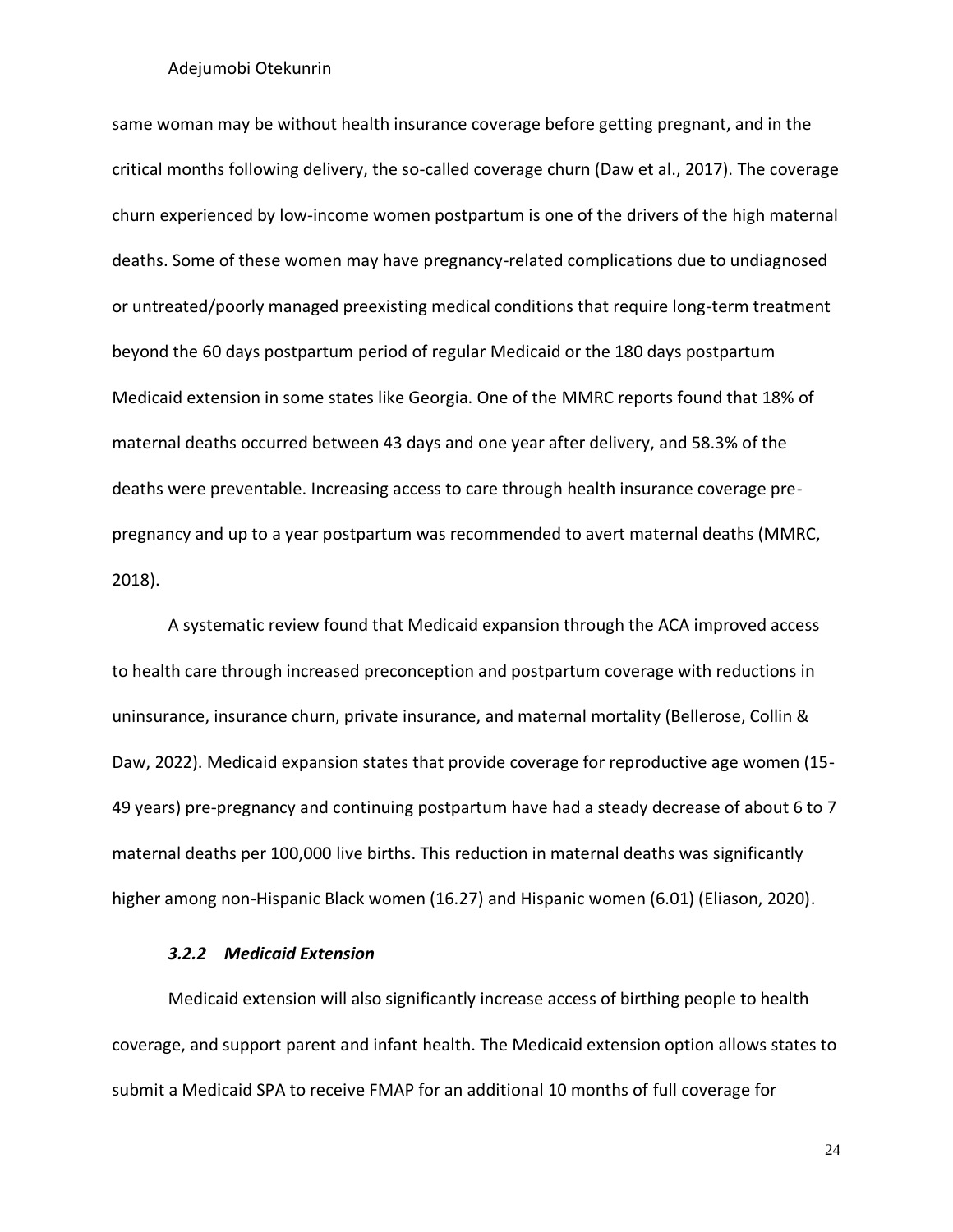birthing parents after the end of the 60-day postpartum Medicaid and CHIP eligibility. States would receive their regular matching rate for the additional months of coverage. According to CBO estimates in 2020, Medicaid and CHIP provided pregnancy-related coverage to about 2 million women with approximately 1.8 million carrying their pregnancy to term. About 35% of those enrollees have income above 138% FPL. Regardless of whether a state decides to provide optional coverage to eligible parents, it must reevaluate applicants' eligibility for other coverage before the expiration of the 60-day postpartum period (CBO, 2021).

*Medicaid Coverage Under the 12-Month Option:* Under current law, CBO estimates that after Medicaid pregnancy coverage ends at 60 days postpartum, about HALF of all birthing parents covered (45%) become uninsured. About 30% of postpartum parents continue to receive comprehensive services from Medicaid, and about 30% enroll either in marketplace coverage or in employment-based plans. A lot of pregnant parents become uninsured due to the wide gap in Medicaid eligibility levels in pregnancy (200% FPL on [average\)](http://files.kff.org/attachment/Report-Medicaid-and-CHIP-Eligibility,-Enrollment-and-Cost-Sharing-Policies-as-of-January-2020.pdf#page=40) compared with other eligibility groups; 138% FPL for Medicaid expansion state parents and an average of 45% FPL for [parents](http://files.kff.org/attachment/Report-Medicaid-and-CHIP-Eligibility,-Enrollment-and-Cost-Sharing-Policies-as-of-January-2020.pdf#page=43) in Medicaid non-expansion states. Section 3102 would provide birthing parents in states that exercise the option with 10 additional months of Medicaid coverage.

*CHIP Coverage for Pregnant and Postpartum Women:* Under current law, states can provide CHIP coverage to eligible pregnant parents and for 60 days postpartum. However, CHIP cannot be used to replace existing Medicaid coverage for pregnant parents. For pregnant parents to be covered under CHIP, states must provide, at a minimum, Medicaid coverage to women whose income is up to 185% FPL. In 2020, about 15,000 birthing parents received pregnancy and postpartum care under CHIP. According to CBO estimates, all those parents became ineligible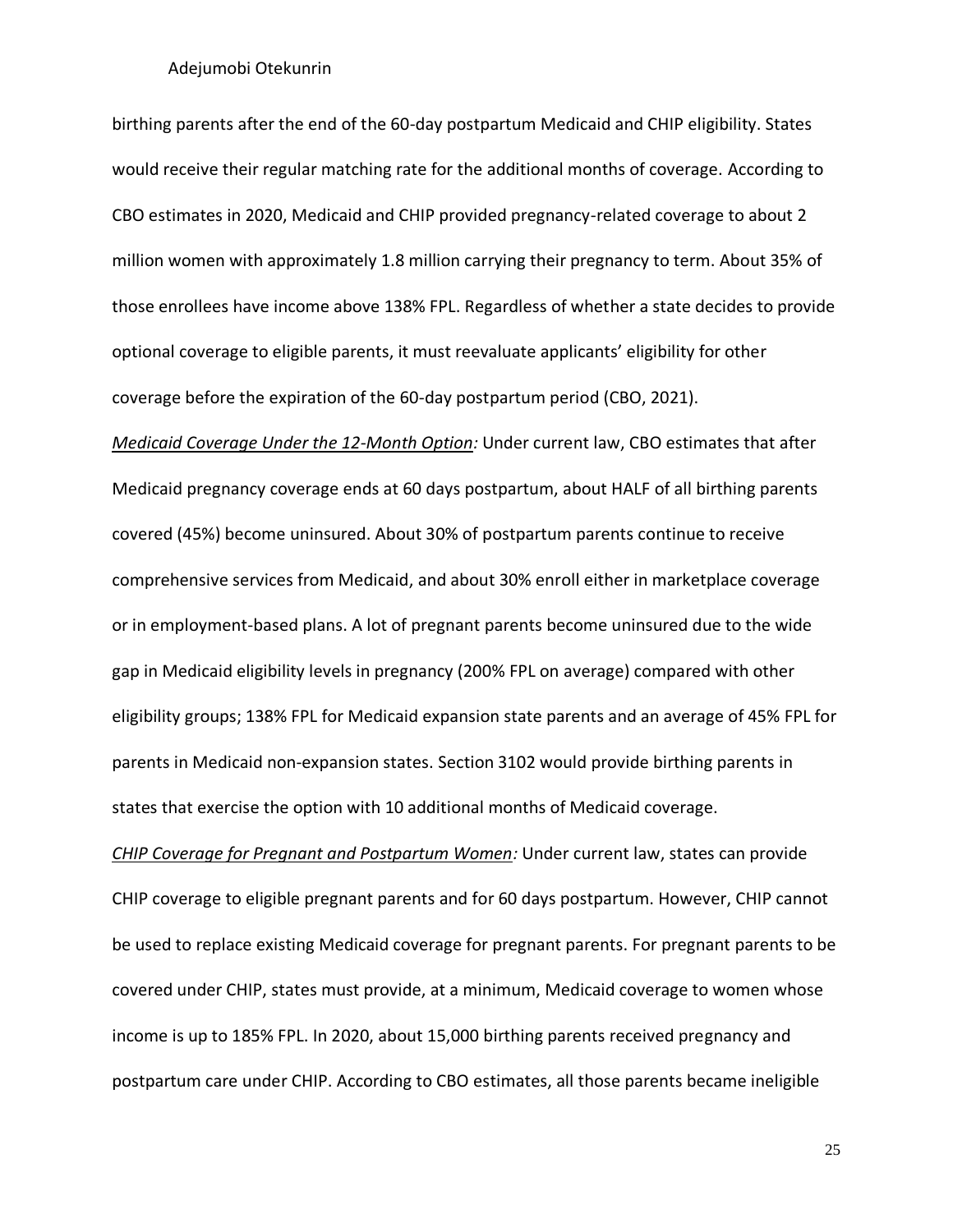for comprehensive Medicaid and CHIP services at the end of the 60-day postpartum period. Also, states can provide CHIP-funded coverage to pregnant parents through a SPA or a continuation of an existing Section 1115 waiver. Six states (Colorado, Missouri, New Jersey, Rhode Island, Virginia, and West Virginia) enroll pregnant women in CHIP-funded coverage (MACPAC, 2022).

*Private Health Insurance for Pregnant and Postpartum Women:* Some women whose Medicaid coverage ends after the 60-day postpartum period enroll in private health insurance. According to CBO estimates in states that implement the option under section 3102, fewer than 5% of parents who become ineligible each year for Medicaid or CHIP currently have coverage through a marketplace and 30% enroll in employment-based coverage. It is projected that under section 3102 over the 2021-2030 period, approximately 10,000 and 100,000 birthing parents annually would delay enrollment for about 10 months either in marketplace coverage or in employmentbased coverage, respectively (CBO, 2021).

## *3.2.3 Improving the Quality and Safety of Maternal Care*

<span id="page-36-0"></span>A 2018 report of the CDC based on MMRCs review of 237 maternal deaths in nine states showed that better quality of care could have prevented 63% of the deaths. Most of these maternal deaths resulted from provider, facility, and system factors including inadequate clinical skills, delayed recognition of complications, delayed or ineffective management of obstetric emergencies, and lack of coordination of care between providers (Report of 9 MMRCs, 2018).

In 2015, the federal Maternal and Child Health Bureau (MCHB) funded by the Health Resources and Services Administration (HRSA) formed the Alliance for Innovation in Maternal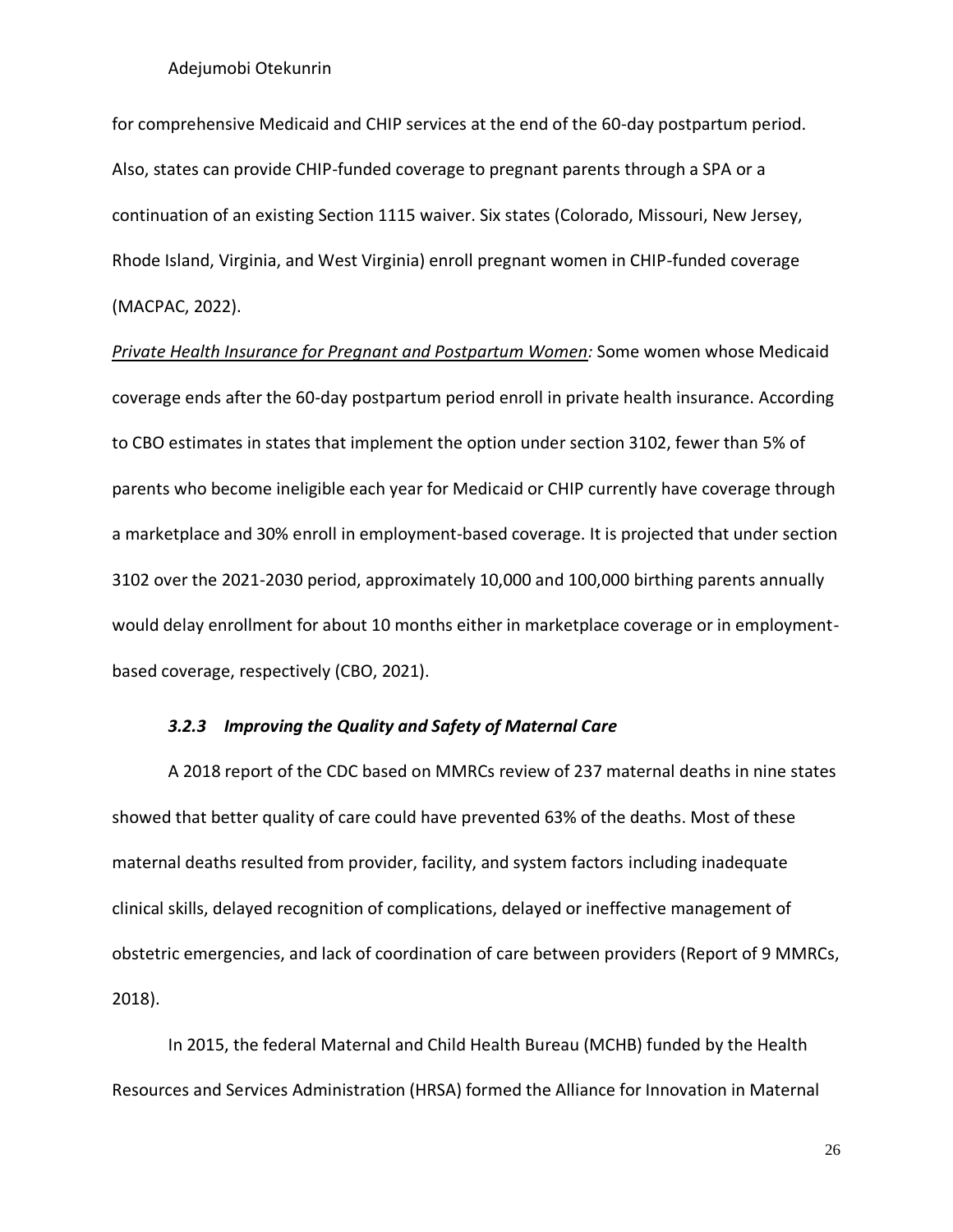Health (AIM). AIM is led by ACOG which collaborates with over 25 national organizations working in 44 states including D.C. and about 1,766 birthing facilities, on the use of maternal safety bundles. AIM operates through state health systems to align national, state, and hospital level efforts to improve maternal safety and health outcomes (ACOG, 2022). The maternal safety bundles are evidence-based best practices and protocols for use in maternity care and obstetric complications in hospital and outpatient settings. These safety bundles are for obstetric hemorrhage, severe hypertension in pregnancy, reduction of cesarean births, heart conditions in maternal care, obstetric care of pregnant and postpartum women with substance use disorder, obstetric blood clots and maternal sepsis. The Maternal Safety Consensus Bundle provides a roadmap for the 4Rs: Readiness, Recognition, Response, and Reporting & Systems Learning. Systems learning includes health systems-wide provider bias (implicit and explicit bias) and teamwork training incorporated into the cultures of all clinical and community areas where birthing parents are being cared for, in addition to raising organizational and individual provider awareness on cultural humility and competency (Howell et al., 2018; Hughes et al., 2016). Through sustained regular education of healthcare providers, improving health provider workforce diversity and holding each other accountable for improving care and health outcomes for racially and ethnically diverse birthing people, the process to shift the narrative in racial inequities at large may begin.

Safety bundles have been shown to reduce racial and ethnic related differences in maternal health outcomes. For instance, a controlled trial of one Quality Improvement (QI) toolkit in California involving 147 hospitals with over 330,000 births annually showed a decrease of 20.8% in SMM from hemorrhage (22.7 vs. 18.0 SMMs per 100 hemorrhage cases)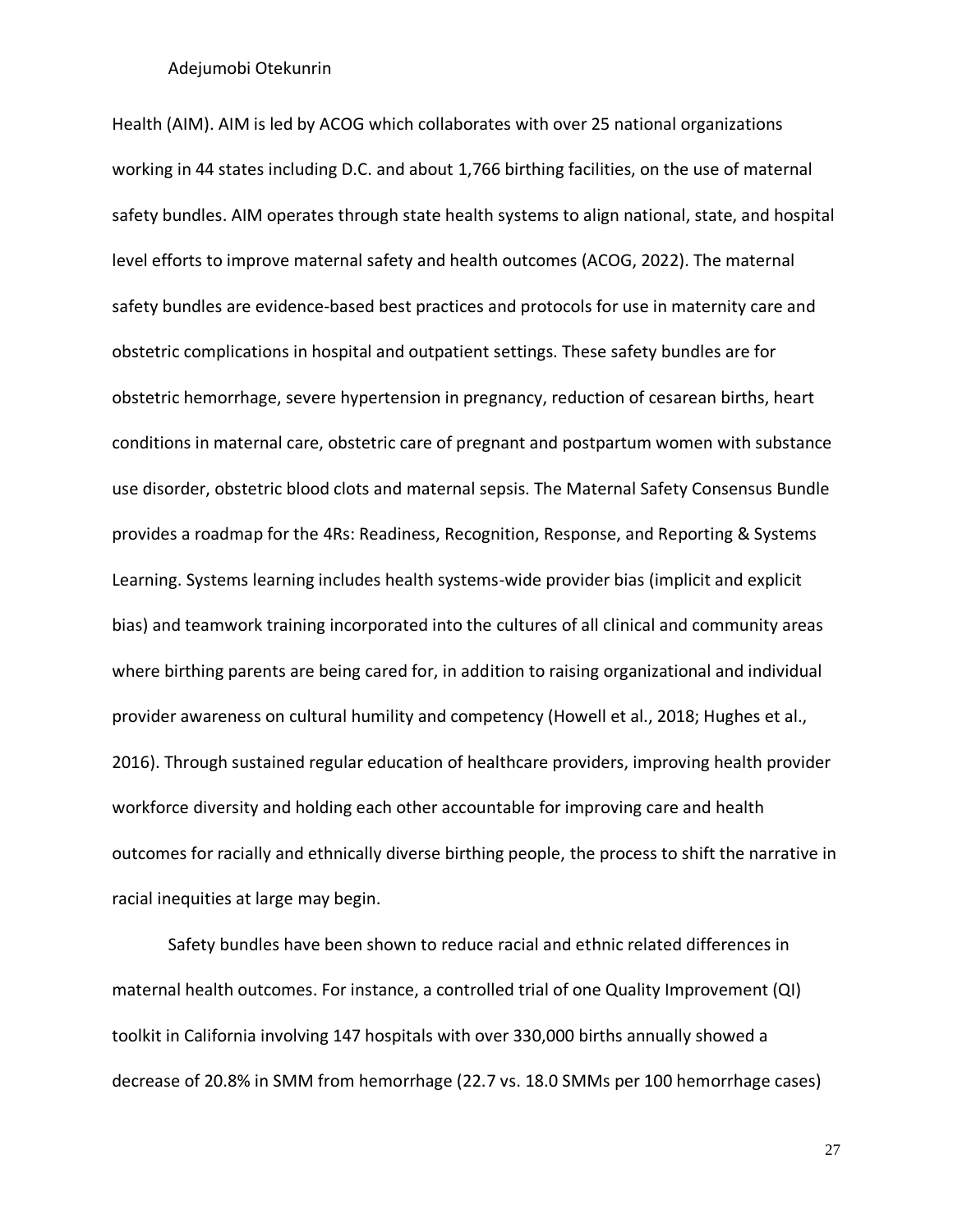at intervention hospitals compared with a 1.2% decrease at nonintervention hospitals. Between 2006-2013, overall maternal deaths in the state decreased by 57% (16.9 vs. 7.3 maternal deaths per 100,000 live births); maternal deaths among non-Hispanic Black women also reduced by about 50% (51.0 vs. 26.4%) (Main, 2018). AIM has the goal of making every birthing hospital and facility in the U.S. use these safety bundles to reduce maternal mortality by 50% by 2025.

#### *3.2.4 Doula Support*

<span id="page-38-0"></span>Access to doula support for pregnant and postpartum Black women has historically also been limited despite the known benefits, such as lower rates of cesarean delivery, lower rates of forceps or vacuum deliveries, childbirth education and preparedness, labor support and advocacy, decreased use of epidural/pain medication in labor, shorter labor hours, fewer complications, improved birth outcomes, and decreased maternal stress (Kozhimannil et al., 2014; Thomas et al., 2017). Non-medical doula support in maternity care delivery systems could improve satisfaction, reinforce positive relationships, and reverse the negative associations between lack of access to social determinants of health and birth outcomes (Kozhimannil et al., 2016b). Doula services are not usually covered under currently available traditional health insurance plans including Medicaid, which contributes to inequities in access due to financial barriers (Hans, Edwards & Zhang, 2018; Kozhimannil & Hardeman, 2016a). Currently, Minnesota and Oregon have Medicaid coverage for doula services with clear ethical, equity, and financial rationale for the policy (Kozhimannil & Hardeman, 2016a). However, there has been a few bottlenecks in the implementation of the policy with attention required to payment rates, doula enrollment processes, reimbursement requirements, diversity, and distribution of workforce (Kozhimannil, Vogelsang & Hardeman, 2015).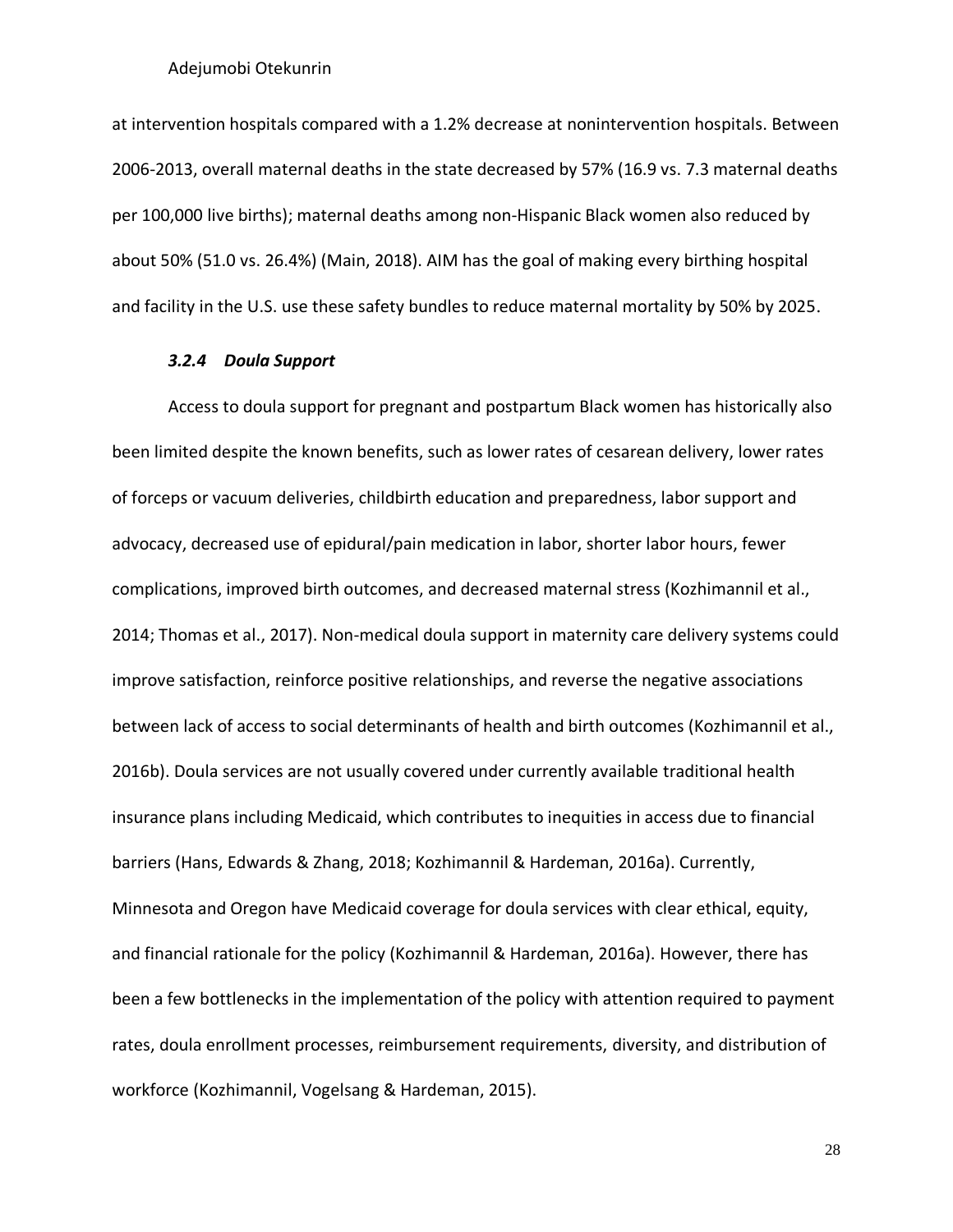## *3.2.5 Improved Surveillance and Data Collection*

<span id="page-39-0"></span>Another factor driving the high rates of SMM and maternal mortality in the U.S. is the general lack of good and sufficient data for related analysis on maternal and infant health outcomes. In 2015, only half of the states in the U.S. had MMRCs, and the data collected is not systematically used to guide changes aimed at reducing maternal morbidity and mortality. There was no national forum for the states to share either their best practices for reviewing maternal deaths or the relevant lessons that they may have learned (Agrawal & WHO, 2015). According to the Commonwealth Fund (2020), it is surprising that maternal mortality data are missing for about 50% of all U.S. states and territories, and the expectation is that subsequent annual reports will combine multiple years to enable the comparison of all states (Declercq & Zephyrin, 2020). A lot of Medicaid and commercial insurance data consist of limited individual characteristics; race and ethnicity data are sometimes missing in the commercial insurance data, and similarly, geographic information data is sometimes missing in the Medicaid data (Chen et al., 2021).

Available evidence shows the prevalence of widespread low-value care among U.S. residents, leading to unnecessary medical expenses and even harm. State-level policies should be evaluated to reduce low-value care by mandating medical error reporting and validation, and use of claims data and electronic health records to measure low-value care (Health Affairs, 2022). The California Maternal Quality Care Collaborative (CMQCC) formed in 2006 to address rising maternal deaths and complications in the state is a case in point. Formed as a publicprivate partnership to lead maternal quality improvement activities, the CMQCC took steps over the next 10 years to link public health surveillance to actions: mobilized a wide range of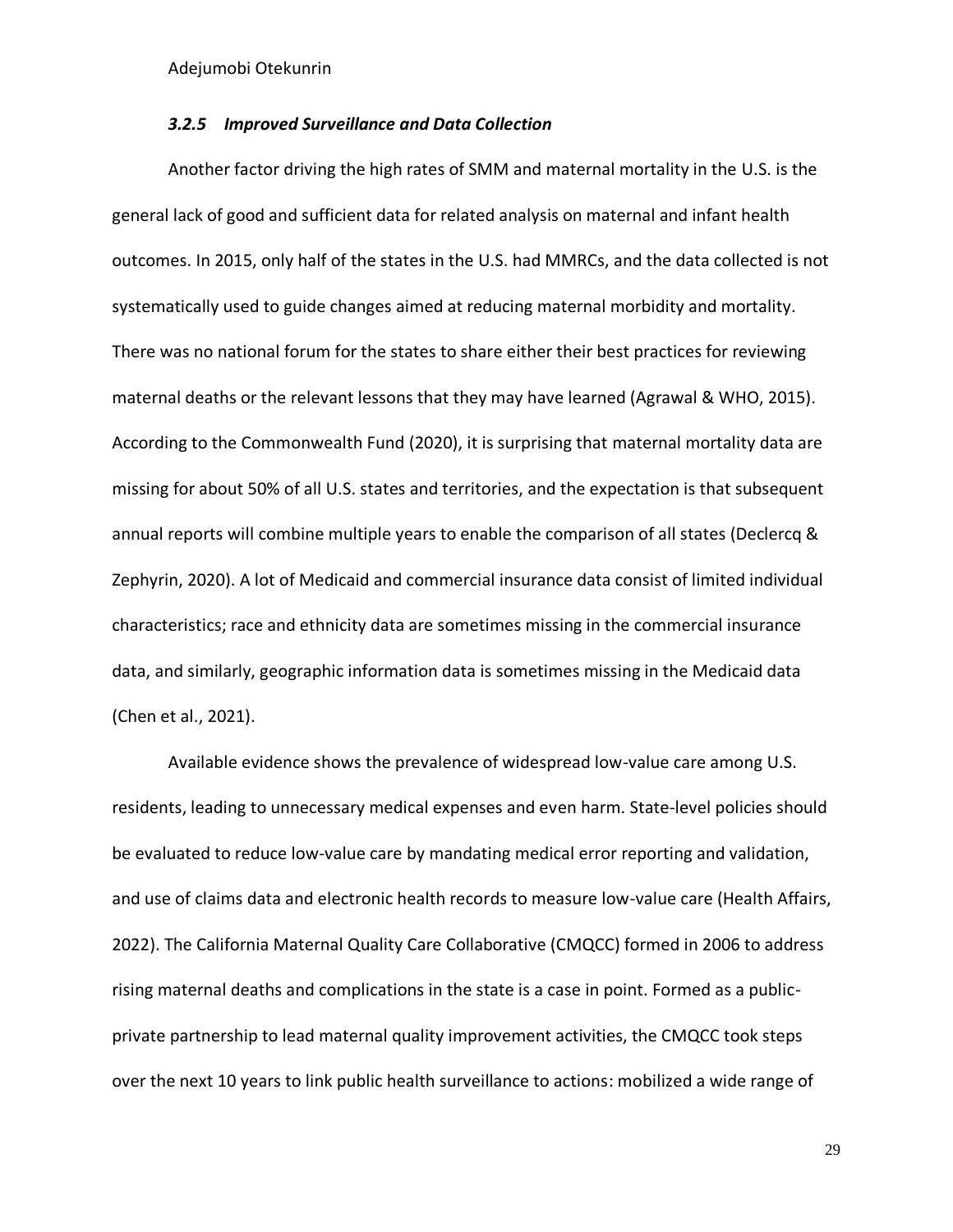public and private partnerships; developed a rapid-cycle Maternal Data Center to support and sustain quality improvement initiatives; and implements a series of data-driven large-scale quality improvement programs. Significantly, while the maternal mortality rate in the U.S. worsened in the 2010s, by 2013 California's maternal mortality rate was reduced by 50% to a three-year average of 7.0 maternal deaths per 100,000 live births: comparable to the average rate of 7.2 per 100,000 live births in Western Europe (Main, Markow & Gould, 2018).

Maternal levels of care and variability in quality of care must be empirically examined. Research is needed to study the location of childbirth and outcomes of care and the drivers of variability in quality of care. Attention should focus on differences between rural and urban contexts in maternal levels of care and variability in obstetric procedure utilization in birthing facilities (Kozhimannil et al., 2016a; Kozhimannil, Hardeman & Henning-Smith, 2017).

#### *3.2.6 Do Nothing*

This means to continue with the status quo which is both unsustainable and not evidence-based best practice.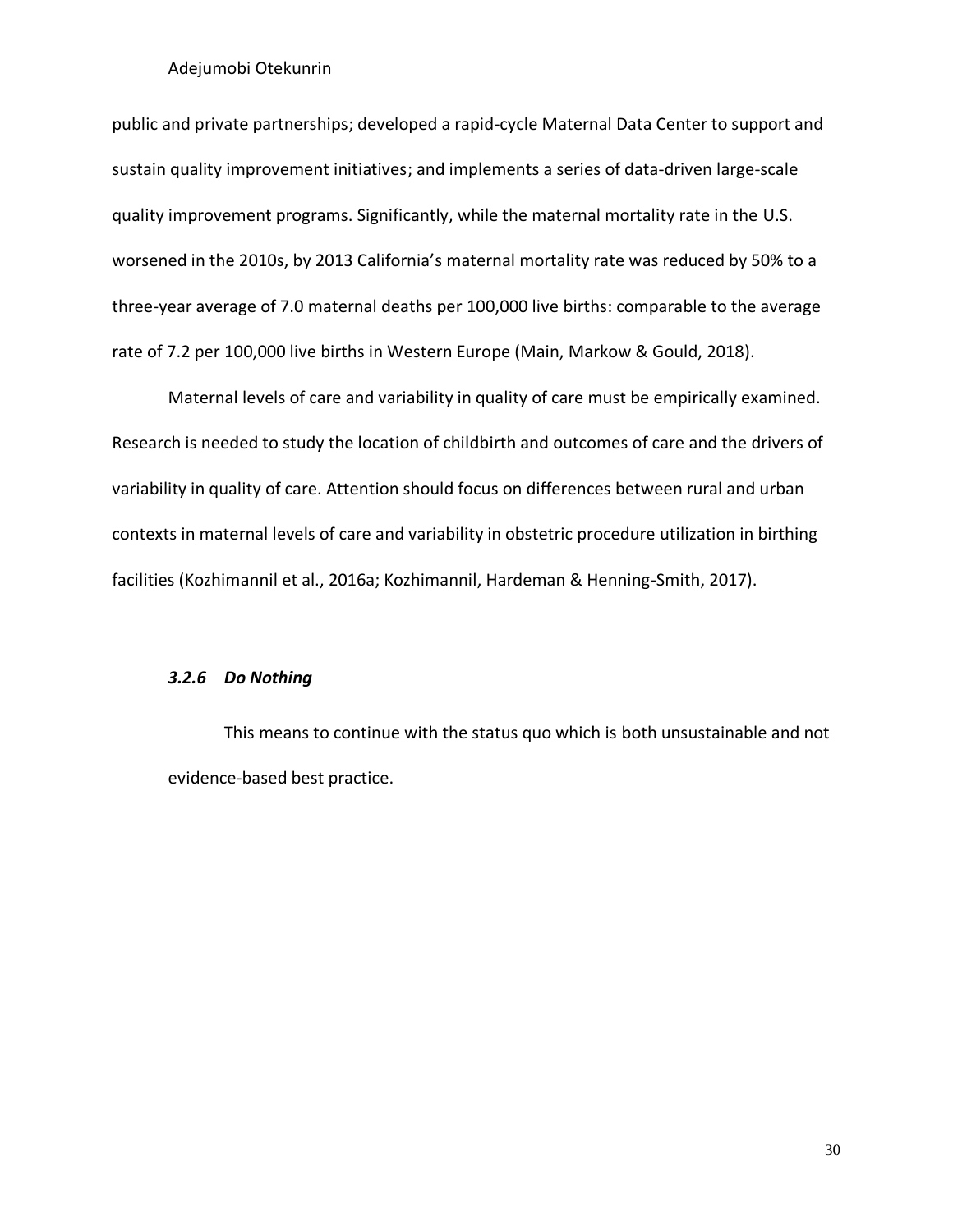#### **4 DISCUSSION AND CONCLUSION**

## <span id="page-41-1"></span><span id="page-41-0"></span>**4.1 Discussion**

Data and research drive policy analysis, review, and advocacy. This policy analysis and review used evidence from the studies of Chen et al. (2021) and Petersen et al. (2019). The retrospective cohort study of Chen et al. used a sample of 2,667,325 women with delivery hospitalizations in the U.S. from 2010-2014 and found that SMM developed de novo within 6 weeks after delivery discharge in 14% and 16% of individuals with commercial and Medicaid insurance coverage, respectively. The study found differences in the factors and maternal characteristics associated with SMM at delivery and after delivery or discharge: although Black women, Hispanic women, and women of other races/ethnicities had higher rates of SMM during delivery hospitalization than White women, it was only the disparity between Black and White women that persisted into the post-discharge period. Also, residing in the western region of the U.S. during delivery hospitalization was associated with a higher likelihood of SMM (aOR 1.37) compared with residing in the northeastern region; and residing in the southern region of the U.S. after delivery hospitalization was associated with a higher likelihood of SMM (aOR 1.29) compared with the northeastern region. The authors concluded that focus on SMM assessment should be extended to the postdelivery discharge period for opportunities to improve maternity care.

Peterson et al. used data from CDC's national Pregnancy Mortality Surveillance System (PMSS) from 2011–2015 to calculate: PRMRs per 100,000 live births overall and by sociodemographic characteristics; distribution of pregnancy-related deaths by timing relative to the end of pregnancy; and leading causes of death. The national PRMR was 17.2 per 100,000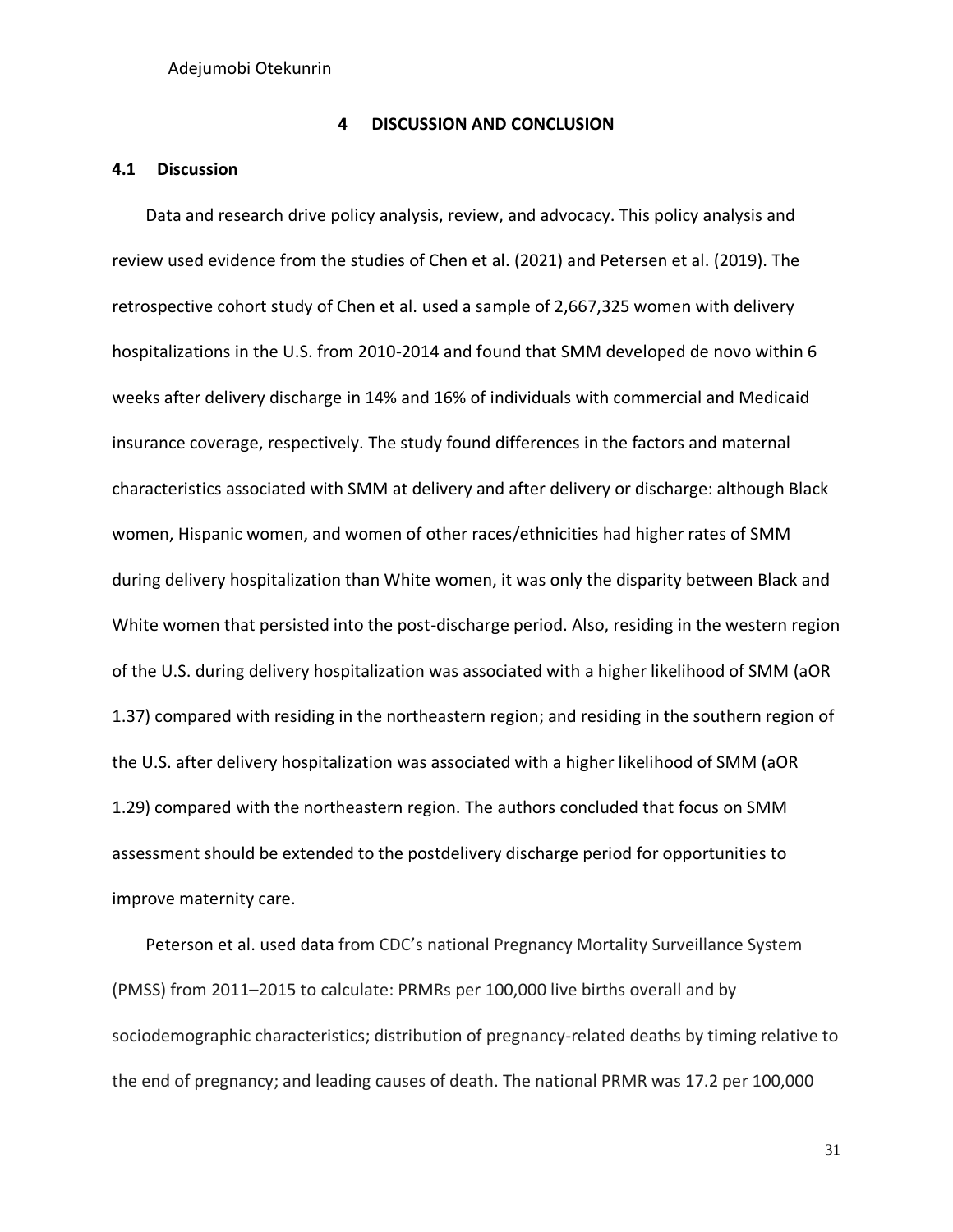live births; Black women (42.8) and American Indian/Alaska Native women (32.5) had the highest PRMRs, 3.3 and 2.5 times higher, respectively, than the PRMR for White women (13.0). Timing of death was also known in 87.7% of pregnancy related deaths: during pregnancy (31.3%), on day of childbirth (16.9%), 1-6 days after childbirth (18.6%), 7-42 days after childbirth (21.4%), and 43-365 days after childbirth (11.7%). The authors also used detailed data on pregnancy-related deaths between 2013–2017 from 13 state MMRCs to analyze: preventability and contributing factors to pregnancy-related deaths. The state MMRCs found that pregnancy-related deaths did not differ significantly by race/ethnicity or timing of death, and that 60% of these maternal deaths were preventable. The CDC concluded that since pregnancy-related deaths occurred during pregnancy, around the time of childbirth and up to a year after childbirth, strategies to address contributing factors to SMM and pregnancy-related deaths should be multidimensional: at the patient, provider, health facility, community, and system levels.

Evidence from both studies used in this policy analysis and review shows that access to good quality healthcare preconception (to treat preexisting conditions), in pregnancy, during childbirth and up to a year postpartum is imperative to address the high rates of SMM and pregnancy-related mortality in the U.S. Daw et al. (2017) showed that health insurance coverage churn experienced by low-income women preconception and in the critical period after childbirth is one of the drivers of pregnancy-related morbidity and mortality. A systematic review by Bellerose, Collin & Daw (2022) found that *Medicaid expansion* through the ACA improved maternal healthcare access preconception and postpartum with reductions in uninsurance, insurance churn, private insurance (cost savings), and maternal mortality.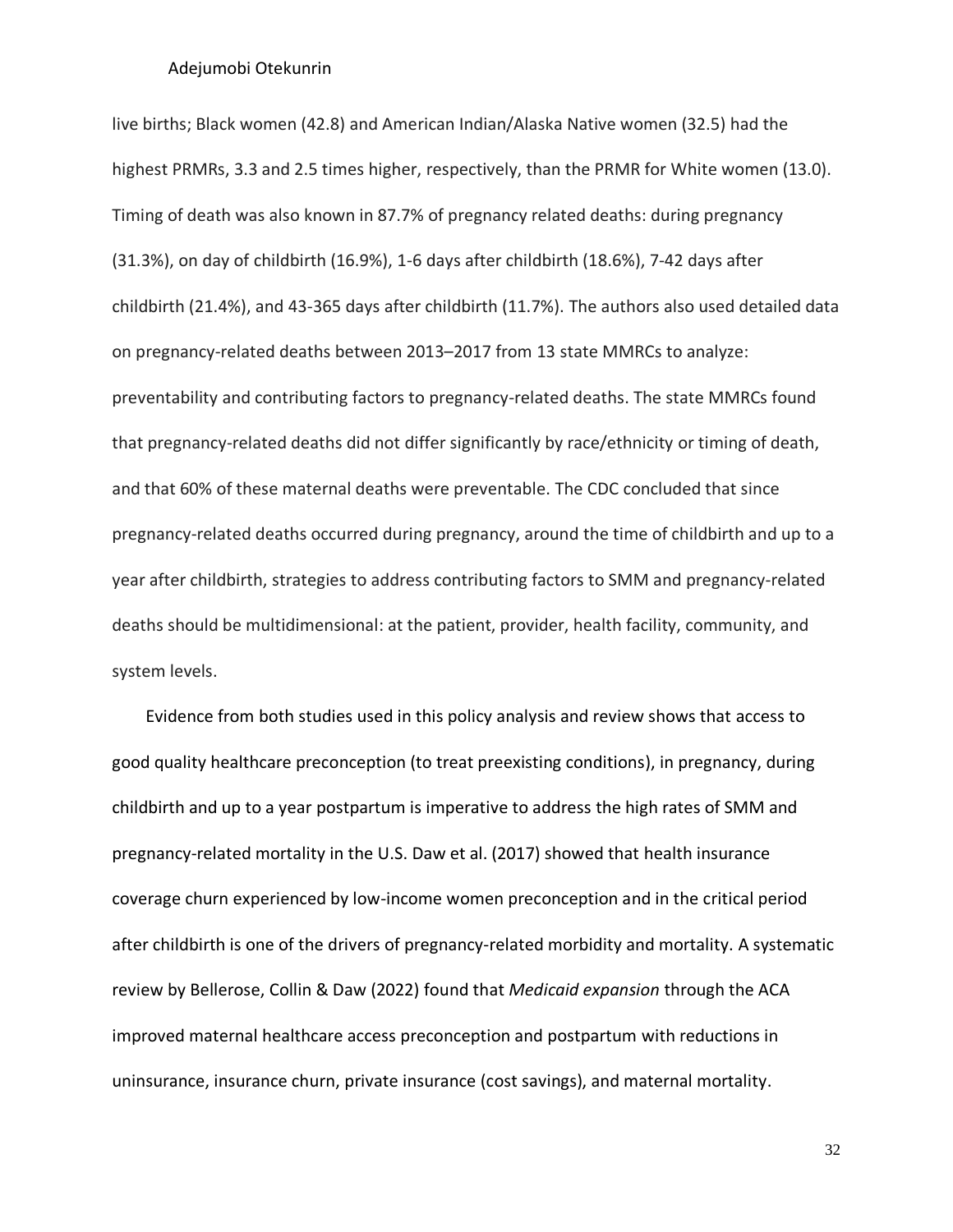Medicaid expansion states have had a steady decrease of about 6-7 maternal deaths per 100,000 live births: reduction in maternal deaths was significantly higher among Black women (16.27) and Hispanic women (6.01) (Eliason, 2020). *Medicaid extension* will also significantly increase [access](https://ccf.georgetown.edu/2020/11/05/medicaid-and-chip-coverage-for-pregnant-women-federal-requirements-state-options/) of birthing people to health coverage, and support parent and infant health. Daw et al. (2020) showed that Black, Indigenous, and people of color (BIPOC) experience higher rates of disruptions in perinatal insurance than White birthing parents. Medicaid extension by states is permitted by current federal law through a SPA or the 1115 waiver process, however, SPA has several advantages for states and birthing parents: SPA option provides coverage for the entire population of birthing people unlike a segment of the population (e.g., substance use treatment) by waivers; SPA extends coverage to a year postpartum with full benefits unlike waivers that have varying durations and benefits (e.g., 6 months extension); SPA ensures consumer protection under federal law (e.g., no cost sharing) unlike waivers without such protections; SPA would provide federal matching funds for additional expenses incurred by states unlike waivers that have budget neutrality and states must show that that federal costs would not be increased; SPA has administrative simplicity and provides parallel two-generation continuous coverage and eligibility in Medicaid-financed birth for birthing parents and their infants (APHA, 2021).

Evidence shows the effectiveness of maternal safety bundles in improving safety and quality of maternal care. Use of safety bundles reduced SMM from hemorrhage (20.8%), maternal deaths (57%), and racial/ethnic differences in maternal outcomes; maternal deaths among non-Hispanic Black women also reduced by about 50% (51.0 vs. 26.4%) (Main, 2018).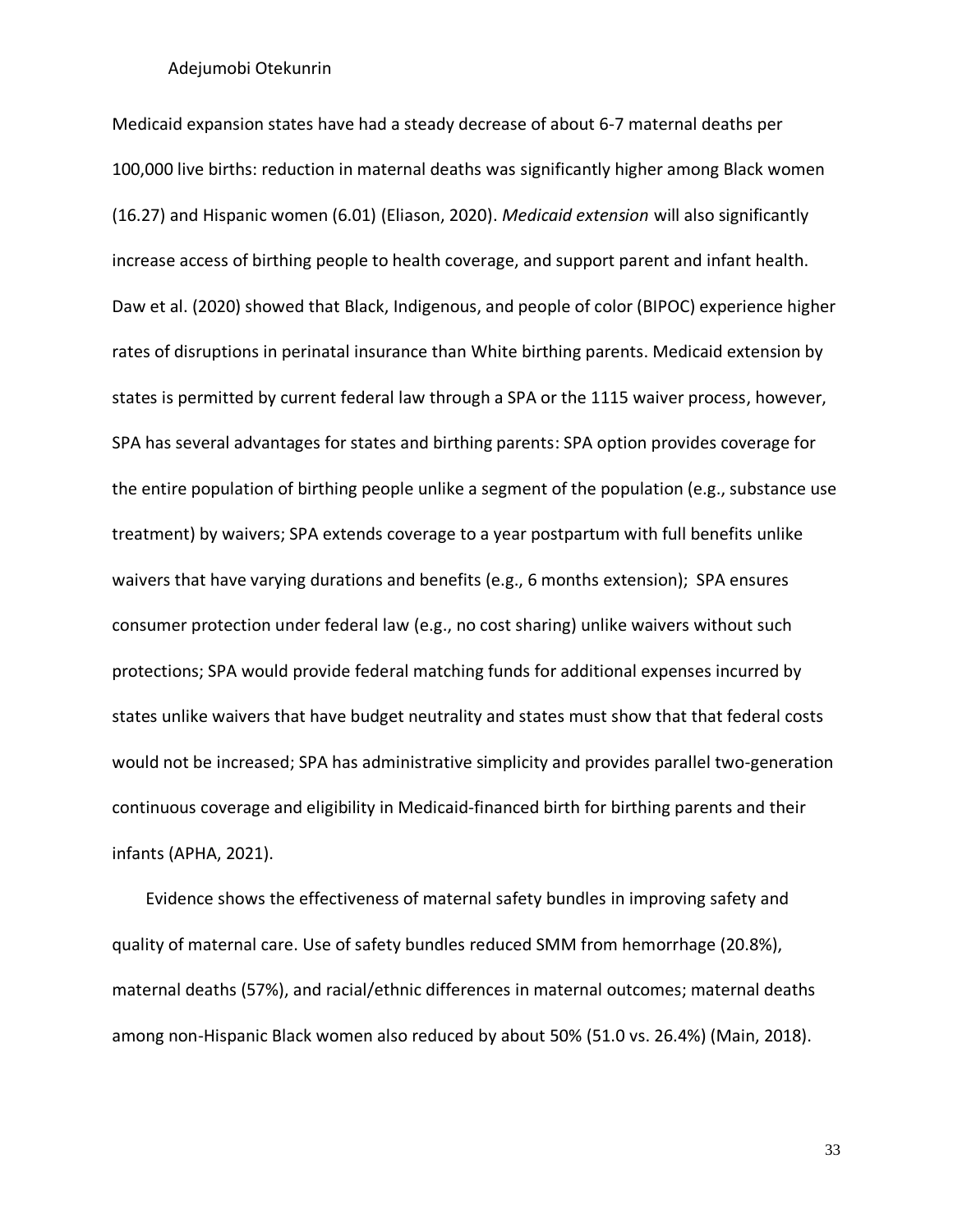The Maternal Safety Consensus Bundle provides standardized evidence-based best practices and protocols for use in maternity care and obstetric complications and a roadmap for the 4Rs: Readiness, Recognition, Response, and Reporting & Systems Learning. Systems learning includes health systems-wide provider bias and teamwork training incorporated into the cultures of all clinical and community areas where birthing parents are being cared for, in addition to raising organizational and individual provider awareness on cultural humility and competency (Howell et al., 2018; Hughes et al., 2016).

Doula support for pregnant and postpartum birthing parents has been shown to: reduce the rates of cesarean deliveries; reduce the rates of operative vaginal deliveries (forceps or vacuum); improve childbirth education and preparedness; provide labor support and advocacy for birthing parents; decrease use of painkillers in labor; reduce birth-related complications; and improve birth outcomes (Kozhimannil et al., 2014; Thomas et al., 2017). Doula services should be covered by traditional insurance plans including Medicaid as done currently in Minnesota and Oregon (Kozhimannil & Hardeman, 2016a).

Improved surveillance and data collection by including race and ethnicity data in commercial insurance data collection, and geographic location information in all Medicaid data collection processes. All states should have a rapid-cycle Maternal Data Center to support and sustain quality improvement initiatives and implement a series of data-driven large-scale quality improvement programs as was done in California with improved maternal health outcomes (Main, Markow & Gould, 2018).

*Limitations of the studies*: The retrospective cohort study of Chen et al. (2021) has some limitations. First, the Medicaid data was obtained from multiple unknown states in the U.S.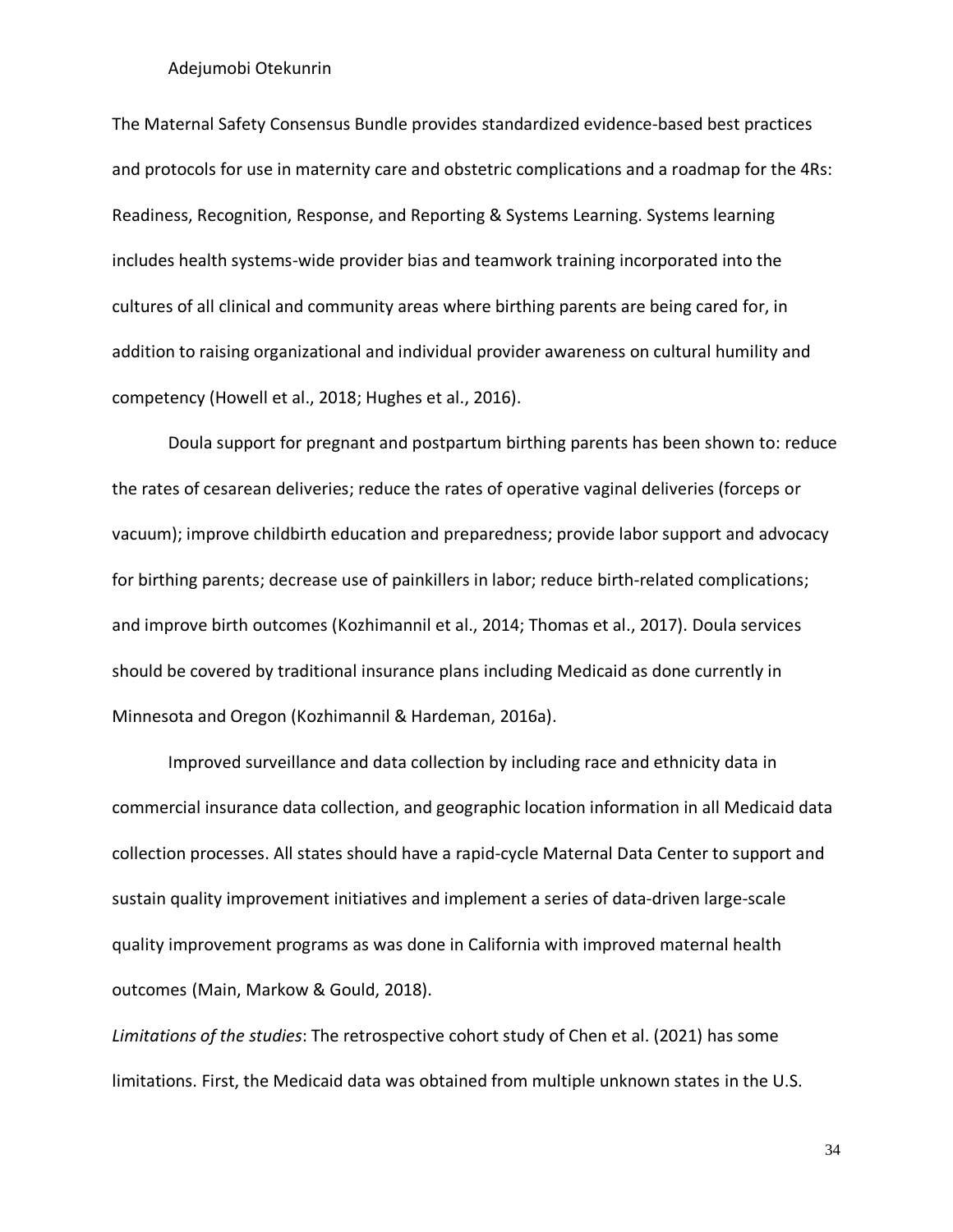which may affect the representativeness of the results regarding de novo SMM rates postdelivery discharge, and geographic and racial disparities. The commercial database used for the study comprised a convenience sample of the U.S. population. Second, study data had limited individual characteristics: race and ethnicity are missing in commercial insurance data while geographic information is missing in Medicaid data. Third, the diagnosis and procedure codes in administrative databases are recorded for billing and not research purposes. Fourth, restriction of study sample to individuals with continuous insurance enrollment for at least 6 weeks post hospital discharge reduced sample size by 11% in the Medicaid cohort and 6% in the commercial insurance cohort which may have biased the estimates of SMM rates by timing of diagnosis upward or downward.

The Morbidity and Mortality Weekly Report (MMWR) of the CDC by Petersen et al. (2019) has some limitations. First, errors in reported pregnancy status could lead to overestimation or underestimation of pregnancy-related deaths. Second, aside from data for White women and Black women, data for other races or Hispanic origin have inconsistencies of reporting on death certificates and surveys. Third, pregnancy-relatedness in PMSS for cancerrelated deaths or injury-related deaths like homicides, suicides, or drug overdose have paucity of information on circumstances of these deaths and is the reason why they are often not included in PRMR. Fourth, not all preventable deaths according to the MMRCs had a prevention strategy to address the contributing factors.

*Areas for Further Research*: Future research should expand focus of SMM assessment to the post-hospital discharge period for new insights into the burden of post birth morbidity. More robust data collection on death certificates about the circumstances of maternal death is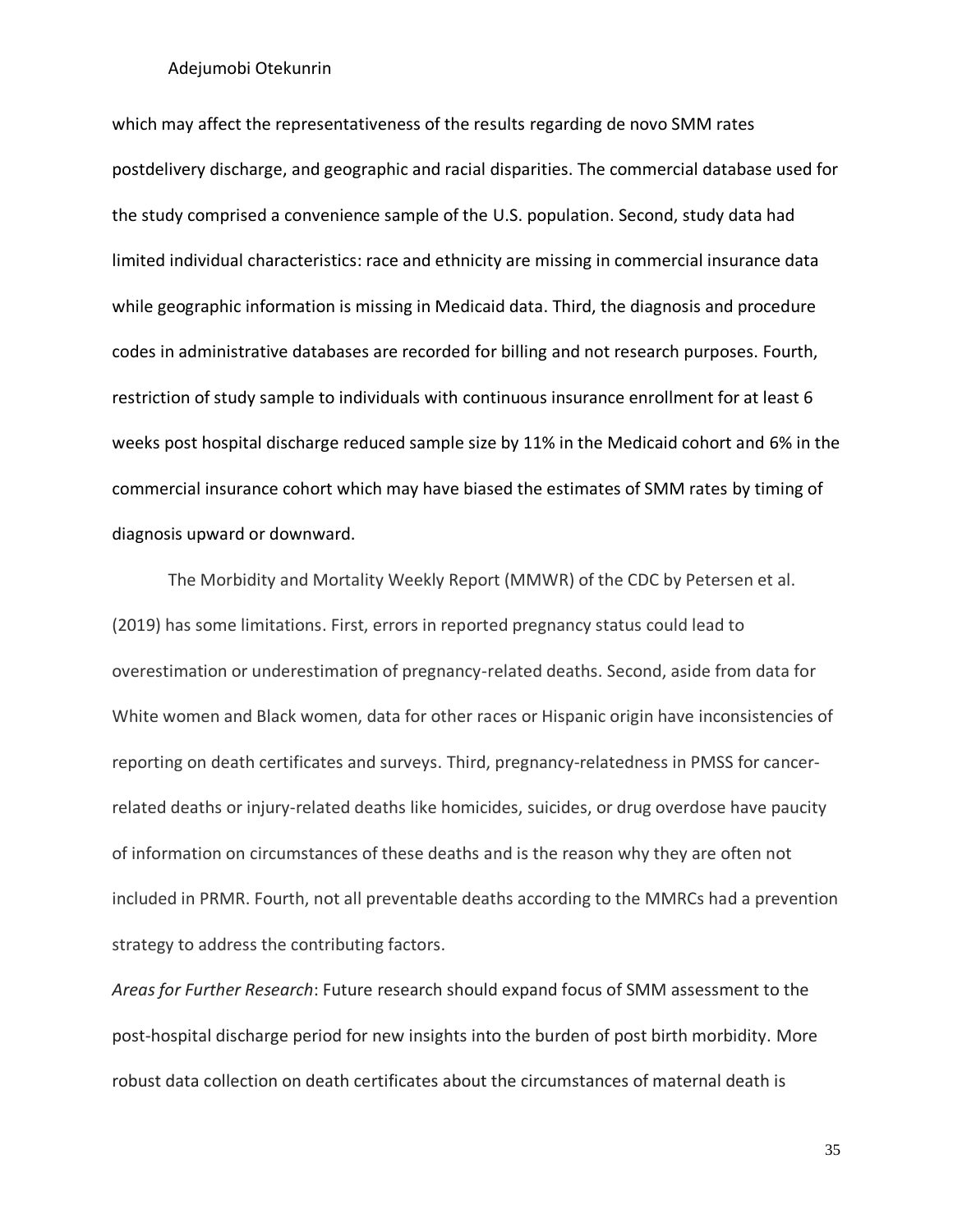needed because MMRC data found suicides and drug overdoses to be a leading predisposing cause of pregnancy-related mortality (Zaharatos et al., 2018) and a comprehensive review of all pregnancy-related deaths can lead to identification of the contributing factors and implementation of strategies to prevent future events*.*

#### <span id="page-46-0"></span>**4.2 Conclusion**

Evidence shows that over half of the cases of SMM and pregnancy-related mortality in the U.S. are preventable. A key component of quality is having access to the appropriate care at the right time, especially by low-income Black, Indigenous and people of color (BIPOC). Although access and quality are two important ways clinicians can reduce or prevent SMM and maternal mortality, other factors affect the need for, access to, quality and outcomes of maternity care. Medicaid expansion ensures that all individuals in a state at or below 138 FPL have access to preventive care and management of any preexisting health conditions that may cause complications in pregnancy, during childbirth, and for varying periods postpartum. Medicaid coverage extension postpartum for one year is imperative as evidence shows that 11.7% of pregnancy-related deaths occur between 43-365 days after childbirth. Medicaid postpartum extension through SPA in the ARP rather than Medicaid extension waiver 1115 is preferrable because it offers birthing parents and their infants a parallel pathway for dual continuous coverage with full benefits for a year after childbirth, with no copays, ease of application for states, and federal matching funds for additional expenses incurred by states without budget neutrality. The maternal safety bundles are evidence-based best practices and protocols that should be standardized for use in maternity care and obstetric complications in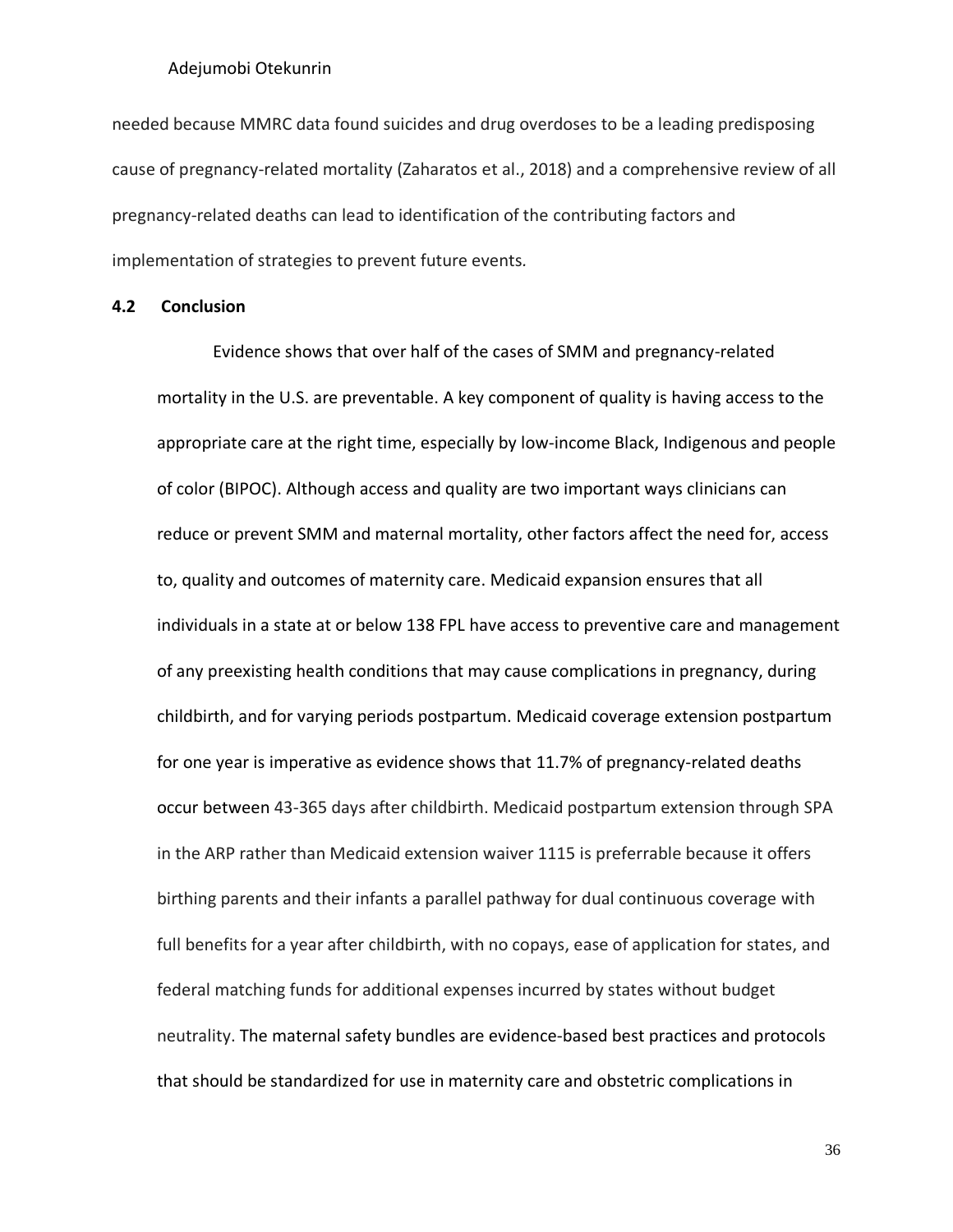hospital and outpatient settings nationwide. Evidence shows that it reduced hemorrhage related SMM by 20.8%, maternal deaths by 57% and Black maternal deaths by 50%. The Maternal Safety Consensus Bundle provides a roadmap for the 4Rs: Readiness, Recognition, Response, and Reporting & Systems Learning. Systems learning includes health systems-wide provider bias and teamwork training*.* Doula support in pregnancy, during childbirth and the postpartum period has been shown to reduce the rates of cesarean section, use of analgesia in labor, poor maternal and infant outcomes, especially among BIPOC. There should be Medicaid coverage for doula services nationwide as currently practiced in Minnesota and Oregon. There should be federal and state policies on improved surveillance and data collection for maternity care. Rapid-cycle Maternal Data Center should be developed to support and sustain quality improvement initiatives for maternity services nationwide with implementation of data-driven quality improvement programs. Policies should mandate medical error reporting and validation, and use of claims data and electronic health records to measure low-value care.

In conclusion, to reduce the huge annual cost of childbirth and newborns in the U.S. estimated at over \$10 billion, improvement in healthcare access and provision of evidence-based interventions to birthing people preconception, in pregnancy, during childbirth, and postpartum is imperative to reduce the high rates of adverse maternal and infant outcomes.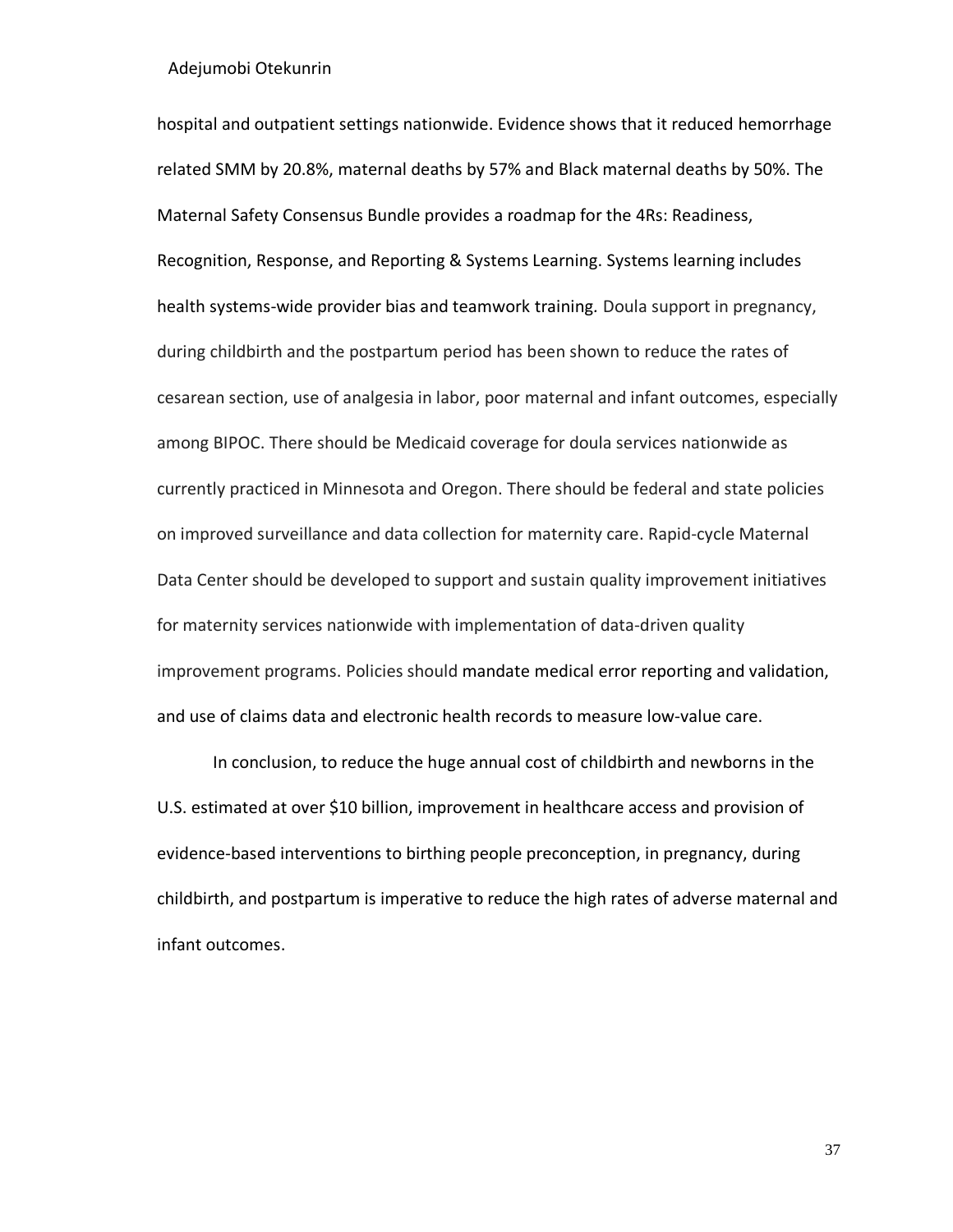## **REFERENCES**

- <span id="page-48-0"></span>Adams, E. K., Dunlop, A. L., Strahan, A. E., Joski, P., Applegate, M., & Sierra, E. (2019). Prepregnancy insurance and timely prenatal care for Medicaid births: before and after the Affordable Care Act in Ohio. *Journal of Women's Health*, *28*(5), 654-664
- Agency for Healthcare Research and Quality. National Inpatient Sample Overview. [https://www.hcup-us.ahrq.gov/nisoverview.jsp.](https://www.hcup-us.ahrq.gov/nisoverview.jsp)
- Agency for Healthcare Research and Quality. (2018). HCUPnet, Healthcare Cost and Utilization Project. Rockville, MD: AHRQ.<http://hcupnet.ahrq.gov/>
- Agrawal, P. (2015). Maternal mortality and morbidity in the United States of America. *Bulletin of the World Health Organization*, *93*, 135-135. <https://www.scielosp.org/article/bwho/2015.v93n3/135-135/>
- American College of Obstetricians and Gynecologists. (2018). ACOG Redesigns Postpartum Care. [https://www.acog.org/news/news-releases/2018/04/acog-redesigns-postpartum-care.](https://www.acog.org/news/news-releases/2018/04/acog-redesigns-postpartum-care)
- American College of Obstetricians and Gynecologists. (2022). Alliance for Innovation on Maternal Health[. https://www.acog.org/practice-management/patient-safety-and](https://www.acog.org/practice-management/patient-safety-and) quality/partnerships/ alliance-for-innovation-on-maternal-health-aim
- American Public Health Association. (2021). Expanding Medicaid coverage for birthing people to a year postpartum.

[https://www.apha.org/Policies-and-Advocacy/Public-Health-Policy-Statements/Policy-](https://www.apha.org/Policies-and-Advocacy/Public-Health-Policy-Statements/Policy-%09Database/2022/01/07/Expanding-Medicaid-Coverage-for-Birthing-People-to-One-Year-%09Postpartum)[Database/2022/01/07/Expanding-Medicaid-Coverage-for-Birthing-People-to-One-Year-](https://www.apha.org/Policies-and-Advocacy/Public-Health-Policy-Statements/Policy-%09Database/2022/01/07/Expanding-Medicaid-Coverage-for-Birthing-People-to-One-Year-%09Postpartum)[Postpartum](https://www.apha.org/Policies-and-Advocacy/Public-Health-Policy-Statements/Policy-%09Database/2022/01/07/Expanding-Medicaid-Coverage-for-Birthing-People-to-One-Year-%09Postpartum)

- Bellerose, M., Collin, L., & Daw, J. R. (2022). The ACA Medicaid Expansion and Perinatal Insurance, Health Care Use, and Health Outcomes: A Systematic Review: Systematic review examines the effects of expanding Medicaid on insurance coverage, health care use, and health outcomes during preconception, pregnancy, and postpartum. *Health Affairs*, *41*(1), 60-68.
- Berg, C. J., Chang, J., Elam-Evans, L., Flowers, L., Herndon, J., Seed, K. A., & Syverson, C. J. (2003). Pregnancy-related mortality surveillance—United States, 1991—1999.
- Boxer, L. K., Dimick, J. B., Wainess, R. M., Cowan, J. A., Henke, P. K., Stanley, J. C., & Upchurch Jr, G. R. (2003). Payer status is related to differences in access and outcomes of abdominal aortic aneurysm repair in the United States. *Surgery*, *134*(2), 142-145.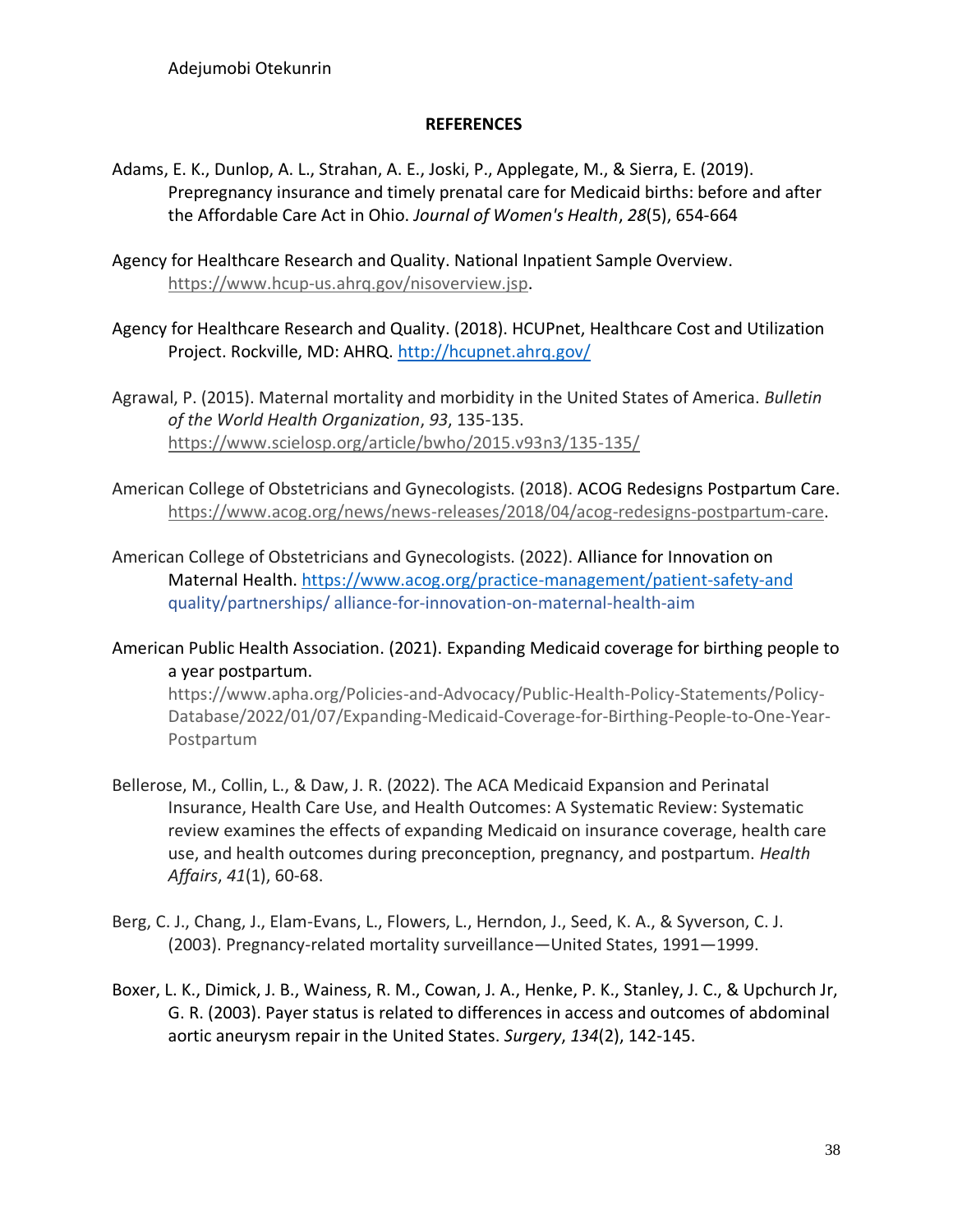- Brooks, T., Gardner, A., Tolbert, J., Dolan, R., & Pham, O. (2021). Medicaid and CHIP Eligibility and Enrollment Policies as of January 2021: Findings from a 50-State Survey. *Kaiser Family Foundation*, *8*.
- Callaghan, W. M., Creanga, A. A., & Kuklina, E. V. (2012). Severe maternal morbidity among delivery and postpartum hospitalizations in the United States. *Obstetrics & Gynecology*, *120*(5), 1029-1036.
- Centers for Disease Control and Prevention (2018). National Center for Health Statistics. Maternal Mortality by State, 2018. [https://www.cdc.gov/nchs/maternal](https://www.cdc.gov/nchs/maternal-%09mortality/MMR-2018-State-Data-508.pdf)[mortality/MMR-2018-State-Data-508.pdf](https://www.cdc.gov/nchs/maternal-%09mortality/MMR-2018-State-Data-508.pdf)
- Centers for Disease Control and Prevention (2022). National Vital Statistics Report (NVSS). Births: Final Data for 2020.<https://www.cdc.gov/nchs/data/nvsr/nvsr70/nvsr70-17.pdf>
- Centers for Disease Control and Prevention (2017). Severe Maternal Morbidity in the United States. November 2017. [www.cdc.gov/reproductivehealth/maternalinfanthealth/severematernalmorbidity](http://www.cdc.gov/reproductivehealth/maternalinfanthealth/severematernalmorbidity%09.html) [.html #a](http://www.cdc.gov/reproductivehealth/maternalinfanthealth/severematernalmorbidity%09.html)nchor\_References.
- Chen, J., Cox, S., Kuklina, E. V., Ferre, C., Barfield, W., & Li, R. (2021). Assessment of incidence and factors associated with severe maternal morbidity after delivery discharge among women in the U.S. *JAMA network open*, *4*(2), e2036148-e2036148.
- Collier, A. R. Y., & Molina, R. L. (2019). Maternal mortality in the United States: updates on trends, causes, and solutions. *Neoreviews*, *20*(10), e561-e574.
- Commonwealth Fund (2021). State Options for Extending Medicaid Postpartum Coverage. Accessed March 7, 2022. [https://www.commonwealthfund.org/blog/2021/state](https://www.commonwealthfund.org/blog/2021/state-%09options-extending-medicaid-postpartum-coverage)[options-extending-medicaid-postpartum-coverage](https://www.commonwealthfund.org/blog/2021/state-%09options-extending-medicaid-postpartum-coverage)
- Congressional Budget Office. (2021). Reconciliation Recommendations of the House Committee on Energy and Commerce. [https://www.cbo.gov/system/files/2021-](https://www.cbo.gov/system/files/2021-%0902/EnergyandCommerceReconciliationEstimate.pdf#page=6) [02/EnergyandCommerceReconciliationEstimate.pdf#page=6](https://www.cbo.gov/system/files/2021-%0902/EnergyandCommerceReconciliationEstimate.pdf#page=6)
- Creanga, A. A., Berg, C. J., Ko, J. Y., Farr, S. L., Tong, V. T., Bruce, F. C., & Callaghan, W. M. (2014). Maternal mortality and morbidity in the United States: where are we now? *Journal of Women's Health*, *23*(1), 3-9.
- Creanga, A. A., Syverson, C., Seed, K., & Callaghan, W. M. (2017). Pregnancy-related mortality in the United States, 2011–2013. *Obstetrics and Gynecology*, *130*(2), 366.
- D'Alton, M. E., Main, E. K., Menard, M. K., & Levy, B. S. (2014). The national partnership for maternal safety. *Obstetrics & Gynecology*, *123*(5), 973-977.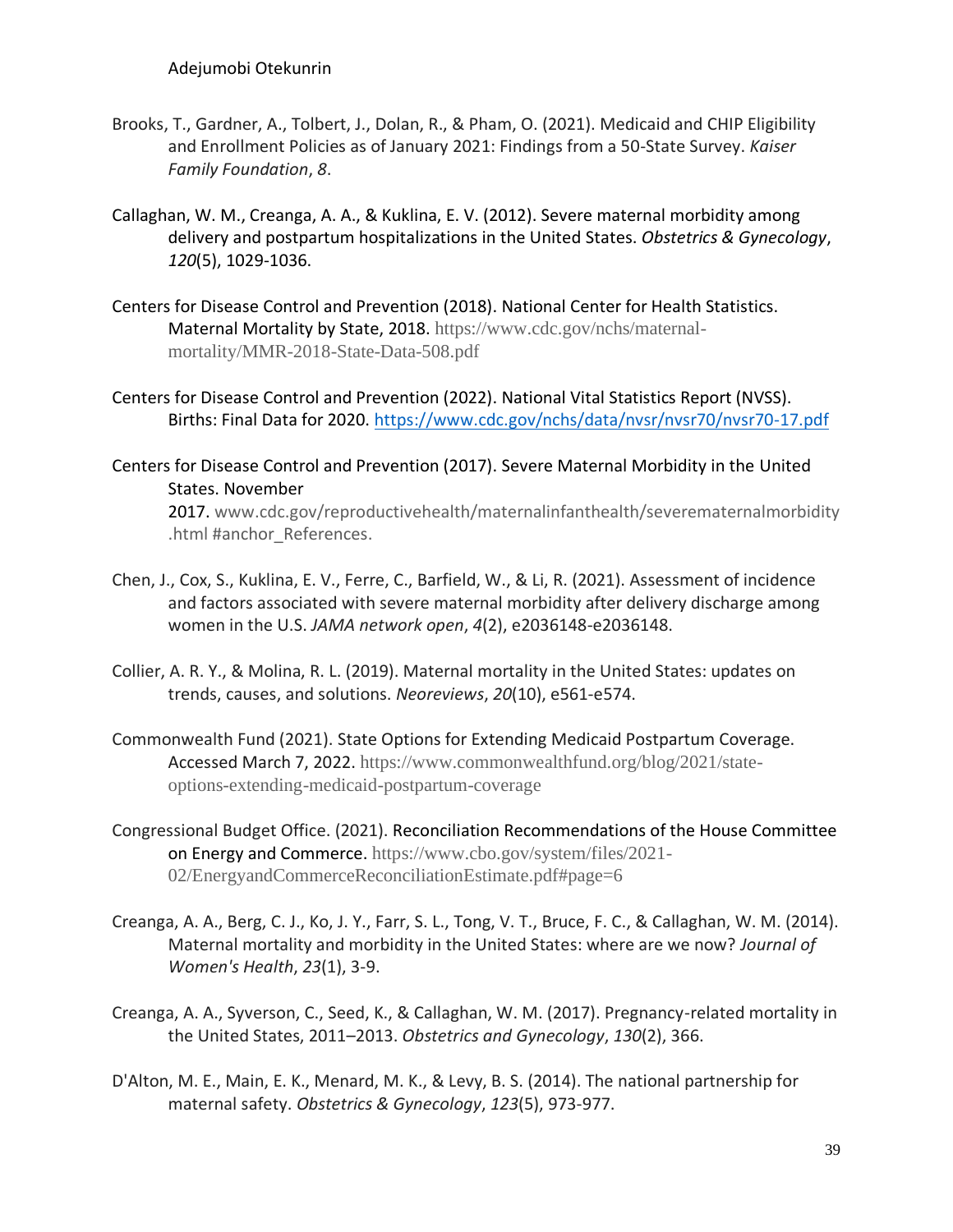- Declercq, E., & Zephyrin, L. (2020). Maternal mortality in the United States: a primer. *Commonwealth Fund*. Issue Brief & Report December 16, 2020 [https://www.commonwealthfund.org/publications/issue-brief](https://www.commonwealthfund.org/publications/issue-brief-%09report/2020/dec/maternal-mortality-united-states-primer)[report/2020/dec/maternal-mortality-united-states-primer](https://www.commonwealthfund.org/publications/issue-brief-%09report/2020/dec/maternal-mortality-united-states-primer)
- Davis, N. L., Smoots, A. N., & Goodman, D. A. (2019). Pregnancy-related deaths: data from 14 U.S. maternal mortality review committees, 2008-2017. *Atlanta, GA: Centers for Disease Control and Prevention, U.S. Department of Health and Human Services*.
- Daw, J. R., Kolenic, G. E., Dalton, V. K., Zivin, K., Winkelman, T., Kozhimannil, K. B., & Admon, L. K. (2020). Racial and ethnic disparities in perinatal insurance coverage. *Obstetrics and Gynecology*, *135*(4), 917.
- Daw, J. R., Kozhimannil, K. B., & Admon, L. K. (2019). High rates of perinatal insurance churn persist after the ACA. *Health Affairs Blog*, *2020*. [www.healthaffairs.org/do/10.1377/hblog20190913.387157/full/](http://www.healthaffairs.org/do/10.1377/hblog20190913.387157/full/)
- Eckert, E. (2020). Preserving the momentum to extend postpartum Medicaid coverage. *Women's Health Issues*, 30(6), 401-404
- Eliason, E. L. (2020). Adoption of Medicaid expansion is associated with lower maternal mortality. *Women's Health Issues*, 30(3), 147-152
- Gardner, L., & Vishwasrao, S. (2010). Physician quality and health care for the poor and uninsured. *INQUIRY: The Journal of Health Care Organization, Provision, and Financing*, *47*(1), 62-80.

Georgetown University Health Policy Institute. (2021a). MACPAC Recommends One Year of Postpartum Medicaid Coverage at 100% Match. Center for Children and Families. [https://ccf.georgetown.edu/2021/02/01/macpac-recommends-one-year-of-](https://ccf.georgetown.edu/2021/02/01/macpac-recommends-one-year-of-%09postpartum-medicaid-coverage-at-100-match/) postpartum[medicaid-coverage-at-100-match/](https://ccf.georgetown.edu/2021/02/01/macpac-recommends-one-year-of-%09postpartum-medicaid-coverage-at-100-match/)

- Georgetown University Health Policy Institute. (2021b). Where states stand on extended postpartum Medicaid coverage. Center for Children and Families. [https://ccf.georgetown.edu/2021/07/09/where-states-stand-on-extended-postpartum](https://ccf.georgetown.edu/2021/07/09/where-states-stand-on-extended-postpartum-%09medicaid-coverage/)[medicaid-coverage/](https://ccf.georgetown.edu/2021/07/09/where-states-stand-on-extended-postpartum-%09medicaid-coverage/)
- Gray, K. E., Wallace, E. R., Nelson, K. R., Reed, S. D., & Schiff, M. A. (2012). Population‐based study of risk factors for severe maternal morbidity. *Pediatric and Perinatal Epidemiology*, *26*(6), 506-514.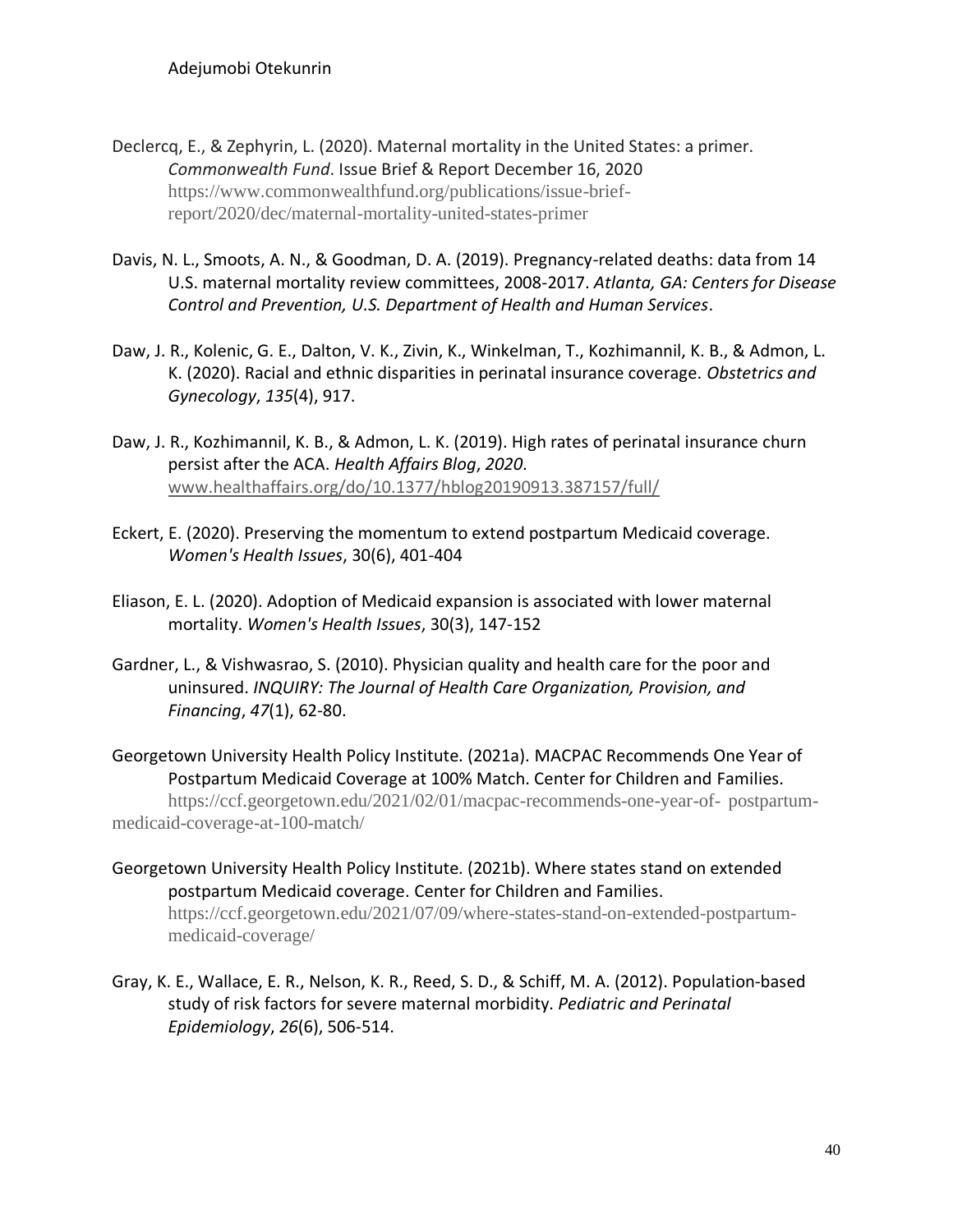[ewsletter&utm\\_medium](https://www.healthaffairs.org/do/10.1377/forefront.20220204.765285?utm_source=N%09ewsletter&utm_medium)

- Hans, S. L., Edwards, R. C., & Zhang, Y. (2018). Randomized controlled trial of doula-homevisiting services: impact on maternal and infant health. *Maternal and Child Health Journal*, *22*(1), 105-113.
- Main, E. K., Markow, C., & Gould, J. (2018). Addressing maternal mortality and morbidity in California through public-private partnerships. *Health Affairs*, *37*(9), 1484-1493.
- Health Affairs. (2022). States Hold Keys To Health Care Affordability, But Are They Using Them? [https://www.healthaffairs.org/do/10.1377/forefront.20220204.765285?utm\\_source=N](https://www.healthaffairs.org/do/10.1377/forefront.20220204.765285?utm_source=N%09ewsletter&utm_medium)
- Health Affairs. (2021). To Provide Seamless Postpartum Insurance Coverage, Keep it in the Medicaid Family.

<https://www.healthaffairs.org/do/10.1377/forefront.20211022.658362/full/>

Health Care Cost Institute (2020). Most Postpartum Spending Occurs Beyond 60 Days After Delivery.

[https://healthcostinstitute.org/hcci-research/most-postpartum-spending-occurs](https://healthcostinstitute.org/hcci-research/most-postpartum-spending-occurs-%09beyond-60-days-after-delivery)[beyond-60-days-after-delivery](https://healthcostinstitute.org/hcci-research/most-postpartum-spending-occurs-%09beyond-60-days-after-delivery)

- Howell, E. A., Egorova, N., Balbierz, A., Zeitlin, J., & Hebert, P. L. (2016). Black-white differences in severe maternal morbidity and site of care. *American Journal of Obstetrics and Gynecology*, *214*(1), 122-e1.
- Howell, E. A., Egorova, N. N., Janevic, T., Brodman, M., Balbierz, A., Zeitlin, J., & Hebert, P. L. (2020). Race and ethnicity, medical insurance, and within-hospital severe maternal morbidity disparities. *Obstetrics and Gynecology*, *135*(2), 285.
- Howell, E. A., & Zeitlin, J. (2017). Quality of care and disparities in obstetrics. *Obstetrics and Gynecology Clinics*, *44*(1), 13-25.
- Hughes, A. M., Gregory, M. E., Joseph, D. L., Sonesh, S. C., Marlow, S. L., Lacerenza, C. N., ... & Salas, E. (2016). Saving lives: A meta-analysis of team training in healthcare. *Journal of Applied Psychology*, *101*(9), 1266.
- Filippi, V., Chou, D., Barreix, M., Say, L., WHO Maternal Morbidity Working Group (MMWG), Barbour, K., ... & von Dadelszen, P. (2018). A new conceptual framework for maternal morbidity. *International Journal of Gynecology & Obstetrics*, *141*, 4-9.
- Fingar, K. R., Hambrick, M. M., Heslin, K. C., & Moore, J. E. (2018). Trends and disparities in delivery hospitalizations involving severe maternal morbidity, 2006–2015: statistical brief# 243.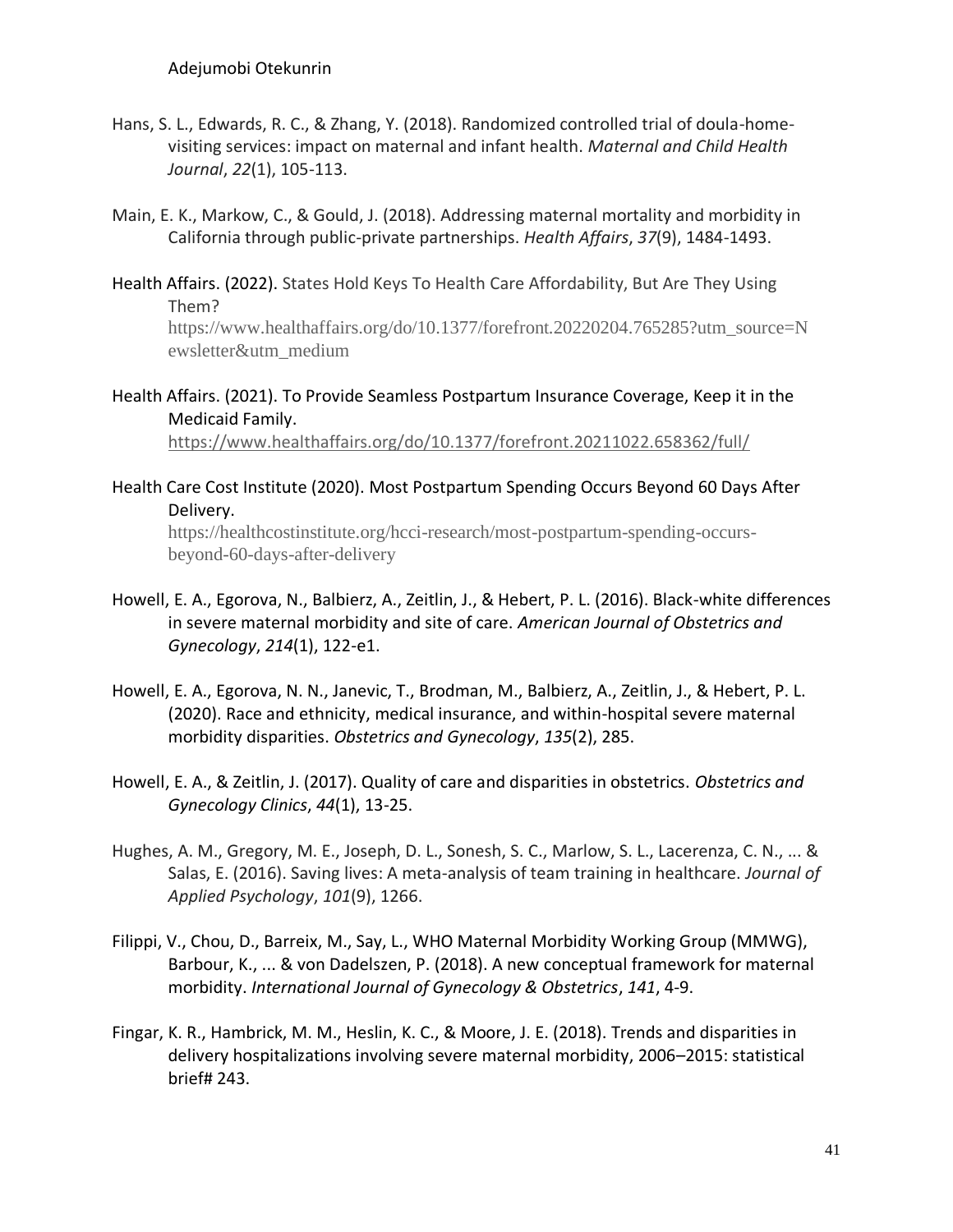Kaiser Family Foundation (2022). Status of State Medicaid Expansion Decisions: [Interactive](https://www.kff.org/medicaid/issue-brief/status-of-state-medicaid-expansion-decisions-interactive-map/) [Map.](https://www.kff.org/medicaid/issue-brief/status-of-state-medicaid-expansion-decisions-interactive-map/)

[https://www.kff.org/medicaid/issue-brief/status-of-state-medicaid-expansion](https://www.kff.org/medicaid/issue-brief/status-of-state-medicaid-expansion-%09decisions-interactive-map/)[decisions-interactive-map/](https://www.kff.org/medicaid/issue-brief/status-of-state-medicaid-expansion-%09decisions-interactive-map/)

- Kilpatrick, S. K., Ecker, J. L., & American College of Obstetricians and Gynecologists. (2016). Severe maternal morbidity: screening and review. *American Journal of Obstetrics and Gynecology*, *215*(3), B17-B22.
- Kozhimannil, K. B., Attanasio, L. B., Jou, J., Joarnt, L. K., Johnson, P. J., & Gjerdingen, D. K. (2014). Potential benefits of increased access to doula support during childbirth. *The American Journal of Managed Care*, *20*(8), e340.
- Kozhimannil, K. B., Casey, M. M., Hung, P., Prasad, S., & Moscovice, I. S. (2016a). Location of childbirth for rural women: implications for maternal levels of care. *American Journal of Obstetrics and Gynecology*, *214*(5), 661-e1.
- Kozhimannil, K. B., & Hardeman, R. R. (2016b). Coverage for doula services: how state Medicaid programs can address concerns about maternity care costs and quality. *Birth (Berkeley, Calif.)*, *43*(2), 97.
- Kozhimannil, K. B., Vogelsang, C. A., Hardeman, R. R., & Prasad, S. (2016c). Disrupting the pathways of social determinants of health: doula support during pregnancy and childbirth. *The Journal of the American Board of Family Medicine*, *29*(3), 308-317.
- Kozhimannil, K. B., Hardeman, R. R., & Henning-Smith, C. (2017, October). Maternity care access, quality, and outcomes: A systems-level perspective on research, clinical, and policy needs. In *Seminars in Perinatology* (Vol. 41, No. 6, pp. 367-374). WB Saunders.
- Kozhimannil, K. B., Vogelsang, C. A., & Hardeman, R. R. (2015). Medicaid Coverage of Doula Services in Minnesota: Preliminary findings from the first year. *Interim Report to the Minnesota Department of Human Services.*
- Main, E. K. (2018). Reducing maternal mortality and severe maternal morbidity through statebased quality improvement initiatives. *Clinical Obstetrics and Gynecology*, 61(2), 319- 331
- Main, E. K., & Menard, M. K. (2013). Maternal mortality: time for national action. *Obstetrics & Gynecology*, *122*(4), 735-736.
- March of Dimes (2020). Health insurance during pregnancy. <https://www.marchofdimes.org/pregnancy/health-insurance-during-pregnancy.aspx>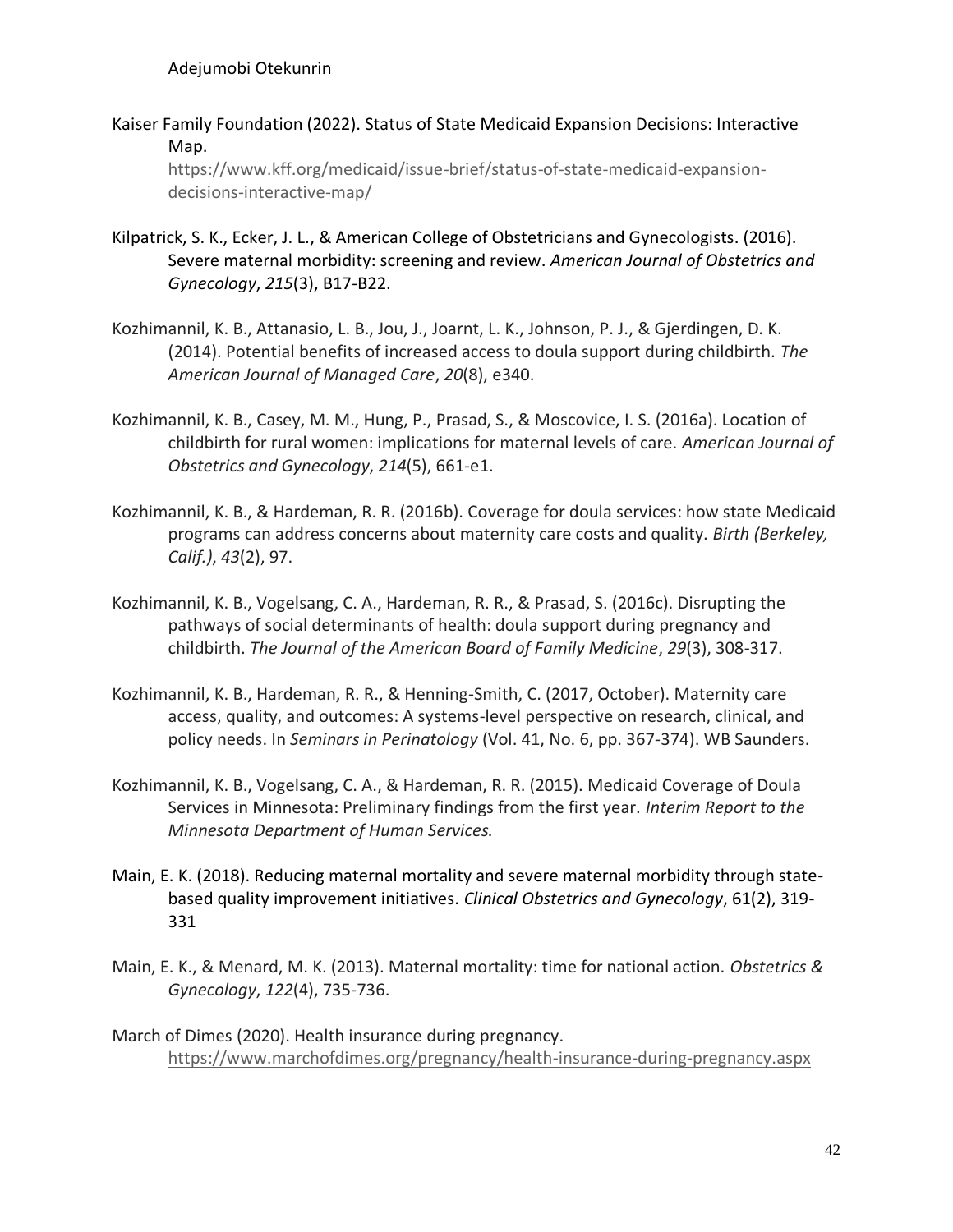- Markus, A. R., Andres, E., West, K. D., Garro, N., & Pellegrini, C. (2013). Medicaid covered births, 2008 through 2010, in the context of the implementation of health reform. *Women's Health Issues*, *23*(5), e273-e280.
- Medicaid and CHIP Payment and Access Commission (2022). CHIP eligibility. <https://www.macpac.gov/subtopic/eligibility-2/>
- Medicaid and CHIP Payment and Access Commission (2020). Medicaid's role in financing maternity care. [https://www.macpac.gov/wp](https://www.macpac.gov/wp-%09content/uploads/2020/01/Medicaid%E2%80%99s-Role-in-Financing-Maternity-%09Care.pdf)[content/uploads/2020/01/Medicaid%E2%80%99s-Role-in-Financing-Maternity-](https://www.macpac.gov/wp-%09content/uploads/2020/01/Medicaid%E2%80%99s-Role-in-Financing-Maternity-%09Care.pdf)[Care.pdf](https://www.macpac.gov/wp-%09content/uploads/2020/01/Medicaid%E2%80%99s-Role-in-Financing-Maternity-%09Care.pdf)
- [Norris](https://www.healthinsurance.org/authors/louise-norris/) (2020). How Obamacare changed maternity coverage. Health insurance.org [https://www.healthinsurance.org/obamacare/how-obamacare-changed-maternity](https://www.healthinsurance.org/obamacare/how-obamacare-changed-maternity-%09coverage/)[coverage/](https://www.healthinsurance.org/obamacare/how-obamacare-changed-maternity-%09coverage/)
- O'Neil, S., Platt, I., Vohra, D., Pendl-Robinson, E., Dehus, E., Zephyrin, L., & Zivin, K. (2021). *The High Costs of Maternal Morbidity Show Why We Need Greater Investment in Maternal Health* (No. fc596e3620914a7bbb0e8ca7e0ea47a4). Mathematica Policy Research.
- Petersen, E. E., Davis, N. L., Goodman, D., Cox, S., Mayes, N., Johnston, E., ... & Barfield, W. (2019). Vital signs: pregnancy-related deaths, United States, 2011–2015, and strategies for prevention, 13 states, 2013–2017. *Morbidity and Mortality Weekly Report*, 68(18), 423.
- Ranji, U., Salganicoff, A., & Gomez, I. (2021). Postpartum Coverage Extension in the American Rescue Plan Act of 2021. *San Francisco: Kaiser Family Foundation*.
- Review to Action. Report from nine maternal mortality review committees http://reviewtoaction.org/Report from Nine MMRCs
- Searing, A., & Ross, D. C. (2019). Medicaid expansion fills gaps in maternal health coverage leading to healthier mothers and babies. *Georgetown University Health Policy Institute Center for Children and Families in Georgetown. Washington, DC.*
- Spencer, C. S., Gaskin, D. J., & Roberts, E. T. (2013). The quality of care delivered to patients within the same hospital varies by insurance type. *Health Affairs*, *32*(10), 1731-1739.
- Thomas, M. P., Ammann, G., Brazier, E., Noyes, P., & Maybank, A. (2017). Doula services within a healthy start program: increasing access for an underserved population. *Maternal and Child Health Journal*, *21*(1), 59-64.
- World Health Organization. (2015). *Trends in maternal mortality: 1990 to 2013: estimates by WHO, UNICEF, UNFPA, The World Bank and the United Nations Population Division:*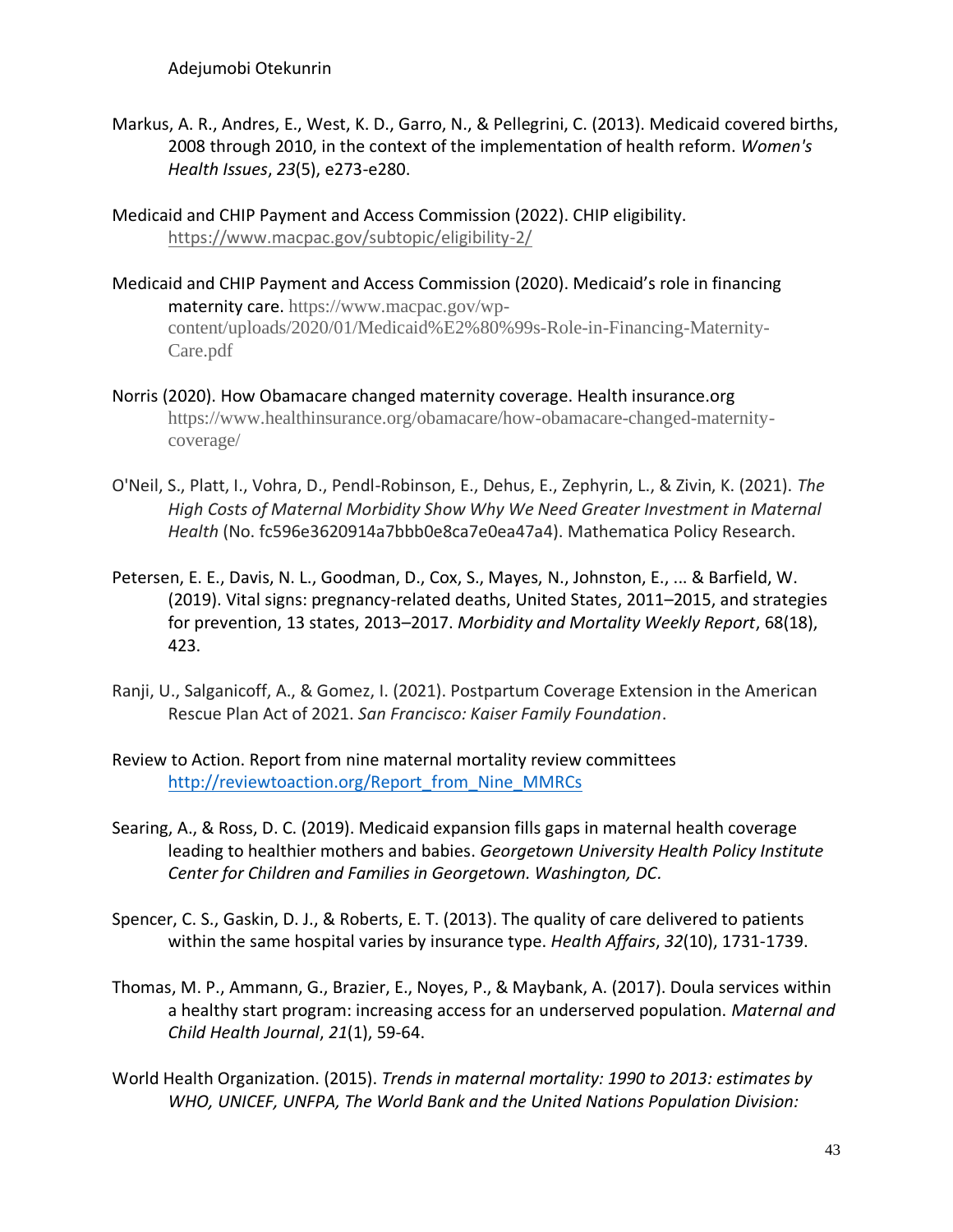*executive summary* (No. WHO/RHR/14.13). World Health Organization. <https://doi.org/10.2471/BLT.14.148627>

Zaharatos, J., St. Pierre, A., Cornell, A., Pasalic, E., & Goodman, D. (2018). Building U.S. capacity to review and prevent maternal deaths. *Journal of Women's Health*, *27*(1), 1-5.